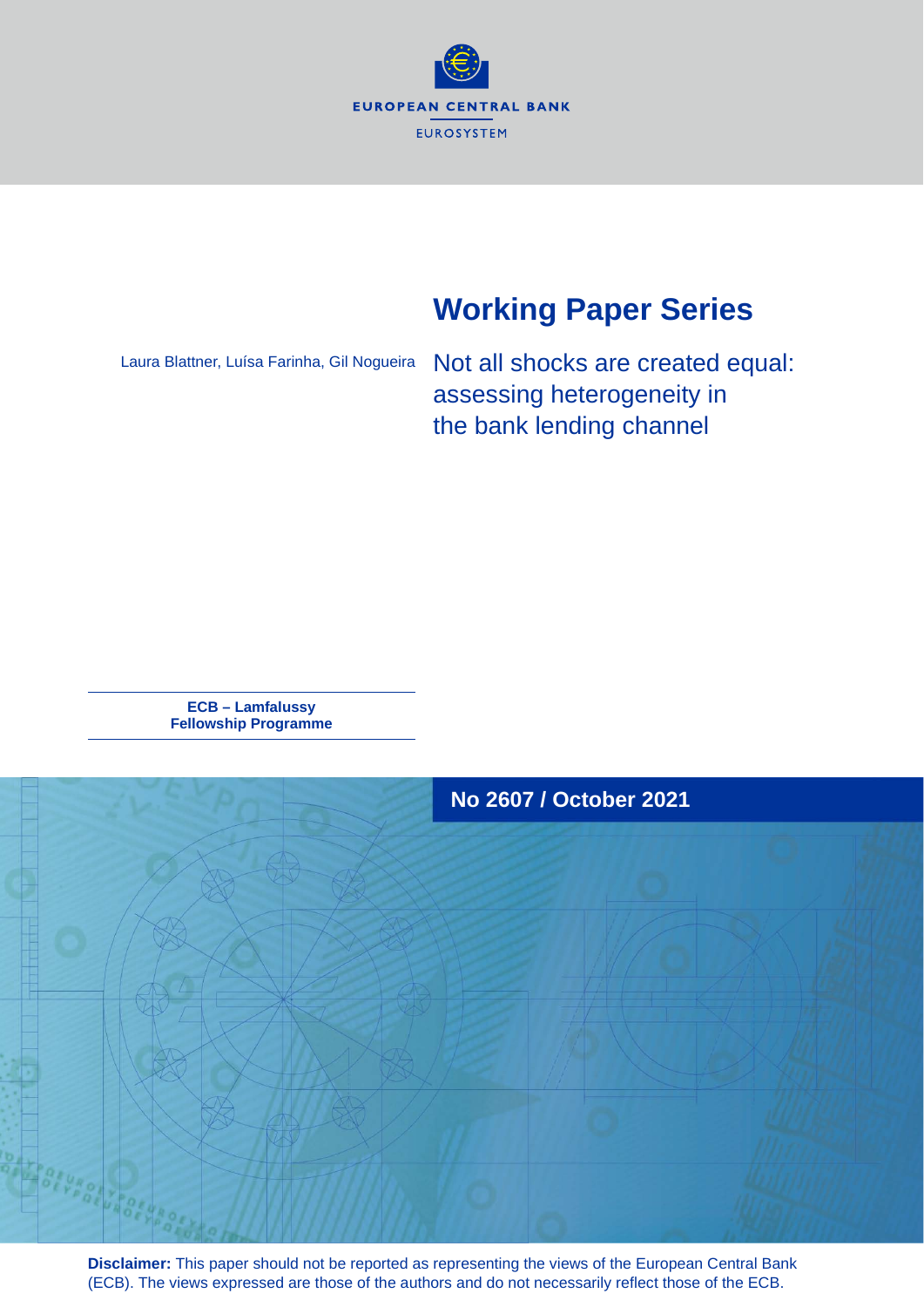#### **ECB Lamfalussy Fellowship Programme**

This paper has been produced under the ECB Lamfalussy Fellowship programme. This programme was launched in 2003 in the context of the ECB-CFS Research Network on "Capital Markets and Financial Integration in Europe". It aims at stimulating high-quality research on the structure, integration and performance of the European financial system.

The Fellowship programme is named after Baron Alexandre Lamfalussy, the first President of the European Monetary Institute. Mr Lamfalussy is one of the leading central bankers of his time and one of the main supporters of a single capital market within the European Union.

Each year the programme sponsors five young scholars conducting a research project in the priority areas of the Network. The Lamfalussy Fellows and their projects are chosen by a selection committee composed of Eurosystem experts and academic scholars. Further information about the Network can be found at http://www.eufinancial-system.org and about the Fellowship programme under the menu point "fellowships".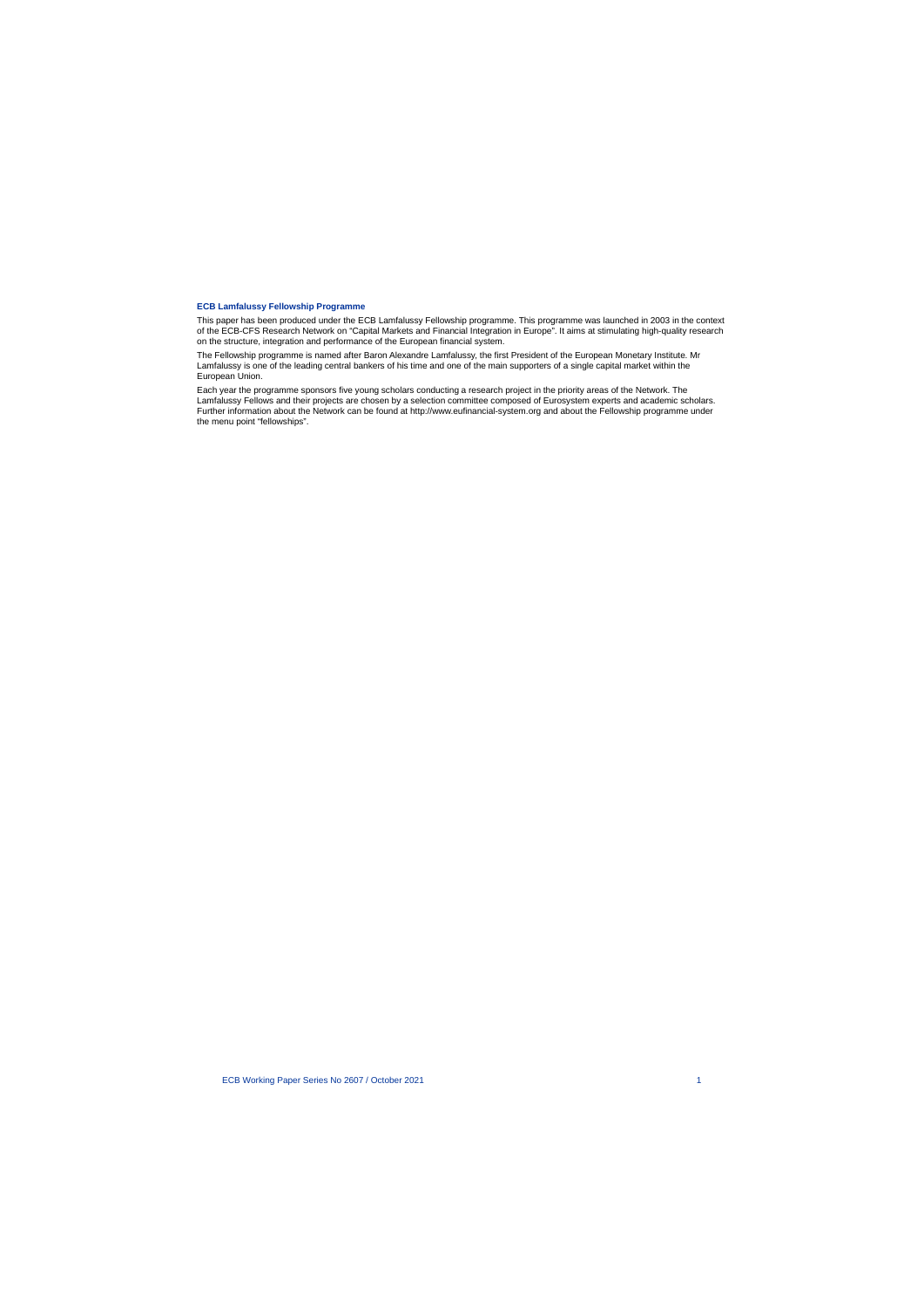#### Abstract

We provide evidence that the strength of the bank lending channel varies considerably across three major events in the European sovereign debt crisis – the Greek debt restructuring (PSI), outright monetary transactions (OMT), and quantitative easing (QE). We study how lending responds to each shock using detailed bank, firm, and household data from Portugal, a country that was directly exposed to the three events. While the price of sovereign debt securities increased in all three events, banks reduced sovereign debt holdings and realized accumulated capital gains only after QE. As a result, lending to final borrowers reacted more strongly to QE than to the PSI or OMT events. Our results suggest that asset purchases were more effective than signalling events at stimulating the bank lending channel.

Keywords: asset purchases, bank lending channel, OMT, PSI, QE JEL codes: E52, E58, G18, G21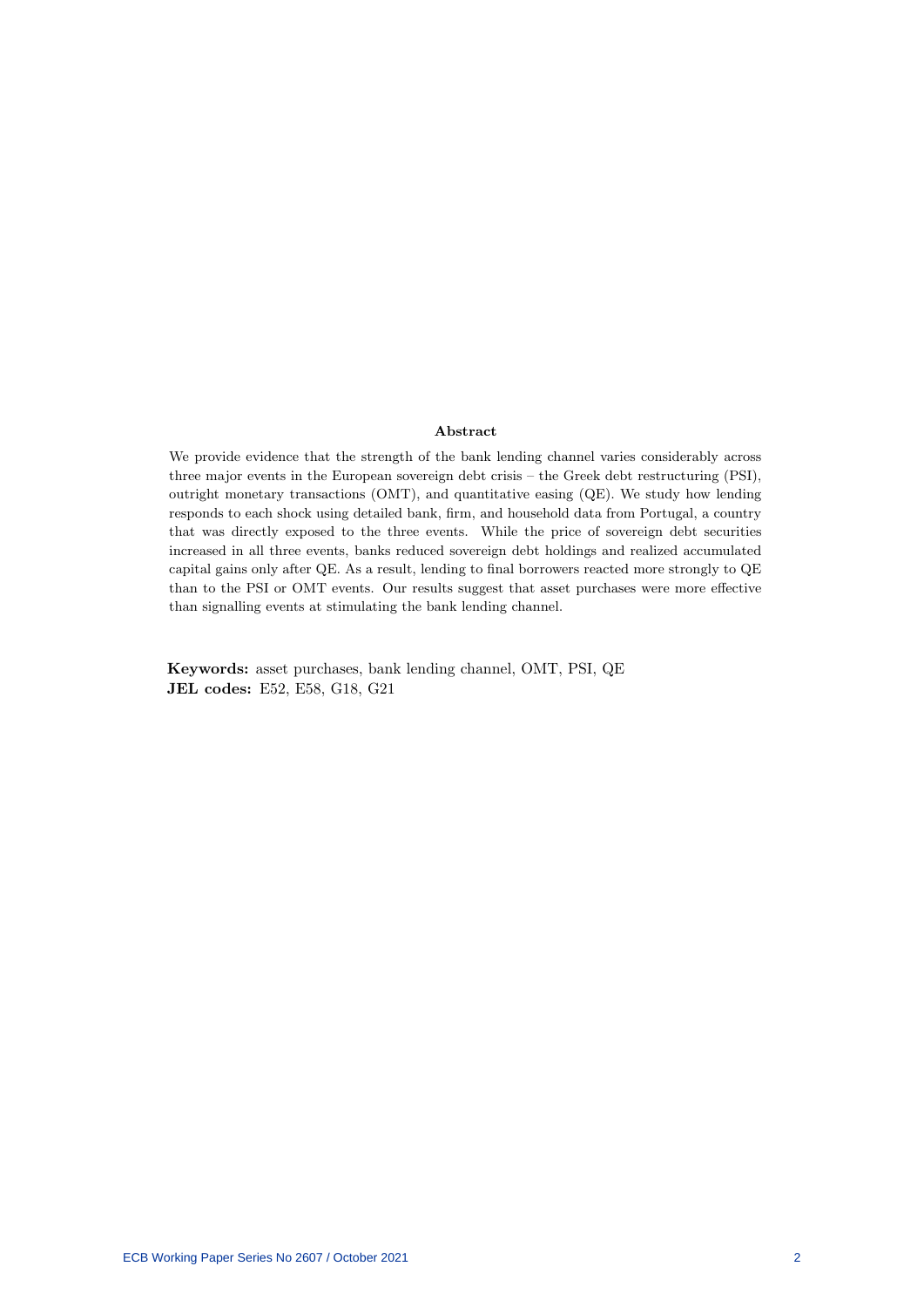## Non-technical Summary

The bank lending channel theorizes that monetary policy events affect lending to firms and households through banks. Central banks may use this channel to incentivize lending in periods of credit market distress. However, evidence of the effectiveness of the bank lending channel is still scarce. Some papers have studied the effects of individual events in isolation, but it is difficult to compare different policy interventions because of the use of different samples and techniques. We add to this literature (e.g., Di Maggio et al. (2016), Chakraborty et al. (2017)) by studying events that affected bank balance sheets in the European sovereign debt crisis jointly and documenting significant heterogeneity in the strength of the bank lending channel.

We compare the effects of the announcement of three major events in the European sovereign debt crisis: the Greek Private Sector Involvement (PSI) in February 2012, Outright Monetary Transactions (OMT) in July 2012, and quantitative easing (QE) in January 2015. These interventions sought to revive the euro area economy, especially in countries exposed to the European sovereign debt crisis. As we and other researchers show using security price data (e.g., Koijen et al. (2017a), Krishnamurthy et al. (2018)), the three events had a positive effect on the price of European government bonds. However, QE differed from PSI and OMT because the central bank only conducted asset purchases with QE. We analyze the effects of these events using credit register, bank, and firm data covering 44 Portuguese banks and their credit relationships with firms and households.

We start our analysis by estimating the effect of exposure to euro area sovereign debt securities on bank balance sheets. We find that banks with a larger exposure to government bonds reduced their sovereign debt holdings in the first year after QE, but not after PSI and OMT. Next, we analyze the transmission of the three events to firms and households. In the first year after QE, banks that were more exposed to government bonds lent more to their customers, were less likely to terminate credit relationships, and were more likely to accept loan applications. We also find evidence of changes in creditor composition for QE, as the effect of exposure to sovereign debt on lending was stronger for riskier firms. We find a more moderate to null effect for PSI and OMT. Finally, we use detailed financial statement data to analyze the effect of exposure to sovereign debt on aggregate firm outcomes. Firm exposure to sovereign debt securities had a largely positive effect on aggregate firm-level lending after QE and a milder effect after PSI and OMT. Additionally, exposure to sovereign debt had a positive effect on sales growth for firms that applied for new loans at exposed banks after QE. Overall, we provide evidence that QE had a stronger effect than PSI and OMT on the transmission of unconventional monetary policy through the bank lending channel. Exposed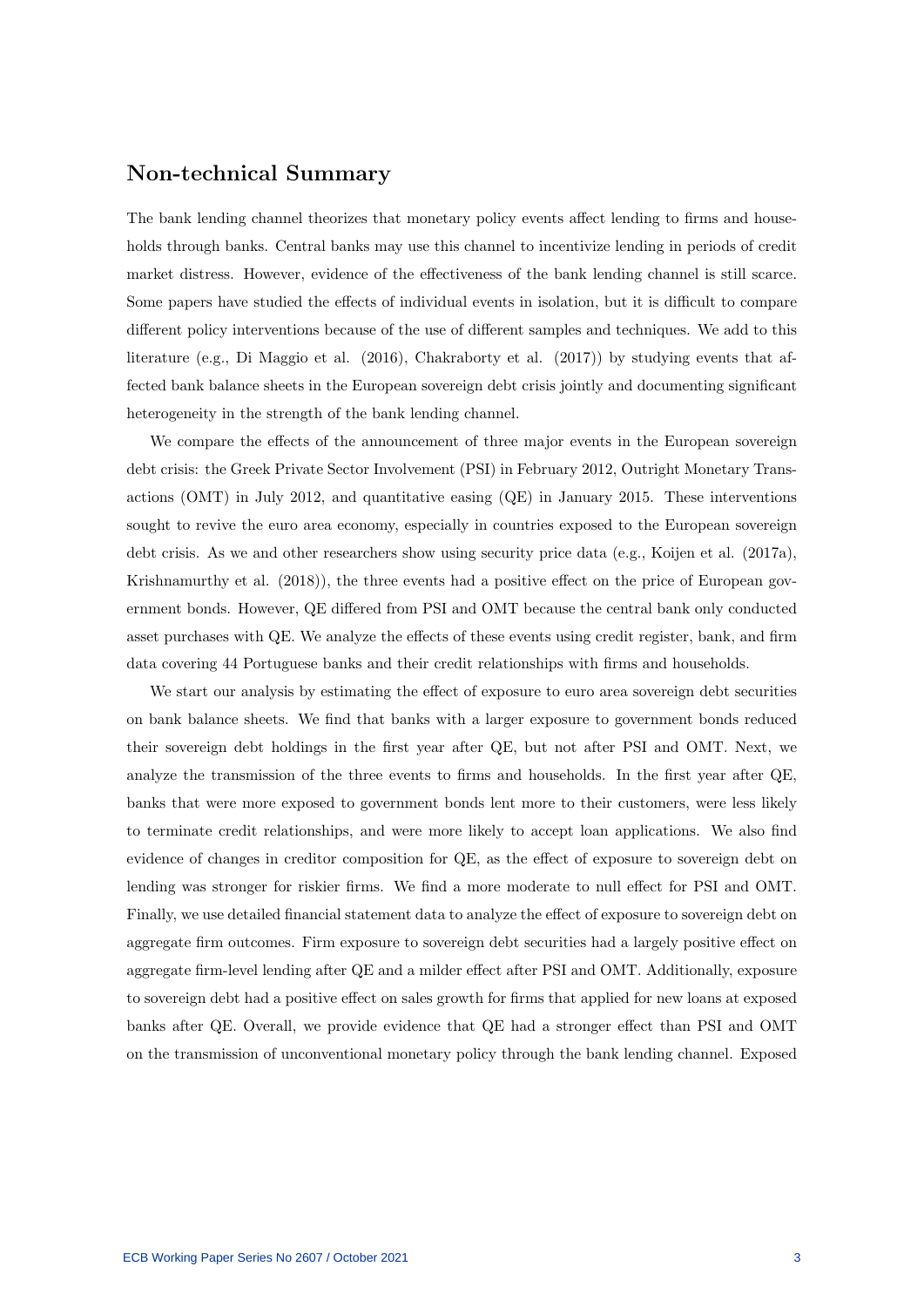banks increased lending more after QE, and to some extent borrowers responded to additional credit availability with more economic activity. Overall, our evidence suggests that asset purchases were more effective than signaling events at stimulating the bank lending channel during the European sovereign debt crisis.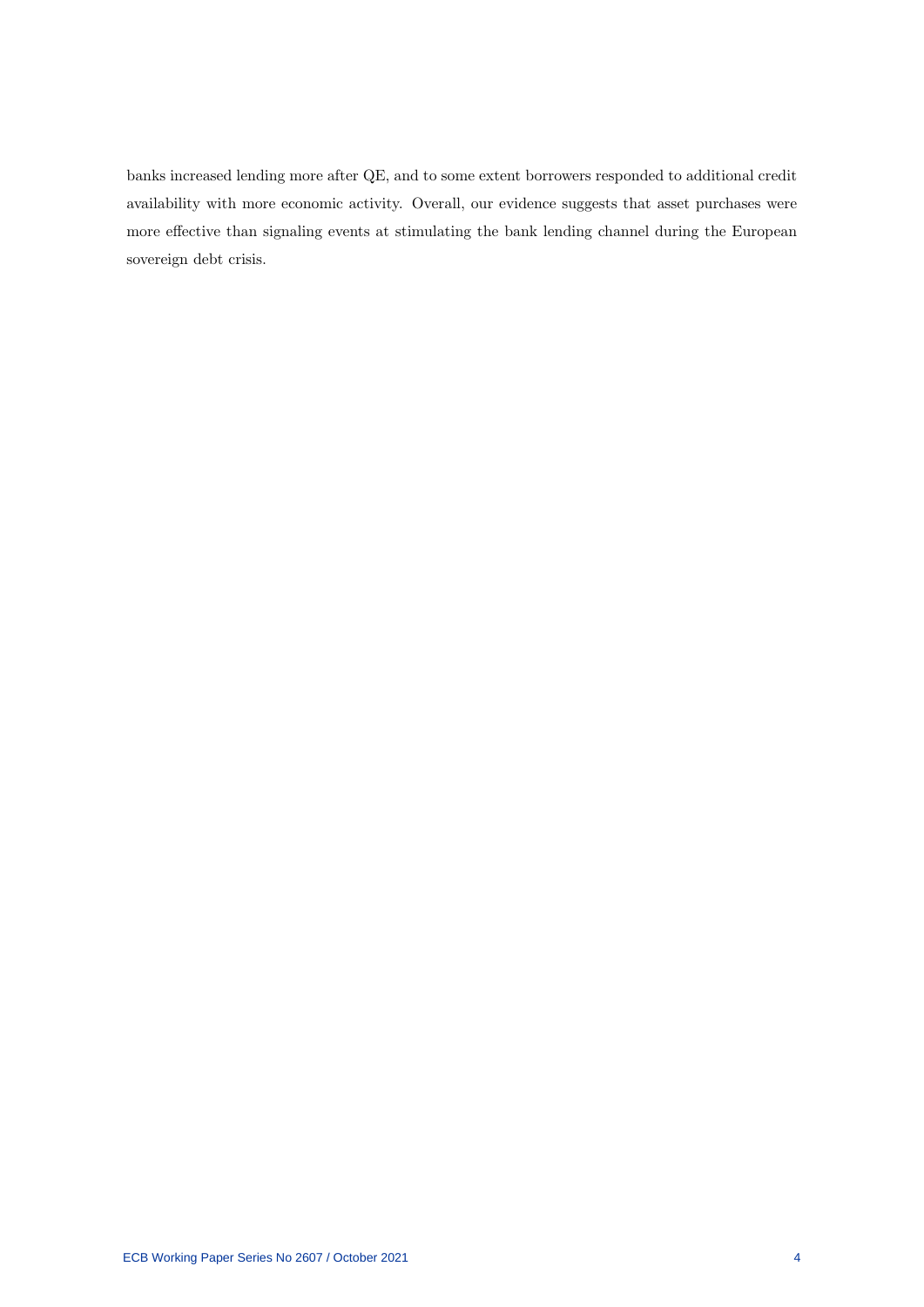## 1 Introduction

In macro-finance models with financial intermediation, banks affect the transmission of monetary policy to final borrowers through the bank balance sheet channel. Banks hold securities in their balance sheet and increase lending when the value of these securities goes up. Interventions by the policymaker affect security prices and cause variation in bank lending. Shocks that potentially affect lending are not all equal. In some cases, the policymaker just signals its future behavior. In other cases, it intervenes directly by purchasing assets. Empirically, there is little evidence on how elasticities vary with the nature of shocks. Some papers study the effect of specific events on lending in isolation. However, it is difficult to compare different policies because the samples and techniques researchers use vary across papers.

In this paper, we fill this gap by comparing the effect of three major events of the European sovereign debt crisis on banks and borrowers: the Greek debt restructuring (PSI), Outright Monetary Transactions (OMT), and Quantitative Easing (QE). We use a sample of 44 Portuguese banks that were directly exposed to these shocks. Portugal provides a unique laboratory to test the effect of different shocks on the bank lending channel as the country was exposed directly to the three events. PSI avoided a disorderly Greek default (Zettelmeyer et al. (2013)). Positive news from Greece signaled lower risk of contagion and reduced government bond yields in other European periphery countries such as Portugal (Mink and De Haan (2013)). OMT directly affected Portuguese government bonds. Ireland and Portugal were the only countries that were eligible for OMT purchases because they received a financial assistance program but did not default on their debt. The yields of Portuguese bonds dropped significantly because of the OMT announcement (Krishnamurthy et al. (2018)). QE also had a positive effect on the price of sovereign debt securities from Portugal and other European countries (Koijen et al. (2017a)). However, in contrast to PSI and OMT, the central bank purchased government bonds under the QE program.

Using detailed bank, household, and firm data, we measure the effect of exposure to sovereign debt securities on bank balance sheets and lending for the three events. First, we use ISIN-level data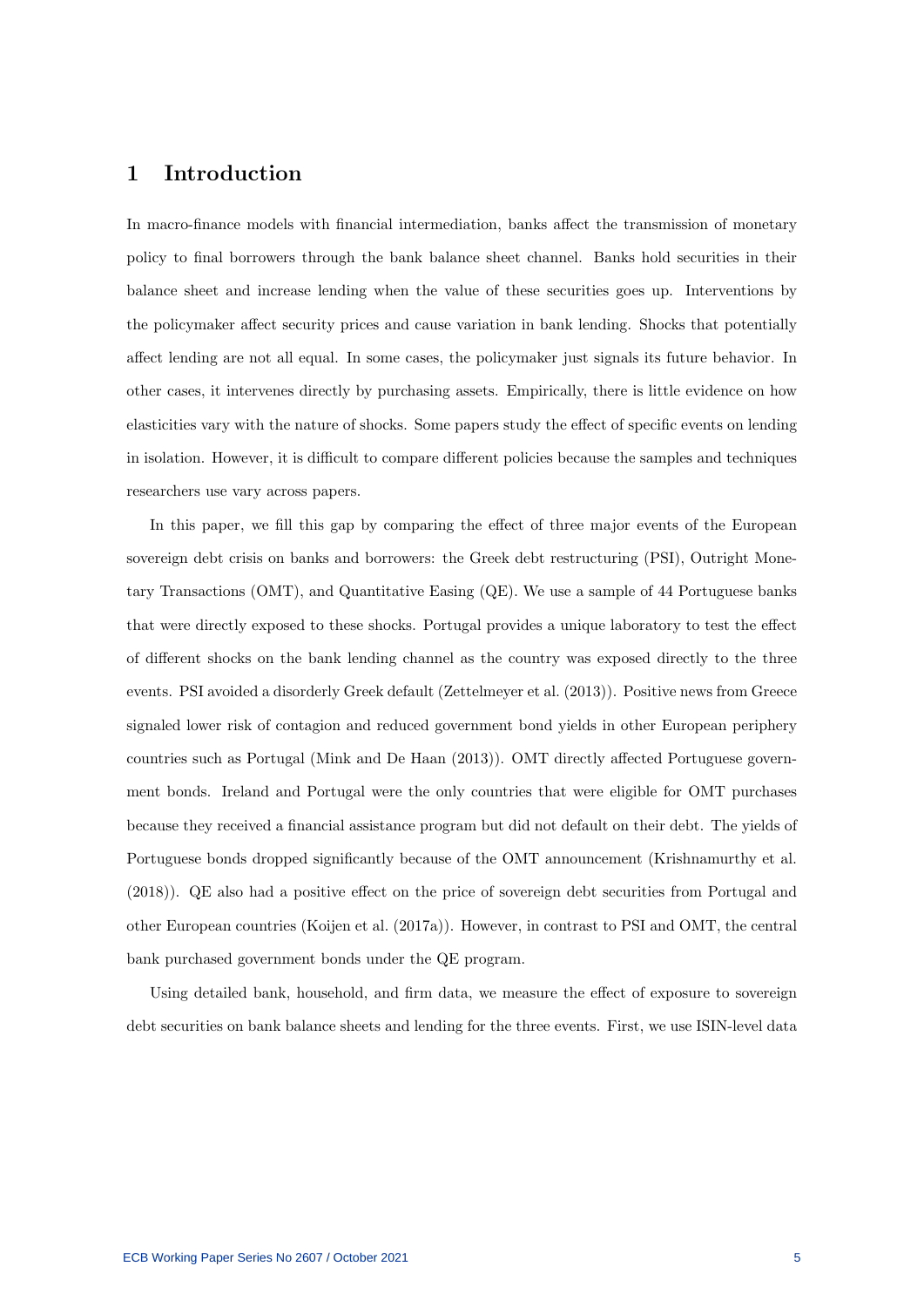with detailed information on the price, quantity, and book value of all securities held by individual banks to analyze the effect of each shock on bank balance sheets. This data allows us to compute the exposure of each bank to European sovereign debt. The value of securities held by exposed banks increased more after PSI and OMT than after QE. However, exposed banks reduced their exposure to government bonds and realized accumulated capital gains after QE but not after PSI and OMT.

Second, we analyze the transmission of these shocks to households and firms in the intensive and extensive margins. Using credit register data, we compute the change in lending for each borrower-bank credit relationship between the month before the event and up to one year after the event. Using the identification strategy from Khwaja and Mian (2008), we control for the effect of borrower demand on lending. We also compute the success rate of loan applications by employing a methodology that is similar to the one used by Jiménez et al. (2012). After QE, exposed banks lent more to their customers, were less likely to terminate credit relationships, and were more likely to accept loan applications. We also find evidence of changes in creditor composition for QE, as the effect of exposure to sovereign debt on lending was stronger for riskier firms. We find that exposure to sovereign debt had a more moderate to null effect on lending with PSI and OMT. We measure the elasticity of bank lending to changes in security prices and capital gains. We do not observe a strong relationship between price appreciation and lending. However, we find evidence of a strong and positive relationship between lending and realized capital gains, particularly after QE.

Finally, we analyze the effect of exposure to sovereign debt on aggregate firm outcomes. Consistent with the results from the bank-borrower analysis, exposure to sovereign debt securities had a largely positive effect on aggregate firm-level lending after QE and a milder effect after PSI and OMT. Additionally, exposure to sovereign debt had a positive effect on sales growth for firms that applied new loans at exposed banks after QE. We find no evidence that exposure to government debt had a positive effect on real outcomes for firms with existing relationships in any of the three events or for new loan applicants after PSI and OMT.

The contribution of this paper is twofold. First, we show that in a unified framework that covers the universe of borrowers in an economy, balance sheet shocks have a different effect on the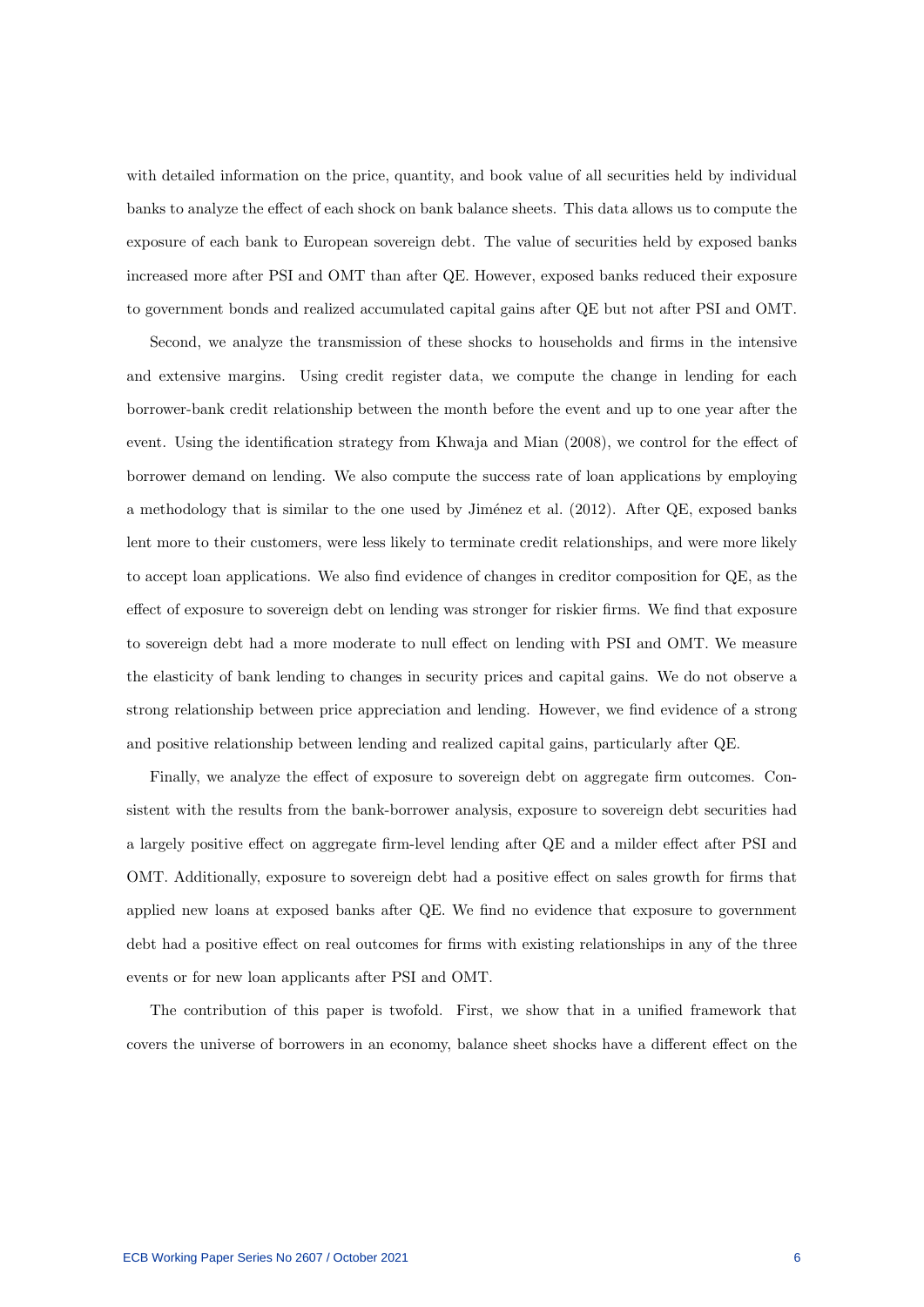transmission of lending to households. Policies such as PSI and OMT had a limited effect on lending in the intensive and extensive margins through the balance sheet channel, while asset purchases had a strong positive impact. Second, we compute lending elasticities to asset prices and capital gains. With these findings, we inform quantitative macro-finance modeling and show that bank shocks do not affect the bank lending channel in the same way.

Literature Our research contributes to the literature on the bank lending channel of monetary policy (Kashyap and Stein (1994), Holmstrom and Tirole (1997)), specifically to a growing body of literature exploiting variation in banks' sovereign debt holdings. We analyze empirically the effect of policies that potentially affect lending through changes in the value of assets held by banks (Brunnermeier and Sannikov (2016)), or through incentives to rebalance bank portfolios with assets that have similar characteristics (Goldstein et al. (2018)). Existing papers study single episodes in the sovereign debt markets in isolation<sup>1</sup>. For example, Bottero et al.  $(2019)$  study the corporate credit supply effects of the onset of the sovereign debt crisis in Italy. Acharya et al. (2017) exploit heterogeneity in the banks' sovereign bond holdings to study the effect of the announcement of the ECB's Outright Monetary Transactions (OMT) on credit misallocation to zombie firms. Our contribution is to study events that affect bank balance sheets jointly and document significant heterogeneity in the strength of the bank lending channel. We also relate our findings to the trading behavior of banks.

We also contribute to the extensive literature on the transmission and effects of unconventional monetary policy. In the US, Di Maggio et al. (2016), Chakraborty et al. (2017), Luck and Zimmermann (2017) and Rodnyansky and Darmouni (2017) exploit the differential bank holdings of mortgage-backed securities—similar to our cross-sectional identification strategy—find positive the effects of QE on lending in the mortgage market, especially for QE3, the most similar to the ECB's QE program.<sup>2</sup> Similar to our findings, Luck and Zimmermann (2017) find positive effects on both

<sup>&</sup>lt;sup>1</sup>The literature also studies other ECB interventions, predominantly long-term refinancing operations (LTRO). Carpinelli and Crosignani (2017) study the ECB liquidity injections (LTRO) 2011-2012.

 $2^2$ The Federal Reserve's QE3 and the ECB EAPP were both open-ended commitments to purchase a certain monthly volume of securities until economic conditions improved. In earlier work, Stroebel and Taylor (2012) analyze the effect of the Federal Reserve's mortgage-backed securities purchase program on mortgage spreads.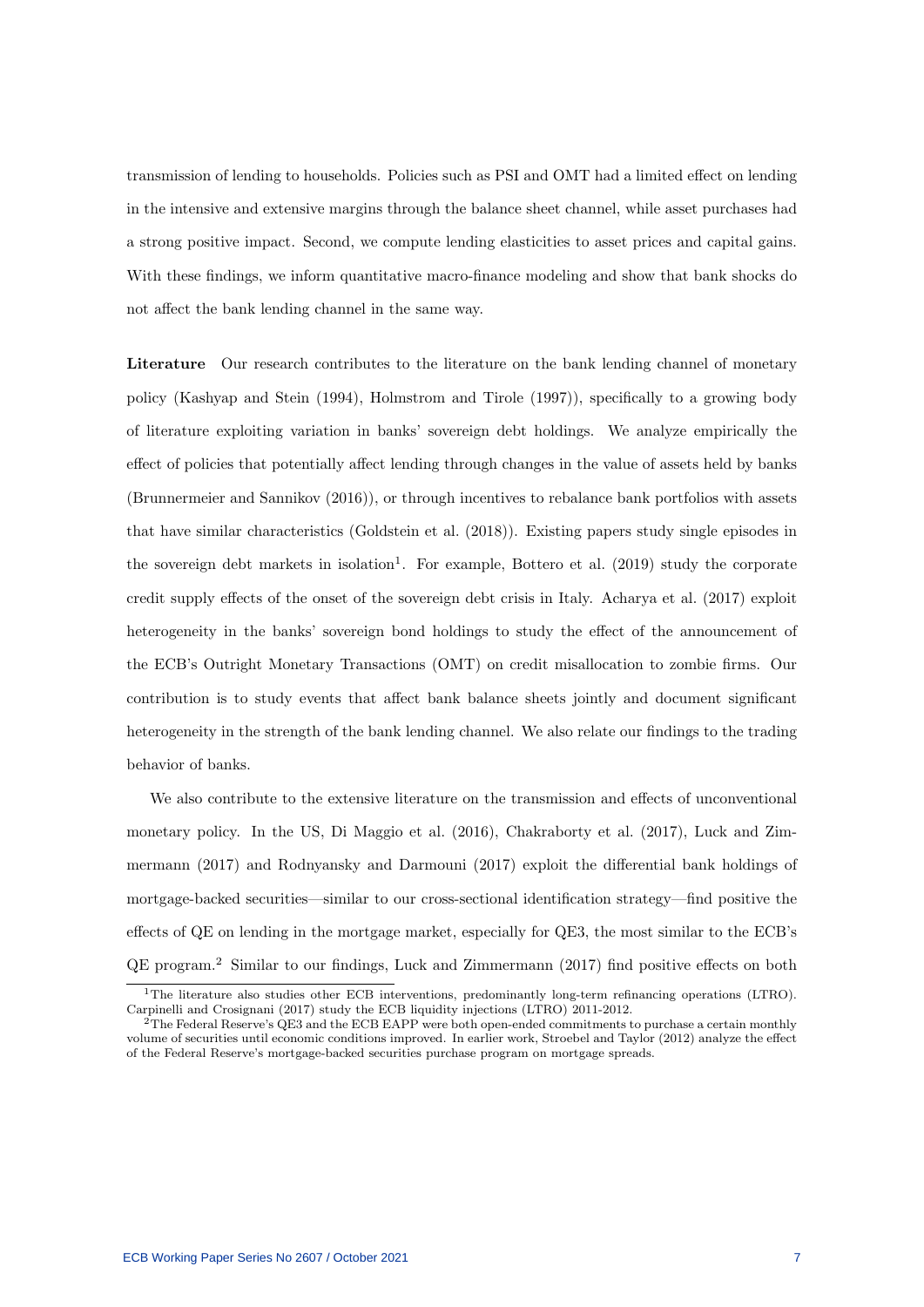commercial and industrial (C&I) and household lending.<sup>3</sup> Beyond the US, Morais et al. (2019) study the international transmission of quantitative easing through foreign banks. In Europe, the literature on the real effects of QE has focused on the real effects of corporate-sector purchase programs (e.g. B Grosse-Rueschkamp, S Steffen, D Streitz (2017), see also Dell'Ariccia et al. (2018) for a survey).

Finally, our paper is related to literature that studies the incentives of European banks when choosing exposure to sovereign debt. Acharya and Steffen (2015) argue that a combination of regulatory arbitrage and risk-shifting led banks to increase exposure to sovereign debt with the onset of the sovereign debt crisis. Becker and Ivashina (2017) and Ongena et al. (2019) argue that government pressure played a role in the banks' increasing exposure to domestic sovereign debt. Abbassi et al. (2016) show that banks with trading desks scaled up their investment into sovereign debt as the yields became more attractive with the onset of the sovereign debt crisis. Our contribution is to show that these forces matter for the transmission of unconventional policy to lending. We show that banks only react to valuation gains by reducing their net positions in response to QE when many of the above incentives had been mitigated. We confirm the finding of Koijen et al. (2017b) that Euro-area banks started selling eligible securities to the ECB in response to QE.

The remainder of this paper is organized as follows. Section 2 describes the data and the sovereign debt events we exploit. Section 3 describes the empirical strategy. Section 4 provides results. Section 5 concludes.

## 2 Background and Data

In this section, we provide background on the three episodes we study and describe our data.

<sup>&</sup>lt;sup>3</sup>In earlier work, Chakraborty et al. (2017) found that the increase in credit supply in the US mortgage market crowds out C&I lending.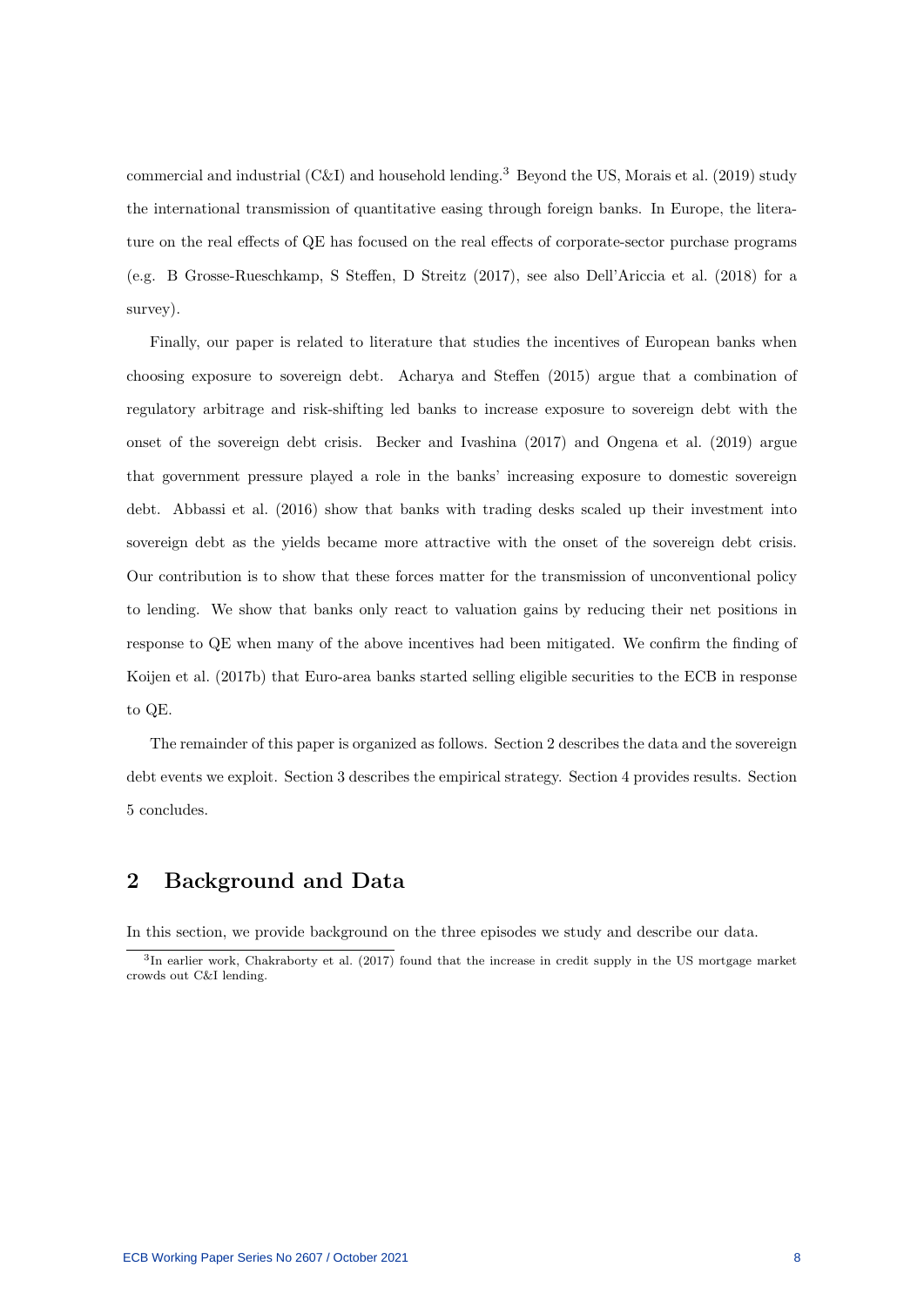#### 2.1 Background on Events in European Sovereign Debt Markets

We study three key events that induced large changes in sovereign debt prices: the Greek government PSI program in February 2012, the OMT announcement in July 2012, and finally the announcement of the ECB's QE program in January 2015.

PSI On April 23 2010, the Greek government officially requested a bailout package from the EU and IMF, triggering a series of events that culminated in the European sovereign debt crisis (Lane, 2012). In 2012, there were two major interventions in the European securities market as a direct response to the sovereign debt crisis. In late February, the Greek government announced the private sector involvement (PSI), a program to restructure sovereign debt held by private investors. Under this agreement, bond holders accepted a haircut of 53.5% in exchange for new Greek government debt securities. On 9 March 2012, the International Swaps and Derivatives Association (ISDA) declared that Greece's restructuring represented a default, implying that credit default swaps would be triggered. The Greek government introduced a retroactive collective action clause to enforce private sector participation. PSI is widely seen as a positive system-wide shock as the restructuring prevented a potential disorderly default (e.g., Zettelmeyer et al. (2013)). Portuguese yields peaked in the month before PSI was announced and declined steadily in the subsequent months (Figure 1). In Appendix A we estimate that PSI reduced Portuguese government bond yields by 160-420 basis points.

### [ Figure 1 ]

OMT In July 2012, the then-president of the ECB, Mario Draghi, gave a speech in London that included the famous remark that "within our mandate, the ECB is ready to do whatever it takes to preserve the euro. And believe me, it will be enough." This speech was succeeded a week later by the Outright Monetary Transactions (OMT) program, in which the ECB pledged to buy government bonds from bailed out countries. This program was subject to conditionality: governments of bailed out countries could not default on their debt and had to actively request intervention from the ECB.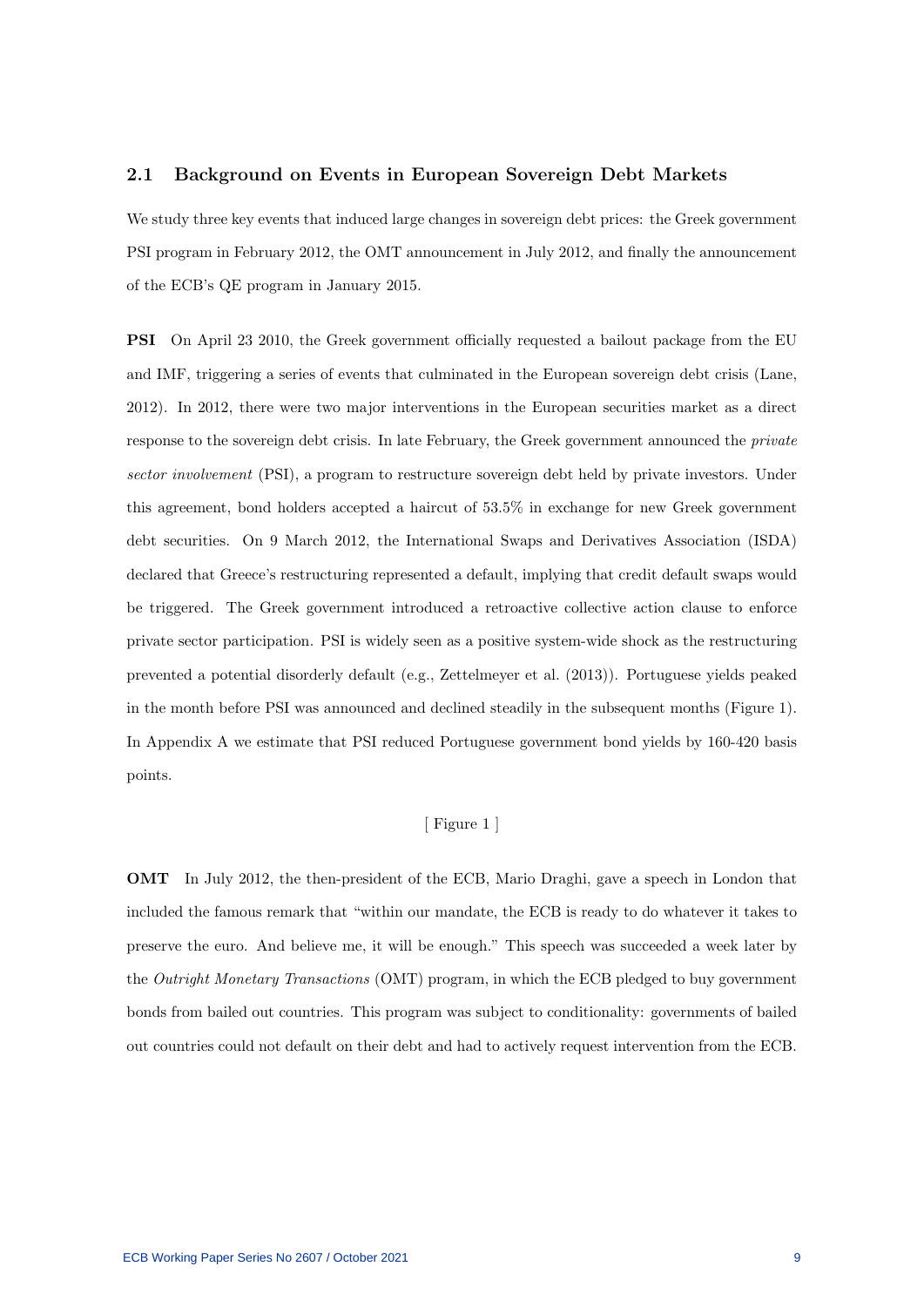Even though the ECB never made use the OMT program, the OMT was perceived as having been successful in bringing down bond yields (Krishnamurthy et al. (2018)).

QE In January 2015, the ECB announced the Public Sector Purchase Program (PSPP), the first major government bond quantitative easing program in Europe. The ECB pledged to buy government bonds in the secondary market every month. The objective of these purchases was to decrease yields at the long end and transmit monetary policy to final borrowers through greater lending. PSPP distinguished itself from OMT for two reasons. First, it increased prices of government bonds not only from the periphery but also from countries in the core of the Euro Area (Koijen et al. (2017a)). Second, it resulted in actual purchases of assets from the central bank.

#### 2.2 Portugal as a Laboratory

Portugal provides an excellent laboratory to study key events in sovereign debt markets that affected European banks in the aftermath of the sovereign debt crisis.

At the onset of the crisis, the balance sheets of Portuguese banks were directly exposed to securities from periphery countries (Greece, Ireland, Italy, Portugal, and Spain). Throughout the crisis period, banks increased their exposure to Portuguese securities significantly. Figure 2 depicts the evolution of sovereign debt held by Portuguse banks. In January 2010, sovereign debt from Portugal represented about 2% of the assets held by banks in the sample. At the end of 2016, Portuguese debt securities represented almost 6% of the assets held by these banks. The exposure to sovereign debt securities from other periphery countries was about 1% in the beginning of 2011 and increased to approximately 3% at the end of 2016.

#### [ Figure 2 ]

Portugal was also directly exposed to each of the major programs that affected bond prices. Portugal and Ireland were the only countries that were eligible for OMT purchases, which required participants to be under an adjustment program and to have no default history. Among periphery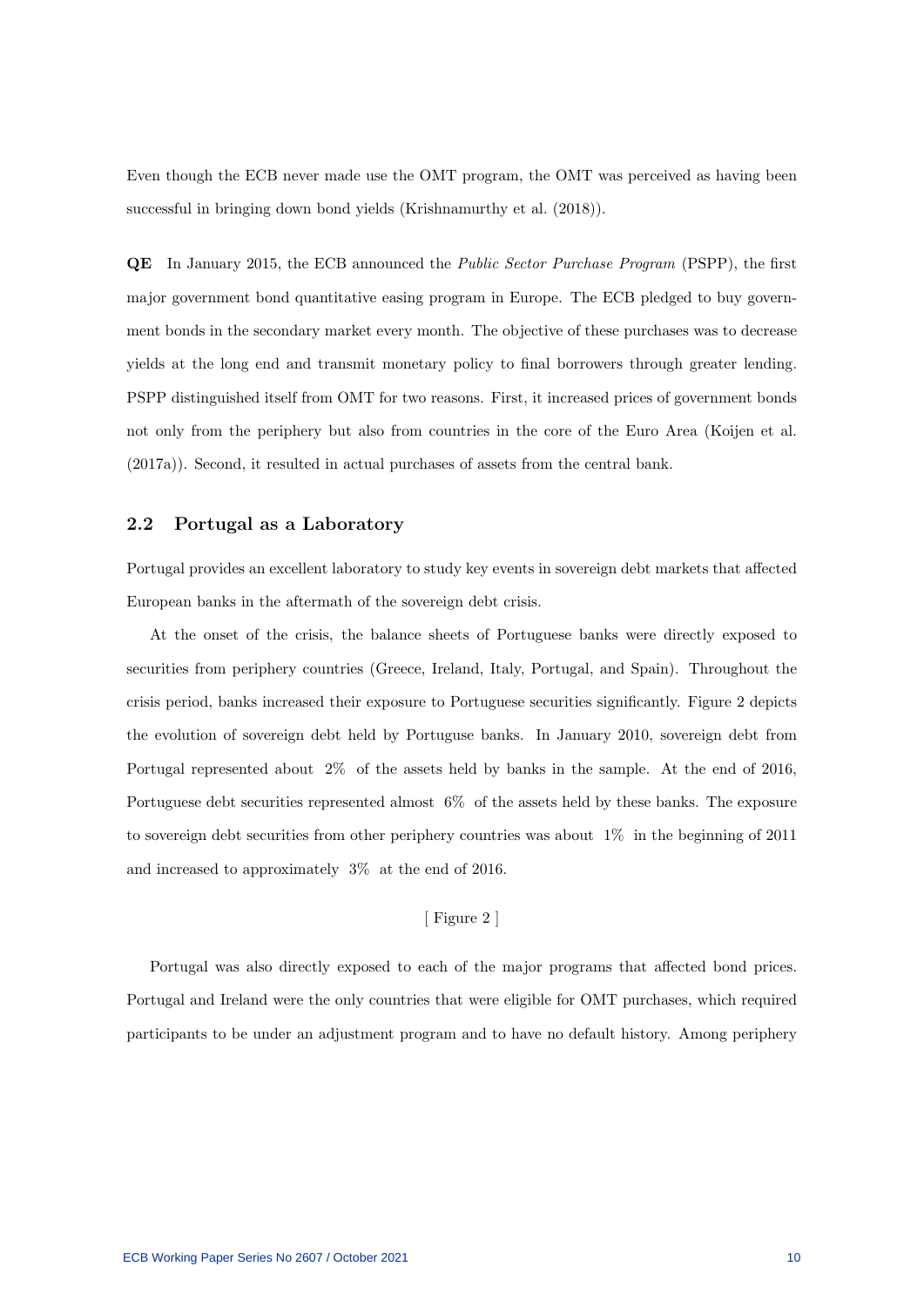countries, Portugal was also the most exposed to sovereign debt events in Greece (Mink and De Haan (2013)). Finally, the ECB actively bought Portuguese government bonds from Portuguese banks through the implementation of the QE program (Koijen et al. (2017a)).

### 2.3 Data

We use data for the universe of banks that operate continuously in Portugal between April 2010 and January 2016. Table 1 shows descriptive statistics for the variables used in the analysis for each of the 44 banks across the three events. In Columns (1) and (2) of Table 1a, we show descriptive statistics weighted by the number of borrowers in the sample (including borrowers with single relationships). In Columns (3) and (4), we show unweighted statistics. In Table 1b we provide descriptive statistics for firm and household borrowers. We show statistics for households with multiple credit relationships, as we use borrower fixed effects to control for demand factors throughout our analysis (see Khwaja and Mian (2008)). In Table A1 we provide descriptive statistics separately for each event.

[ Table 1 ]

#### 2.3.1 Credit Register

We obtain monthly lending data for all banks in Portugal from the Portuguese credit register maintained by the Bank of Portugal. The credit register has two distinctive advantages. First, there is nearly universal coverage because banks must report all exposures above EUR 50. Second, it covers both households and non-financial firms. Household loans include credit card borrowing, personal loans, and mortgage loans. An important feature of the data is that a substantial fraction of nonfinancial firms and households have multiple lending relationships. This allows us to implement a borrower fixed effect strategy following Khwaja and Mian (2008).

#### 2.3.2 Credit Registry Inquiries

We also draw on the database of bank inquiries to the credit registry maintained by the Bank of Portugal. Banks can request information on a potential borrower from the credit register. Inquiries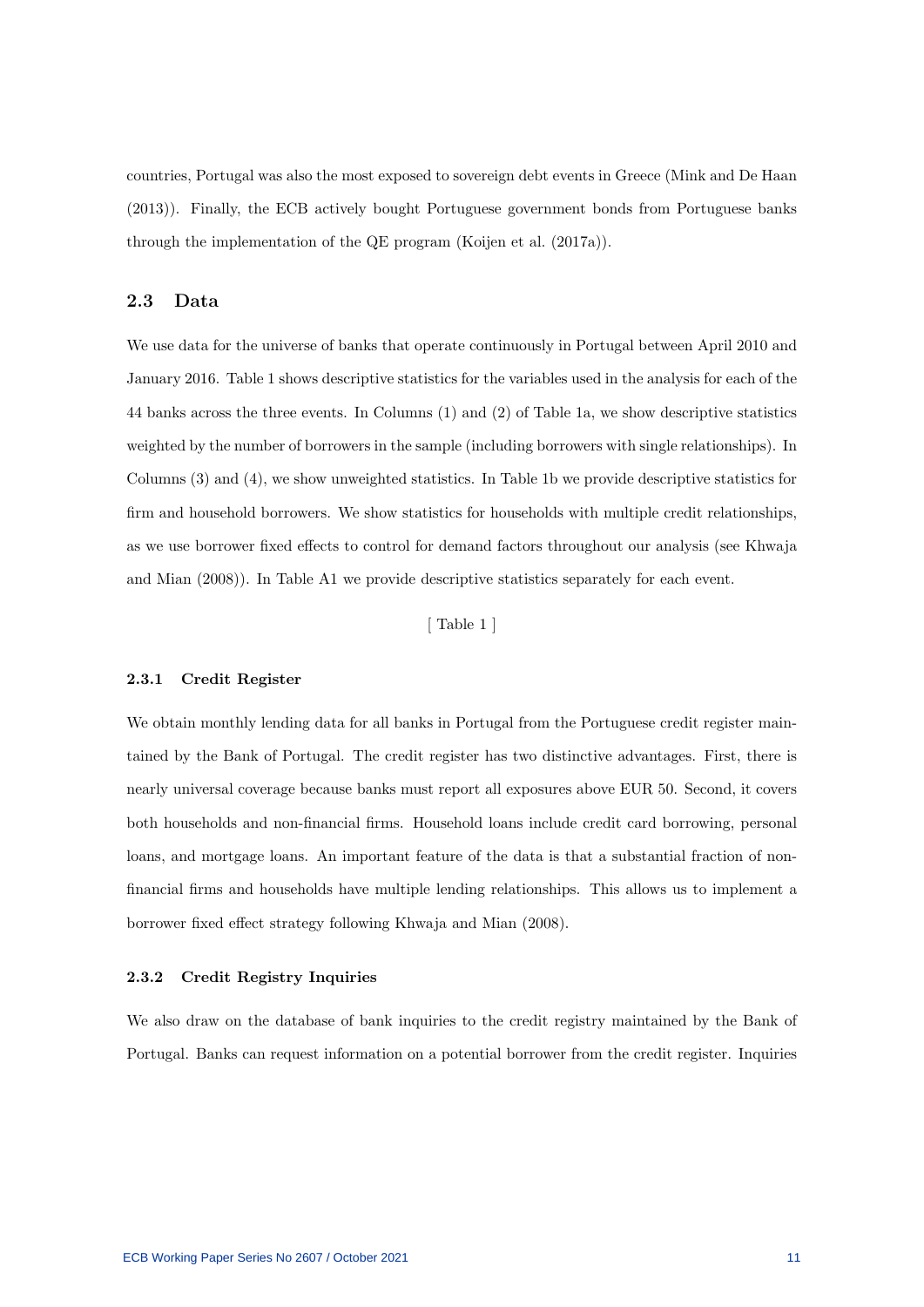are usually requested only for a loan application of a potential new corporate or household borrower by lenders that have no pre-existing credit relationship. We match the inquiry data to the credit registry to compute successful and unsuccessful loan applications following Jiménez et al. (2012).

#### 2.3.3 Bank Data

We use four separate sources of bank data from the Bank of Portugal. At the ISIN level, we use SIET (Estatísticas de Emissões de Títulos), a dataset that contains the list of all securities (with ISIN) held by each bank at the monthly frequency. We also use an Asset Purchase Program (APP) purchases dataset. This file contains the list of transactions of Portuguese assets performed by the ECB under the APP and includes the identification of counterparties. This dataset is provided by the Bank of Portugal.

We retrieve bank balance sheet variables from MFI (Estatísticas Monetárias e Financeiras), which has monthly financial statements for all banks. We augment this dataset with quarterly regulatory ratios from an additional FINREP/COREP dataset

Total gains with securities are derived by multiplying monthly price variation by outstanding security holdings. Realized gains are cumulative gains that banks monetize when they close their position in a certain security. We compute the effect of price variation and capital gains on bank net worth using the following formula:

$$
\Delta log net worth_{bk} = log(1 + capital_{bt} + \Delta value_{bk}) - log(1 + capital_{bt})
$$
\n(1)

Where  $capital_{bt}$  is the capital and reserves of bank b in the last period before the event and  $\Delta value_{bk}$  is the change in value or capital gains for securities in SIET. We set  $\Delta log net worth = -1$ when  $-\Delta value_{bk} > capital_{bt}$ . We winsorize monthly price changes from SIET at the 1% level.

We define bank exposure to sovereign securities using ISIN-level data from SIET. We obtain a list of marketable securities that are eligible for collateral from the ECB website at the monthly frequency. Securities from SIET are classified as exposed sovereign debt if they observe three con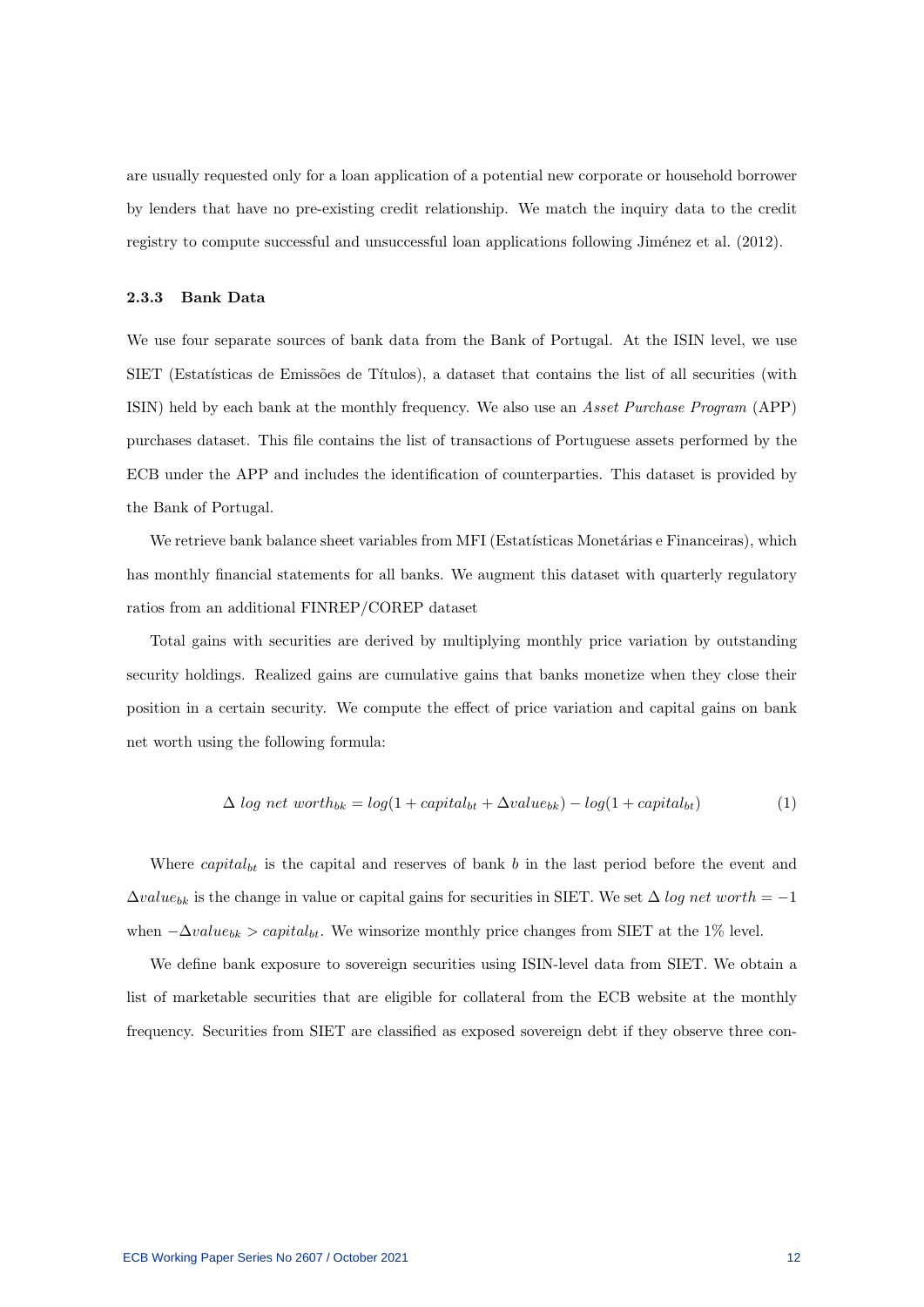ditions: 1) appear at least once in the list of marketable securities from the ECB; 2) are issued by central governments and; 3) are denominated in euro.

#### 2.3.4 Firm Data

We use annual firm financial statements from Base de Dados das Contas Anuais (BDCA), a repository of financial statements maintained by the Portuguese government that covers the universe of non-financial corporations. We retrieve CAPEX/Sales and interest rates from this dataset and winsorize these variables at the 1% level.

# 3 Empirical Specification

We estimate the the following specification for the cross-section of banks at each event:

$$
y_b = \beta_1 \exp osure_b + \gamma X_b + \epsilon_b \tag{2}
$$

where  $y_i$  is the dependent variable of interest. We obtain  $exposure_b$  by standardizing  $\frac{Exposed\; assets}{Total\;bank\; assets}$ , the book value of exposed assets divided by total assets in the last period before the event. We also include a number of bank controls  $X_i$  to absorb any confounding changes from changes in size (total assets), capitalization (capital ratio), or different levels of non-performing loans. The validity of our approach relies on the the assumption that the degree of a bank's exposure to sovereign debt should not be correlated with any other contemporaneous shock. One potential confounding factor are the ECB's long-term refinancing operations (LTRO) that provided cheap financing to the European banking system (e.g., Carpinelli and Crosignani (2017)). To address this concern, we include the bank-level LTRO take-up in  $X_b$ .

We also estimate a bank-level dynamic differences-in-differences model:

$$
y_{bt} = \alpha_b + \alpha_t + \sum_{k=2011Q4}^{2016Q4} \beta_k(exposure_b \times 1_{t=k}) + \epsilon_{bt}
$$
\n(3)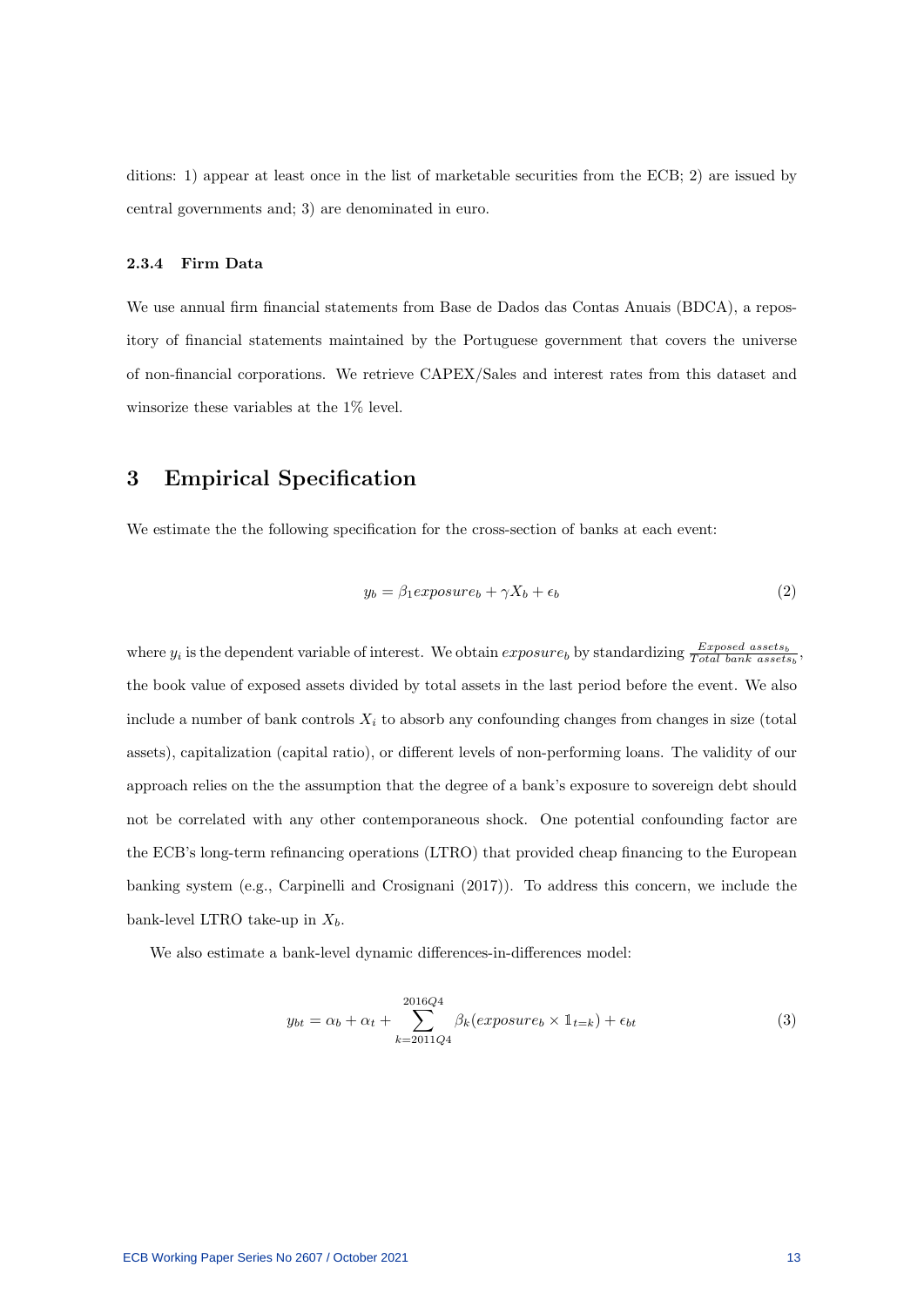where  $y_{bt}$  is the outcome of interest in period t,  $\alpha_b$  and  $\alpha_t$  are bank and time fixed effects, and  $\mathbb{1}_{t=k}$  is an indicator variable that is equal to 1 in period k.

At the borrower( $i$ )-bank( $b$ ) level, we estimate the following specification cross-sectionally for each event:

$$
y_{bi} = \beta_1 \exp \left(-b_i + \phi X_{bi} + \epsilon_{bi}\right) \tag{4}
$$

where  $y_{bi}$  is the outcome of interest.  $\theta_i$  is a borrower fixed effect (Khwaja and Mian (2008)) that absorbs any borrower-level changes in credit growth, allowing us to identify the effect of changes in the share of lending supplied by more versus less exposed banks. We include borrower-bank level controls  $X_{bi}$ , including the number of years the relationship has existed to address worries that longer relationship might receive a differential treatment from recently established lending relationships. We cluster standard errors at the bank level, which is our level of the treatment (Bertrand et al.  $(2004)$ .

In addition to the lending volume in existing lending relationships (intensive margin), we also estimate effect of sovereign debt exposure on the likelihood that an existing relationships ends (linear probability model) and on new loan approval rates using credit registry inquiries (as in Jiménez et al. (2012)). Successful applications are credit inquiries followed by a lending relationship in the subsequent 6 months.

Additionally, we provide direct estimates of the lending elasticity to changes in bank net worth induced by price increases or realized capital gains:

$$
y_{bi} = \tilde{\beta}_1 \Delta \text{net worth}_{b}^{capital} + \tilde{\beta}_2 \Delta \text{net worth}_{b}^{price} + \theta_i + \gamma X_{bi} + \nu_{bi}
$$
 (5)

where  $\Delta$ net worth $_b^{price}$  and  $\Delta$ net worth $_b^{capital}$  are changes to bank net worth induced by price appreciation and capital gains (see Equation 1).

In the Appendix (Table A11) we also estimate an instrumental variables model using 2SLS. We estimate the following first stage equation: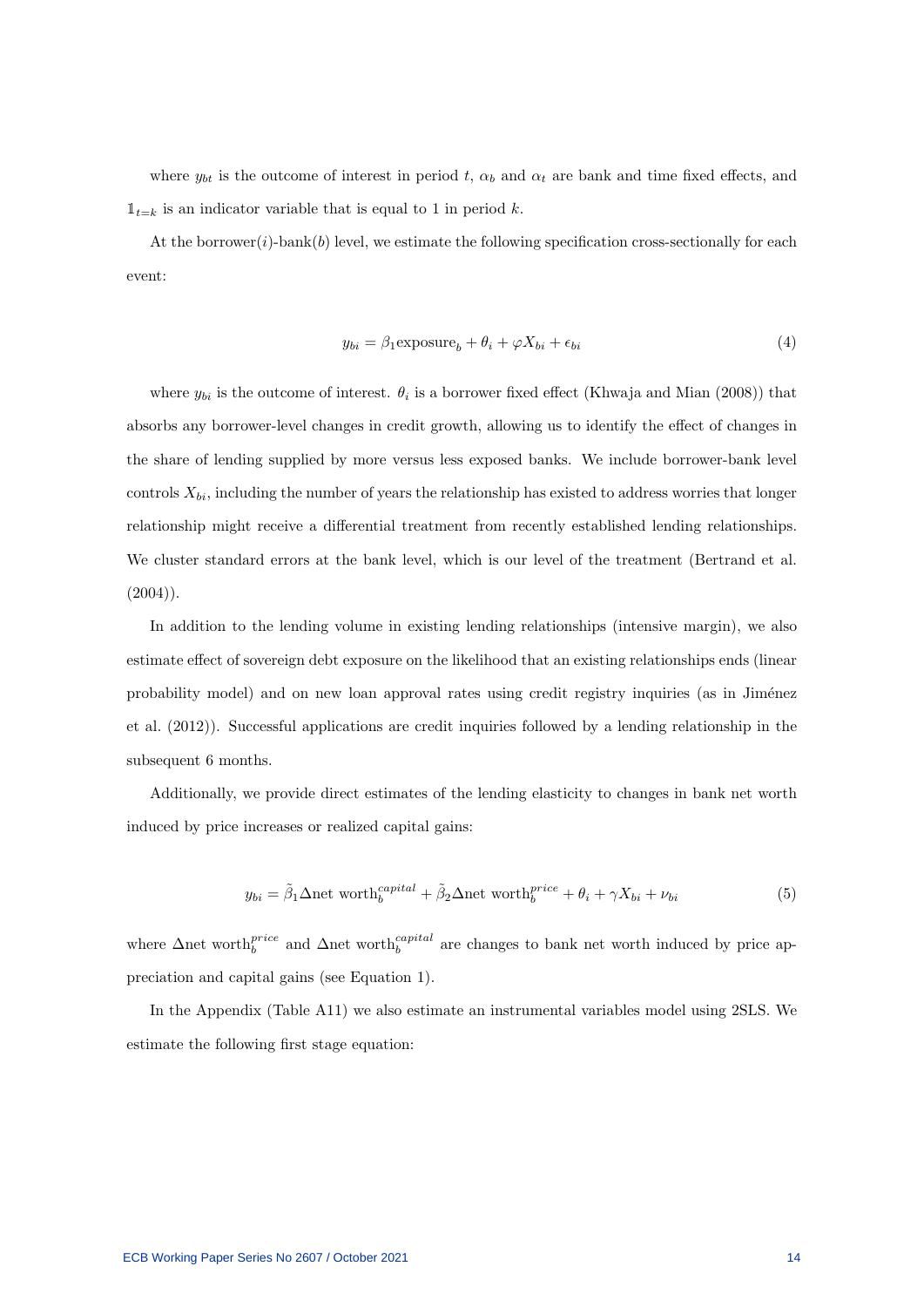$$
\Delta \text{net worth}_{b}^{capital} = \pi expasure_b + \theta_i + \delta \gamma X_{bi} + \nu_{bi}
$$
\n(6)

In the second stage, we estimate:

$$
y_{bi} = \bar{\beta}_1 \Delta \text{net worth}_{b}^{capital} + \theta_i + \gamma X_{bi} + \epsilon_{bi}
$$
 (7)

where we instrument for the bank-level change in net worth with the bank-level exposure using estimates from Equation 6. The 2SLS coefficient provides the elasticity estimates typically required to calibrate quantitative models.

Finally, we also estimate the effect of exposure to government debt securities on firm characteristics. In Equation 4 we can control for demand factors using borrower fixed effects  $\theta_i$ . We cannot do the same after aggregating outcomes at the firm level. Instead, we control for time-varying factors that may affect firm demand by interacting firm fixed effects with a linear time trend. We estimate the following equation:

$$
y_{it} = \alpha_i + \alpha_t + \sum_{m} \lambda_m [(t+6) \times 1_{i=m}] + \beta(exposure_b \times 1_{t \ge 0}) + \epsilon_{it}
$$
\n(8)

Where  $y_{it}$  is a firm-level outcome t years after the event,  $\alpha_i$  and  $\alpha_t$  are firm and year fixed effects,  $\mathbb{1}_{i=m}$  is an indicator variable equal to 1 for firm i and 0 otherwise, and  $\mathbb{1}_{t\geq0}$  is an indicator variable equal to 1 for observations in the year of the event or subsequent years.

## 4 Results

We describe the results of our paper in this section. First, we discuss the effect of exposure to sovereign debt securities on bank balance sheets for PSI, OMT, and QE. Second, we discuss the transmission of bank balance sheet shocks to firms and households.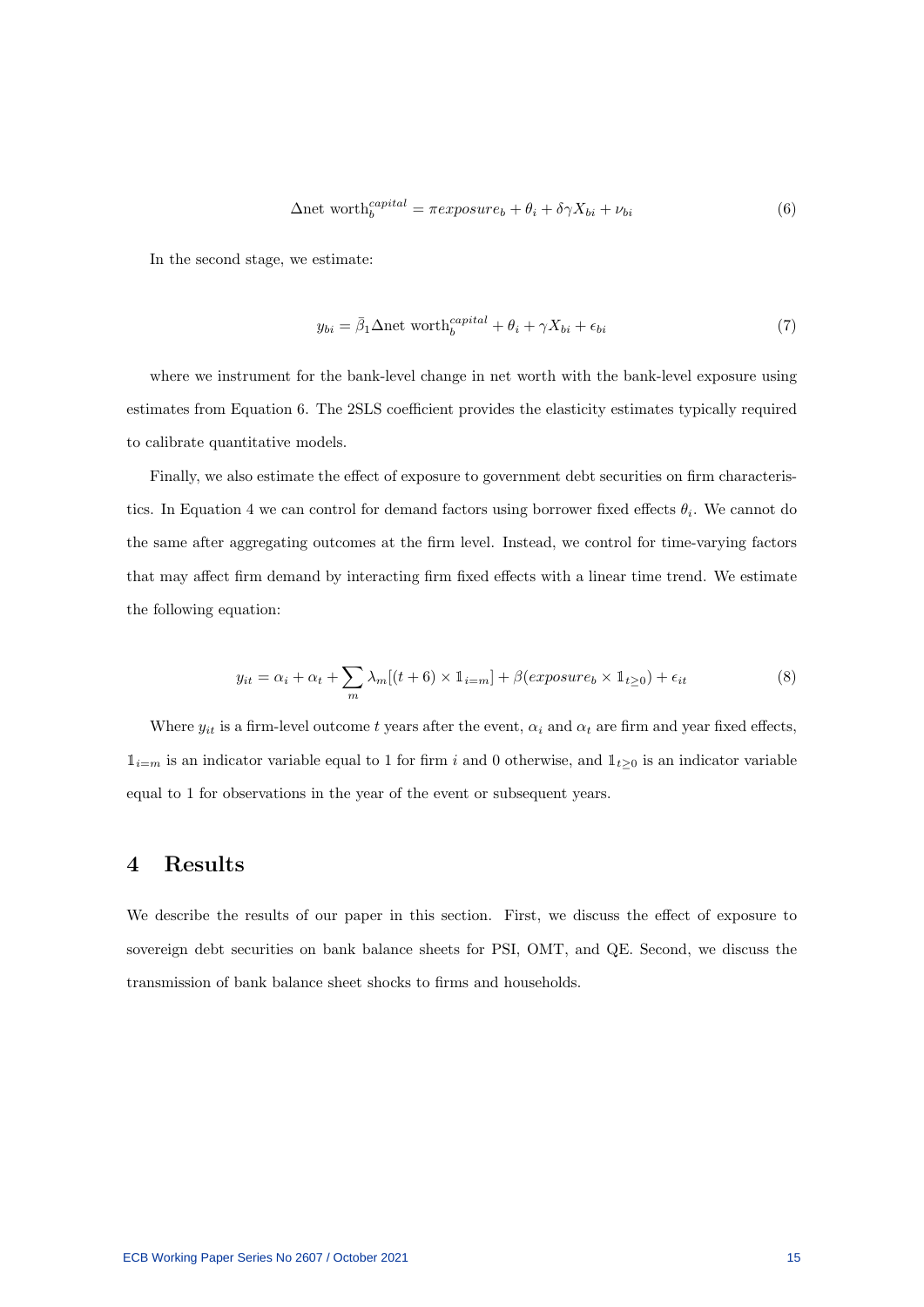#### 4.1 Banks

In Table 2, we measure the effect of exposure to European sovereign debt on changes in exposed assets after the announcement of PSI, OMT and QE. The dependent variable  $\frac{\Delta Exposed\ assets}{Total\ Assets}$  measures the change in exposed assets after each event as a percentage of bank assets in the month before the event. We compute changes in holdings by multiplying changes in quantity by the price in the month before the event. We do this to filter out price effects from changes in holdings. In Table 2, we report results for a one-year horizon after each event (includes the month of the event and the subsequent twelve months). In Table A2, we repeat the analysis at shorter horizons – month and quarter. The month horizon includes the month of the announcement and the subsequent month. The *quarter* horizon includes the month of the announcement and the subsequent three months. In Table 2 and throughout the rest of the paper, we use the number of customers as sample weights in bank-level regressions. We provide coefficient estimates using unit weights in Table A2.

#### [ Table 2 ]

More exposed banks did not reduce their exposure to government bonds after OMT and PSI. After QE, banks that were more exposed to government bonds reduced their exposure relatively more. A one standard deviation increase in the exposure to government bonds is associated to a subsequent 1.9 p.p. decrease in government bond holdings. Before the event, the average exposure to government bonds was 5.1% (Table A1), meaning that the coefficient is relatively large.

In Figure 3, we depict estimates for  $\beta_k$  from Equation 3 between the first quarter of 2014 and the last quarter of 2015. W use the cumulative variation in debt holdings as the dependent variable. Consistent with QE having an effect on sovereign debt holdings, exposed banks started reducing their exposure more in the quarter when QE was announced.

## [ Figure 3 ]

Banks registered in Portugal were active in selling securities under the Quantitative Easing Program. Figure 4 depicts the percentage of Portuguese securities in the Quantitative Easing that were sold by banks in the sample. These institutions often represented over 20% of the sales.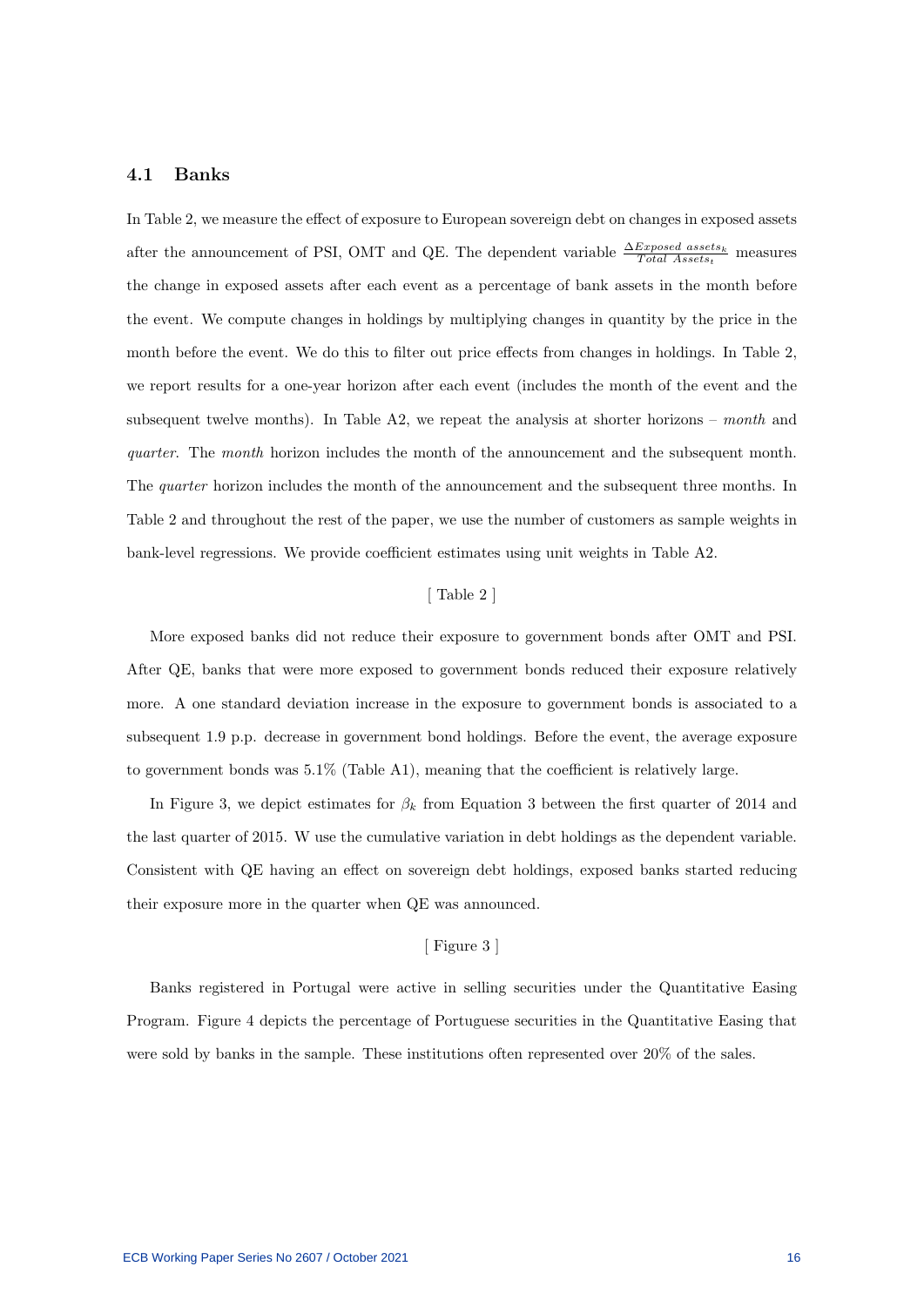#### [ Figure 4 ]

In Table 3, we establish a relationship between exposure to sovereign debt and changes in bank net worth attributable to price appreciation and capital gains. One additional standard deviation in exposure increases price appreciation by 18% with PSI, 6% with OMT, and 3% with QE. However, there is a negligible relationship between capital gains and exposure with PSI and OMT, while one standard deviation in exposure increases capital gains by 2% with QE. These results are consistent with the results from Table 3, as exposed banks only reduce their security holdings after QE. In Tables A3 and A4 we repeat the analysis using shorter time horizons and unit regression weights. The results are similar.

#### [ Table 3 ]

#### 4.2 Borrowers

We present our main results on the lending effects for the three episodes in Table 4. Results for PSI, OMT, and QE differ significantly. Exposure to sovereign debt has a strong positive effect for QE, but no detectable effect for PSI and OMT. Comparing two banks who are a standard deviation apart in terms of exposure to affected securities, average lending to firms by 34% for QE, by 10% for PSI, and by 6% for OMT (Columns 1 to 3 of Table 4). However, we cannot reject the null that the effect of the PSI and OMT interventions is zero at conventional levels of significance. For households, we find similar patterns with lending increasing by 11%, 4%, and 1% respectively (Columns 3 to 6 of Table 4). In Table A5, we repeat the analysis for monthly and quarterly horizons. In Table A6, we repeat the analysis for a closed sample, i.e. excluding borrower-bank relationships that do not exist in at least one event. We get similar results.

### [ Table 4 ]

In Table 5, rates of relationship termination follow similar patterns. Exit rates for firms decrease by 4 p.p., 1 p.p. and 0.5 p.p. for QE, PSI, and OMT respectively (Columns 1 to 3 of Table 5).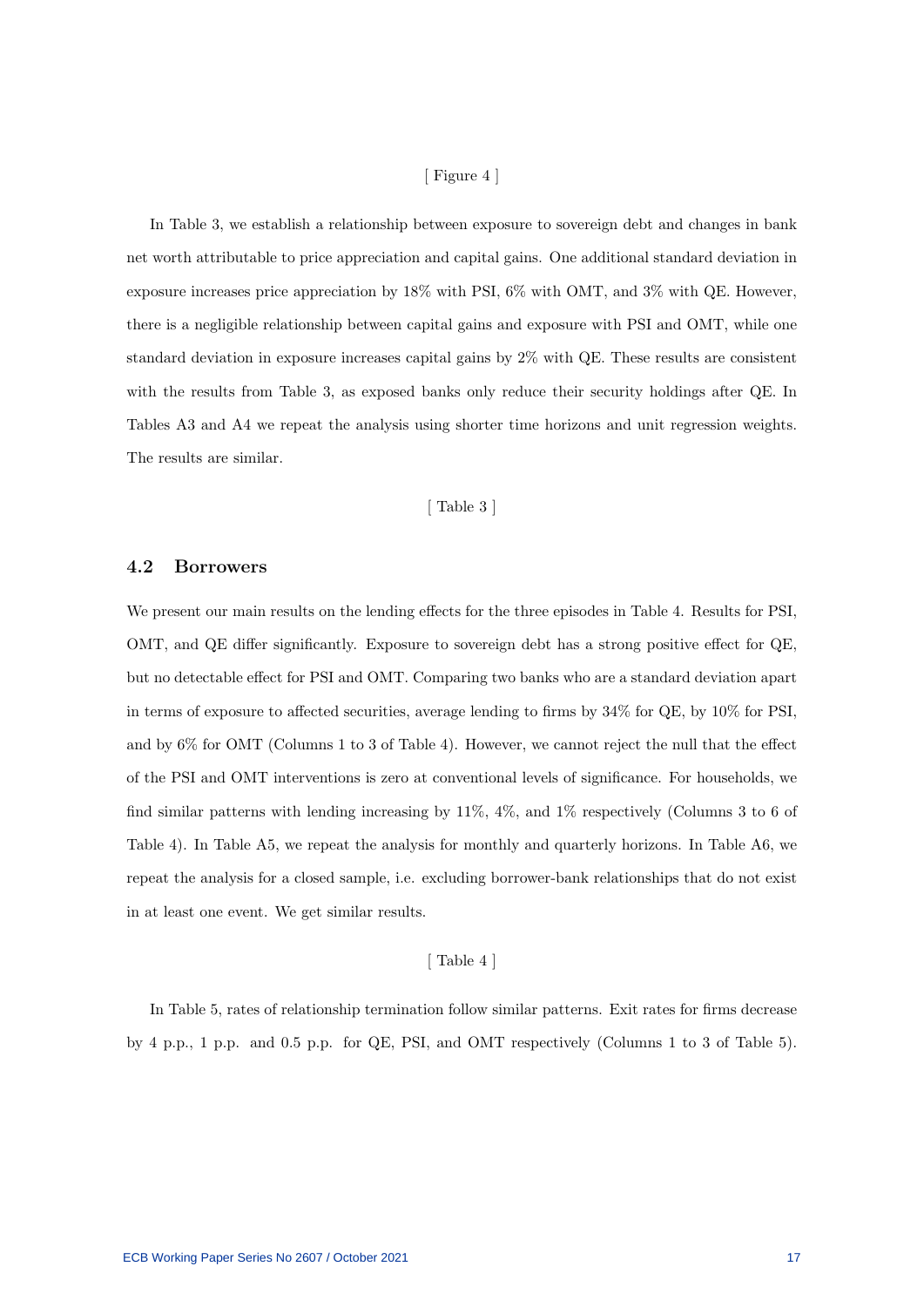For households, we get a decrease in the exit rates of 2 p.p. and 0.5 p.p. for QE and PSI and a increase in the exit rate of 0.04 p.p. for OMT (Columns 3 to 6 of Table 5), with the latter two estimates not statistically significantly different from zero. In Table A7, we repeat the analysis for shorter time horizons. We also repeat the analysis for relationship terminations without including borrower fixed effect from Equation 4. For firms, we add the following controls: log firm assets, log total workers, EBITDA/assets, equity ratio and an indicator variable that is equal to 1 if the firm has 90-day overdue loans. We report coefficients in Table A8.

#### [ Table 5 ]

We now turn from the effects on firms and households that have no existing relationship with the bank to the formation of new relationships. We find a similar pattern of statistically and economically large effects for QE, with moderate to no effects for PSI and OMT (see Table 6). The acceptance rates for firms increases by  $4\%$  for QE and by  $2\%$  for PSI. We observe no significant effect for OMT. Households do not experience statistically significant changes in the aftermath of any event. In Table A9, we repeat the analysis for different time horizons.

We include borrower fixed effects in the main model. As most borrowers may apply only to one bank, the treated group might be highly selected, particularly in the case of households. Alternatively, we estimate Equation 4 excluding the borrower fixed effect  $\theta_i$ . For firms, we add the following controls: log firm assets, log total workers, EBITDA/assets, equity ratio and an indicator variable that is equal to 1 if the firm has 90-day overdue loans. We report coefficients in Table A10. Results are directionally similar but statistically weaker.

#### [ Table 6 ]

Lending and creditor composition We analyze the relationship between exposure to government debt securities and creditor composition in Table 7. The Bank of Portugal computes probabilities of default for firms (Antunes et al. (2016)). We restrict the sample to firms with available probability of default estimates. In Columns 1 to 3 the dependent variable is the 1-year change in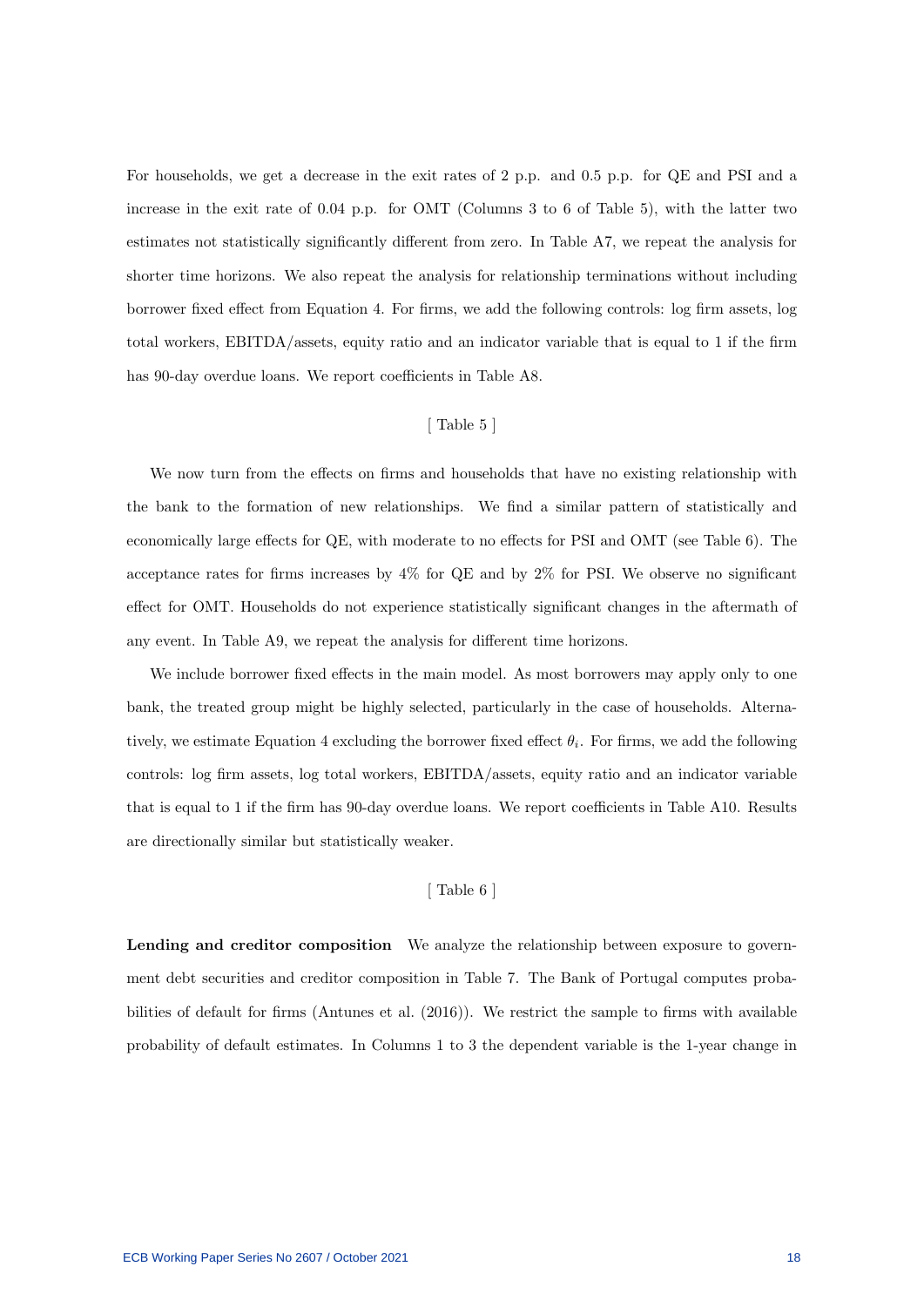log loans. In Columns 4 to 6 the dependent variable is an indicator equal to 1 for successful loan applications. We find some evidence that lenders exposed to government bonds increased their relative exposure to riskier borrowers after QE. In the intensive margin there is a negative relationship between the effect of exposure to government debt securities on lending and firm risk after PSI and OMT. In the extensive margin, exposed banks are more likely to establish new credit relationships with riskier borrowers after QE.

#### [ Table 7 ]

The role of bank net worth on lending In Table 8 we report coefficients from estimating Equation 5. The elasticity of lending with respect to price appreciation is negative for firms and not statistically significant from 0 for households. However, we find a positive and significant elasticity of lending with respect to capital gains, particularly for QE.

In Table A11 we estimate the relationship between loan growth and capital gains using the instrumental variables model from Equation 7. This exercise has illustrative purposes only, as banks do not choose their exposure to sovereign debt randomly (the independence assumption of the instrumental variables model does not necessarily hold). Again, we find a positive relationship between capital gains and loan growth, particularly after the QE event. These results suggest that incentivizing banks to sell securities and realize accumulate capital gains stimulates the bank lending channel than increasing the price of securities held by banks.

#### [ Table 8 ]

Pre-trends In Equation 4, we control for the effect of demand by including borrower fixed effects on lending. However, the effect of each event on lending could be driven by other factors that were previously affecting borrower-bank relationships. In Table A12, we re-estimate Equation 4 using pre-trends variables. In Table A12a, the dependent variable is delta log lending between one year before the event and the last month before the event. In Table A12b, the dependent variable is an indicator variable that is equal to 1 for borrower-bank relationships that do not exist 1 year before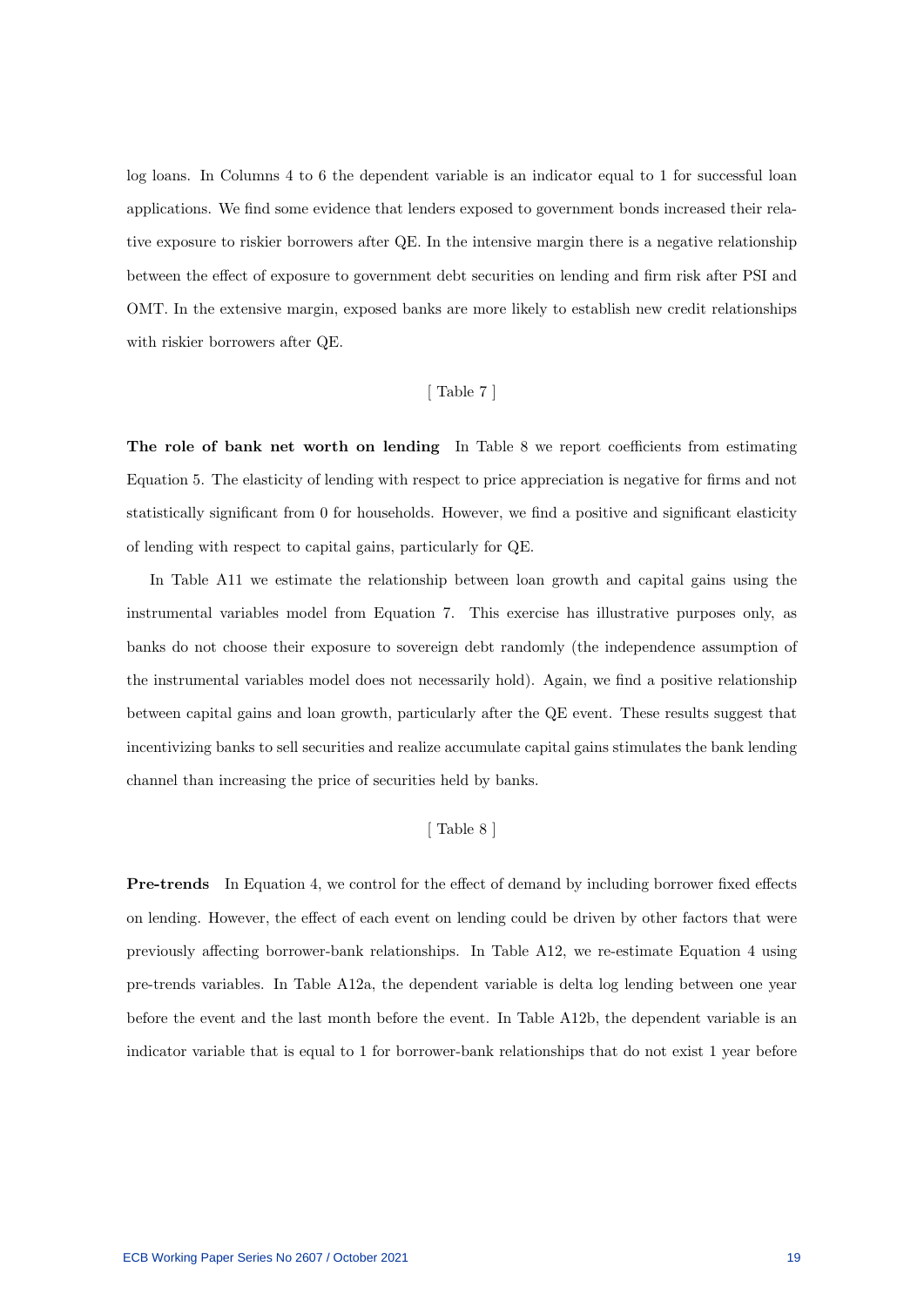the event. We observe a positive and strong relationship between lending and exposure for PSI but not for other events.

In Table A13 we estimate Equation 4 again but include the pre-trend variables from Table A12 as additional controls. In Table A13a we estimate the effect of exposure on lending and include the change in lending in the year before the event as an additional control variable. In Table A13b, we estimate the effect of exposure on the probability of relationship termination using an indicator variable that is equal to 1 for borrower-bank relationships that do not exist 1 year before the event as an additonal control. We find that coefficients from Table A13 are very similar to coefficients reported in Tables 4 and 5.

## 4.3 Firm Characteristics

We analyze the effect of exposure to government debt securities on real outcomes by aggregating outcomes at the firm level. We aggregate lending outcomes from the credit register at the firm level. Additionally, we retrieve data on average interest rates, sales and capital expenditure (CAPEX) from firm financial statements.

We measure the effect of exposure to government debt securities on two group of firms. First, we analyze firms that had pre-existing credit relationships. Our definition of firm-level exposure for existing credit relationships is similar to the one used by Jasova et al. (2021). Exposure is given by:

$$
exposure_i = \frac{\sum_b(expasure_b \times credit_{bi})}{\sum_b(credit_{bi})}
$$
\n(9)

where  $exposure_i$  is the firm-level exposure,  $exposure_b$  is the bank-level exposure variable used in the rest of the analysis, and  $credit_{bi}$  is the outstanding amount of the firm-bank credit relationship. In the extensive margin we define exposure as:

$$
exposure_i = \frac{\sum_b (exposure_b)}{B_i} \tag{10}
$$

where  $B_i$  is the number of loan applications between the month of the event and one year after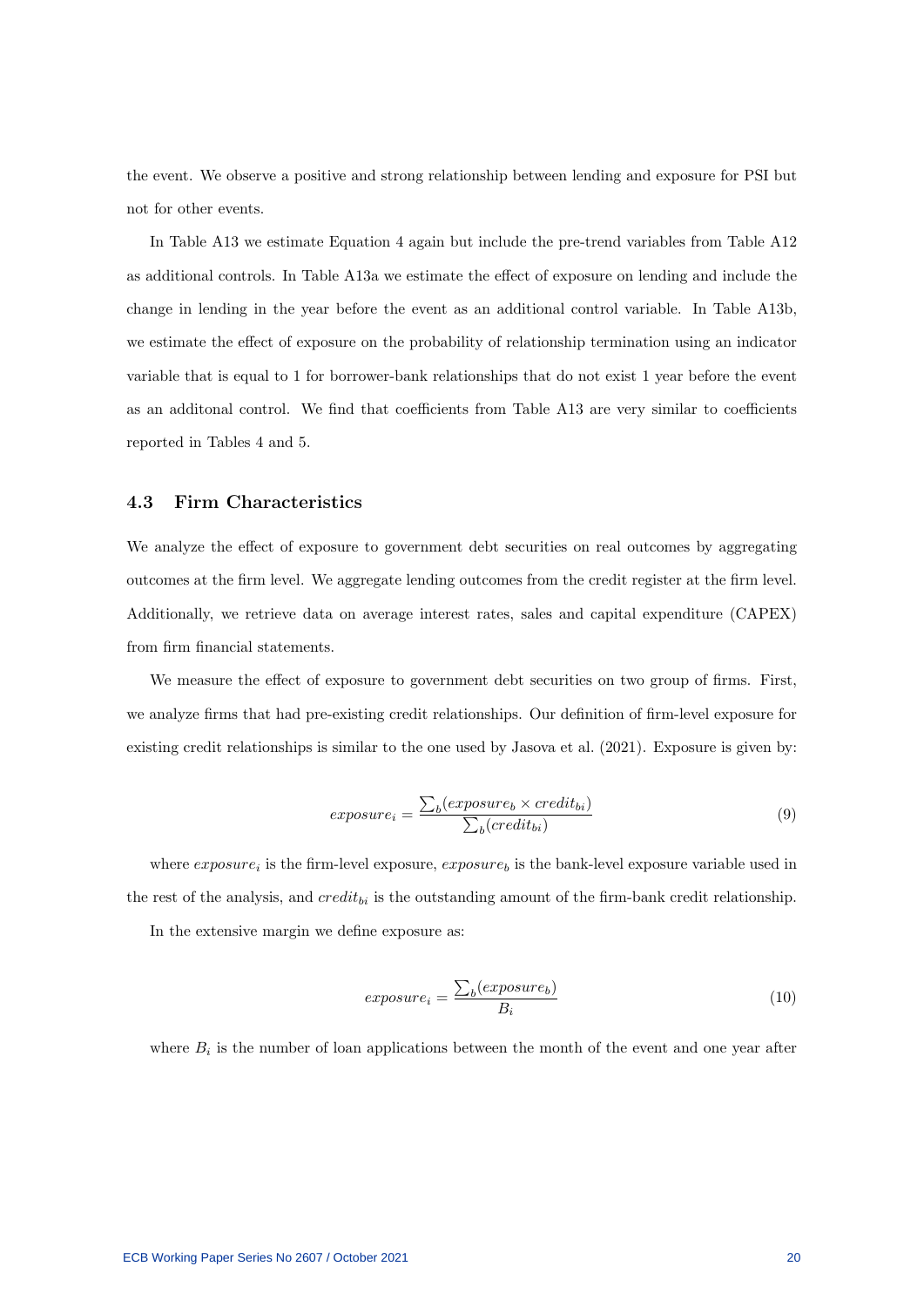the event.

In Table 9 we estimate Equation 8 using firm-level outcomes as the dependent variable. Table 9a depicts coefficients for firms with existing credit relationships (intensive margin). Table 9b depicts coefficients for firms that apply for new loans in the year after ech event (extensive margin). Consistent with the findings of Table 4, a one standard deviation increase in exposure for firms with existing credit relationships increases lending by 11% with QE, but only increases lending by approximately 3.5% with PSI and OMT. We do not find a strong relationship between exposure and interest rates for firms. We observe the same pattern in the extensive margin. A one standard deviation increase in exposure to government debt securities increases lending by 9.5% with QE, but only increases lending by 2.7% with PSI and has no statistically significant effect with OMT. The relationship between exposure to government debt securities and interest rates is economically small and statistically not very strong, as coefficients (measured in percentage points) are always smaller than 0.1 and mostly not significant at commonly reported significance levels (10%, 5% and 1%).

#### [ Table 9 ]

We have fewer observations in the interest rate regressions than in the lending regressions. This difference is caused by two factors. First, some firms may have no loans. In these cases it is impossible to get an interest rate. Second, we use firm financial statements to obtain interest rates, and firms may not report financial statements in some years.

In Table 10 we measure the effect of exposure to government debt securities on sales and on the ratio of capital expenditure (CAPEX) to sales. We find evidence of a small but positive effect of exposure on the investment rate with PSI and  $OMT<sup>4</sup>$  and find no statistically significant effect with QE.

#### [ Table 10 ]

In the extensive margin we find that a one standard deviation increase in exposure to government debt securities is associated with a growth in sales of 3% with QE. However, CAPEX grows more

<sup>4</sup>The average CAPEX/sales ratio is 11.1% for firms in the intensive margin sample and 9.4% for firms in the extensive margin sample.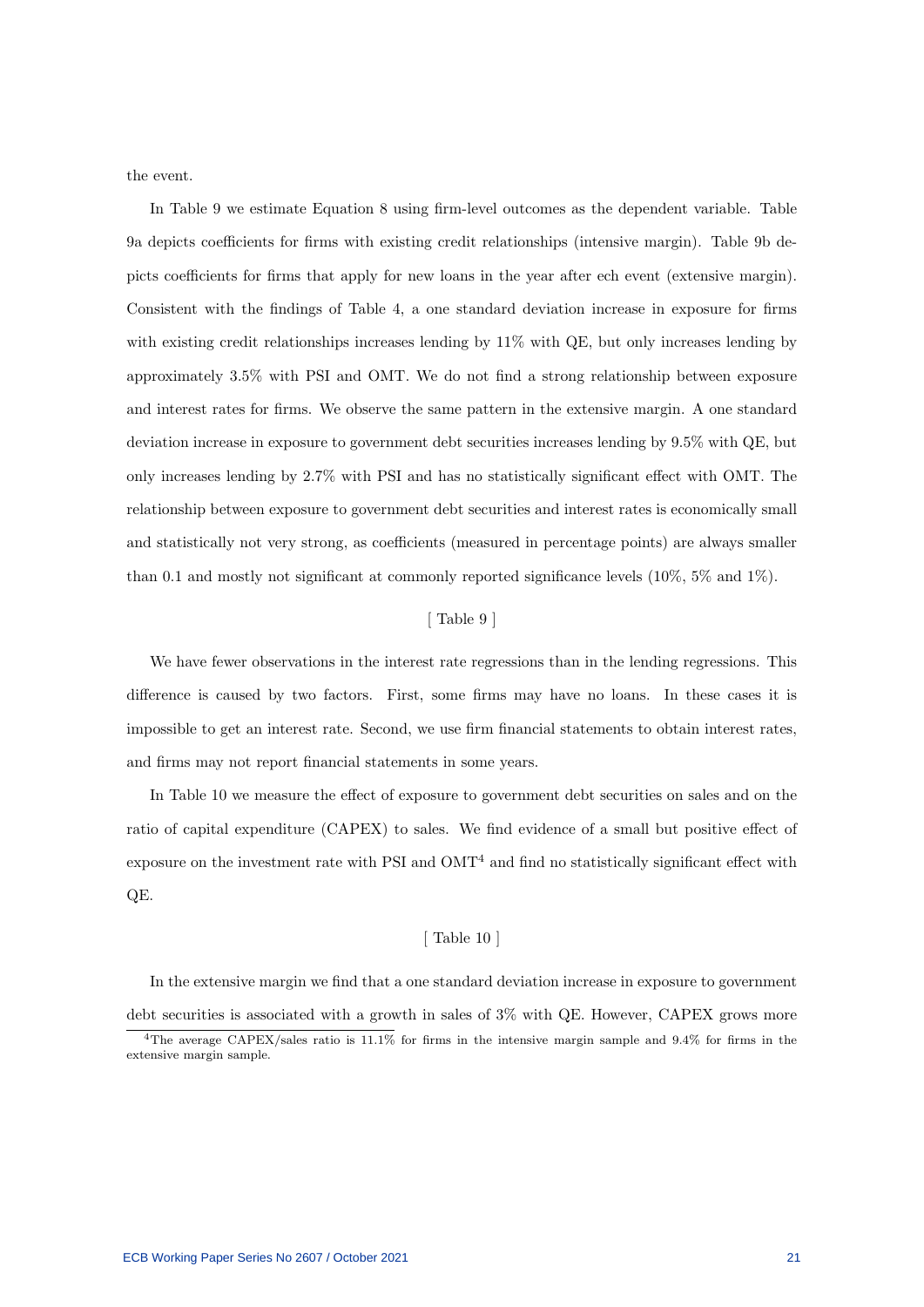slowly than sales with QE, as a one standard deviation increase in exposure is associated with a 0.7 p.p. decrease in the CAPEX/sales ratio. We also find a negative relationship between exposure and CAPEX/sales for PSI, but this relationship is weaker.

## 5 Conclusion

In this paper we make a comprehensive analysis of the relationship between the balance sheet channel and lending using data from Portugal. The Portuguese case is ideal to study balance sheet shocks. First, Portugal was affected by three large shocks – the Greek debt restructuring (PSI), Outright Monetary Transactions (OMT), and Quantitative Easing (QE). The the case of QE, the central bank actively intervened in banks' balance sheets. In the other cases, banks were only affected through a positive effect net worth shock. Second, Portugal has comprehensive credit and security registers covering both firms and households, and monthly bank balance sheet data. The richness of the data allows us to study these shocks in a unified framework.

We show that PSI and OMT had little impact on bank balance sheets. The price of government securities increased after these events but banks did not reduce their government debt holdings. QE had a smaller impact on the value of securities held by banks. However, banks that were more exposed to sovereign debt reduced their holdings and realized previously accumulated capital gains.

We analyze the transmission of each shock to firms and households through the bank balance sheet channel. Exposure to sovereign debt securities had a moderate to null effect on lending for PSI and OMT and a largely positive effect for QE, both in the intensive and extensive margins. We also find a positive relationship between exposure to sovereign debt and firm-level real outcomes for QE, particularly in the case of new loan applicants. Additionally, we observe a positive relationship between realized capital gains and lending after QE. However, we do not find a positive relationship between increases in security prices and lending.

Summing up, the main finding of this paper is that bank balance sheet shocks were not all created equal. The calibration of quantitative macro-finance models should consider that the balance sheet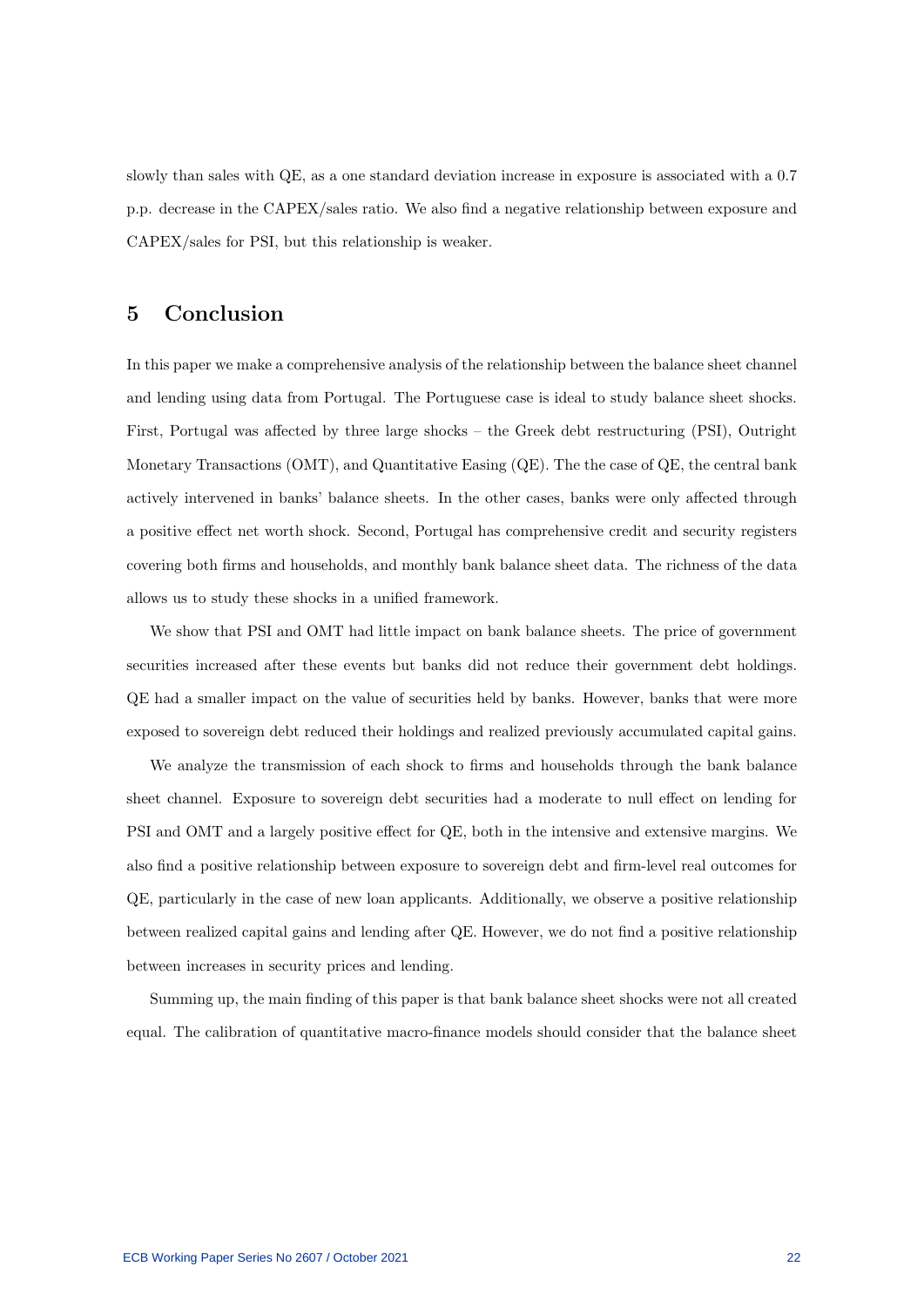channel is considerably stronger when there is the provision of liquidity to banks' balance sheets.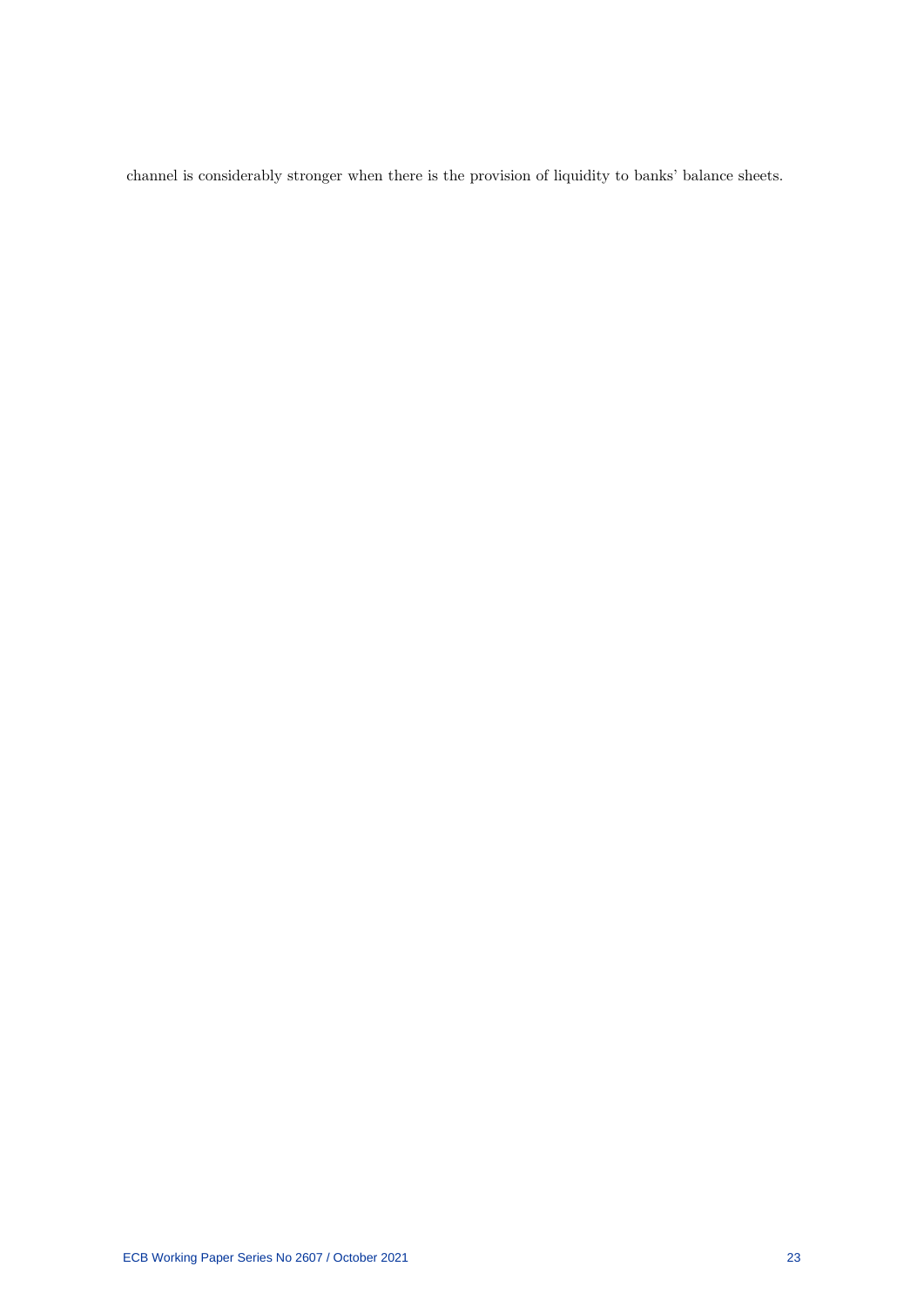# Tables

## Table 1: Descriptive Statistics

|                                                             |                    | Weighted                       | Unweighted                |                                |  |
|-------------------------------------------------------------|--------------------|--------------------------------|---------------------------|--------------------------------|--|
|                                                             | Mean<br>(1)        | Std. dev.<br>$\left( 2\right)$ | Mean<br>$\left( 3\right)$ | Std. dev.<br>$\left( 4\right)$ |  |
| % exposed assets                                            | 4.25               | 3.92                           | 2.29                      | 6.04                           |  |
| Total assets (EUR M)<br>Capital ratio                       | 51,655.41<br>14.12 | 45,297.31<br>12.90             | 10,678.41<br>18.83        | 26,384.53<br>16.91             |  |
| $\%$ arrears (firms)                                        | 10.49              | 8.89                           | 8.98                      | 11.31                          |  |
| $%$ arrears (households)<br>% accepted applications (firms) | 5.61<br>12.86      | 7.11<br>11.45                  | 6.83<br>11.99             | 12.38<br>19.57                 |  |
| % accepted applications (households)                        | 21.89              | 15.94                          | 11.82                     | 17.50                          |  |
| % LTRO                                                      | 0.45               | 0.75                           | 0.15                      | 1.60                           |  |
| Observations                                                |                    | 132                            |                           | 132                            |  |

#### (a) Bank Descriptive Statistics

| (b) Borrower Descriptive Statistics |  |  |  |  |  |
|-------------------------------------|--|--|--|--|--|
|-------------------------------------|--|--|--|--|--|

|                                 | Firms                     |                                | Households                |                               |
|---------------------------------|---------------------------|--------------------------------|---------------------------|-------------------------------|
|                                 | Mean<br>$\left( 1\right)$ | Std. dev.<br>$\left( 2\right)$ | Mean<br>$\left( 3\right)$ | Std. dev.<br>$\left(4\right)$ |
| $\Delta$ log loans (1 month)    | $-0.28$                   | 1.44                           | $-0.32$                   | 1.25                          |
| $\Delta$ log loans (3 months)   | $-0.54$                   | 1.98                           | $-0.57$                   | 1.69                          |
| $\Delta$ log loans (12 months)  | $-1.51$                   | 3.24                           | $-1.33$                   | 2.58                          |
| Exit rate $(1 \text{ month})$   | 3.11                      | 17.35                          | 4.96                      | 21.71                         |
| Exit rate $(3 \text{ months})$  | 5.77                      | 23.32                          | 8.63                      | 28.07                         |
| Exit rate $(12 \text{ months})$ | 15.24                     | 35.94                          | 18.97                     | 39.21                         |
| Relationship length (years)     | 4.56                      | 2.83                           | 3.1                       | 1.62                          |
| Observations                    |                           | 684,426                        |                           | 679,299                       |

Notes. The table shows descriptive statistics for banks, firm-bank and household-bank pairs used in the analysis. In Columns (1) and (2) of Table 1a, statistics are weighted by the total number of customers (firms and households). In Columns (3) and (4) of Table 1a we use sample weights. Relationship length for households is censored to the left because the household credit register only starts in 2009. We use the month before each event as the reference date: January 2012 for PSI, June 2012 for OMT, and December 2014 for QE.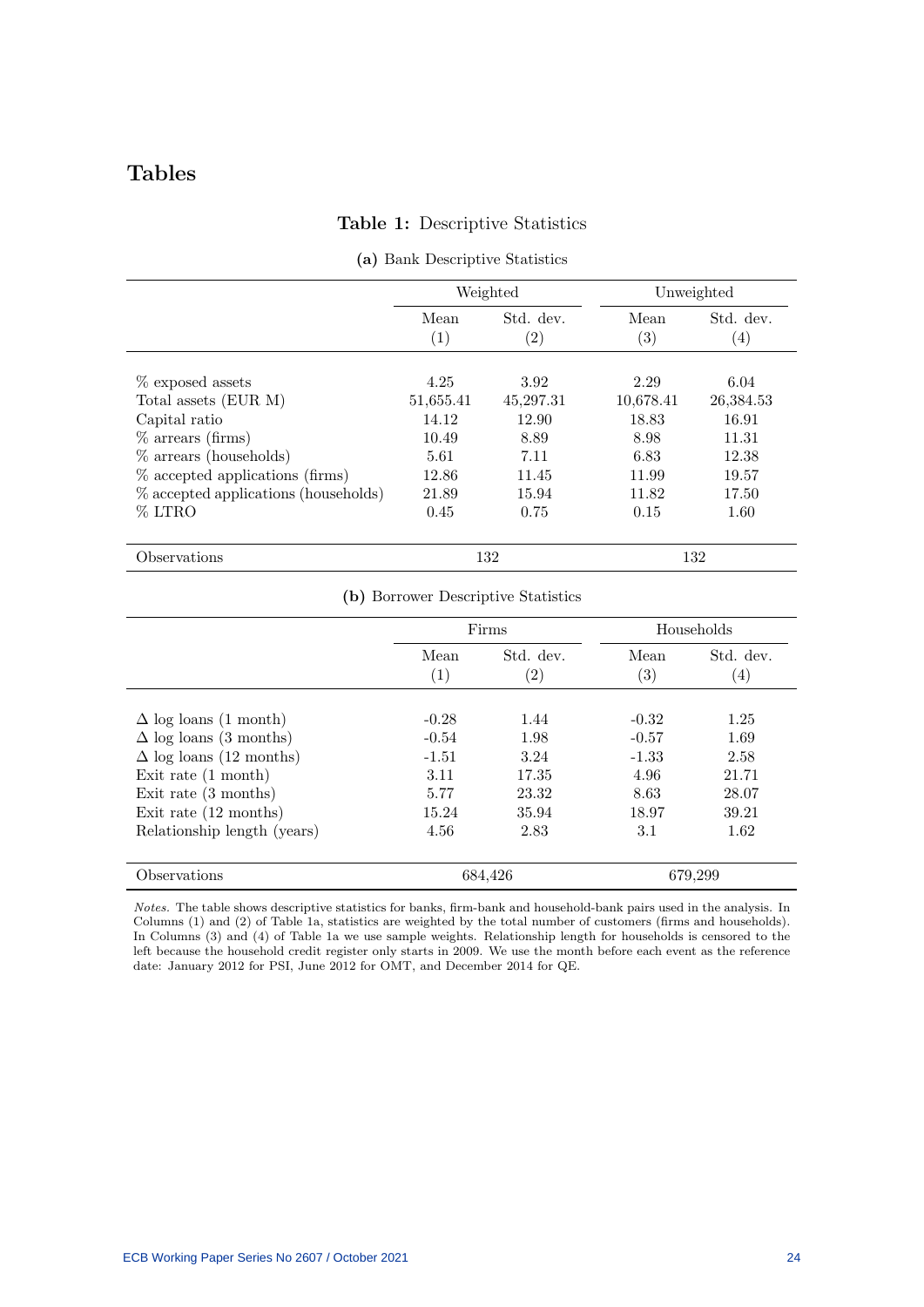|               |                   | $\Delta$ Exposed securities<br>Total assets |                   |
|---------------|-------------------|---------------------------------------------|-------------------|
|               | PSI               | ОМТ                                         | QE                |
|               | $\left( 1\right)$ | $\left( 2\right)$                           | $\left( 3\right)$ |
| Exposure      | 0.001             | $-0.003$                                    | $-0.019**$        |
|               | (0.002)           | (0.003)                                     | (0.009)           |
| Bank controls | Yes               | Yes                                         | Yes               |
| Observations  | 44                | 44                                          | 44                |
| R-squared     | 0.209             | 0.296                                       | 0.616             |

Table 2: Regression Results: Security Holdings

*Notes*. The table reports estimates of coefficient  $β_1$  from Equation 2. The dependent variable  $\frac{\Delta \text{ Exposed securities}}{\text{Total assets}}$  is the change in the ratio of exposed securities over total assets one year after the event. The independent variable Exposure is the standardized ratio of exposed securities to total bank assets in the last month before the event. We use bank-level characteristics from Table A1 as additional controls. Observations are weighted by the number of bank customers (firms and households) in the sample. Robust standard errors are reported in parentheses. \*\*\*, \*\*, \* denote significance at the  $1\%$ , 5%, and  $10\%$ levels, respectively.

|               | $\Delta$ log net worth |                   |                   |                  |            |                   |  |
|---------------|------------------------|-------------------|-------------------|------------------|------------|-------------------|--|
|               | Price appreciation     |                   |                   | Capital gains    |            |                   |  |
|               | <b>PSI</b>             | <b>OMT</b>        | QE                | PSI              | <b>OMT</b> | QE                |  |
|               | $\left( 1\right)$      | $\left( 2\right)$ | $\left( 3\right)$ | $\left(4\right)$ | (5)        | $\left( 6\right)$ |  |
| Exposure      | $0.182**$              | 0.062             | 0.027             | 0.001            | $-0.012$   | $0.024***$        |  |
|               | (0.071)                | (0.049)           | (0.025)           | (0.073)          | (0.053)    | (0.006)           |  |
| Bank controls | Yes                    | Yes               | Yes               | Yes              | Yes        | Yes               |  |
| Observations  | 44                     | 44                | 44                | 44               | 44         | 44                |  |
| R-squared     | 0.442                  | 0.501             | 0.510             | 0.330            | 0.424      | 0.618             |  |

Table 3: Regression Results: Bank-level Net Worth Gains

Notes. The table reports estimates of coefficient  $\beta_1$  from Equation 2. The dependent variable  $\Delta$  log net worth is the change in log bank net worth induced by price appreciation (Columns 1 to 3) and capital gains (Columns 4 to 6) one year after the event. We obtain gains from price appreciation by multiplying monthly price variation by outstanding security holdings. Realized gains are cumulative gains that banks monetize when they close their position in a certain security. We compute the effect of price variation and capital gains on bank net worth using Equation 1. The independent variable Exposure is the standardized ratio of exposed securities to total bank assets in the last month before the event. We use bank-level characteristics from Table A1 as additional controls. Observations are weighted by the number of bank customers (firms and households) in the sample. Robust standard errors are reported in parentheses. \*\*\*, \*\*, \* denote significance at the 1%, 5%, and 10% levels, respectively.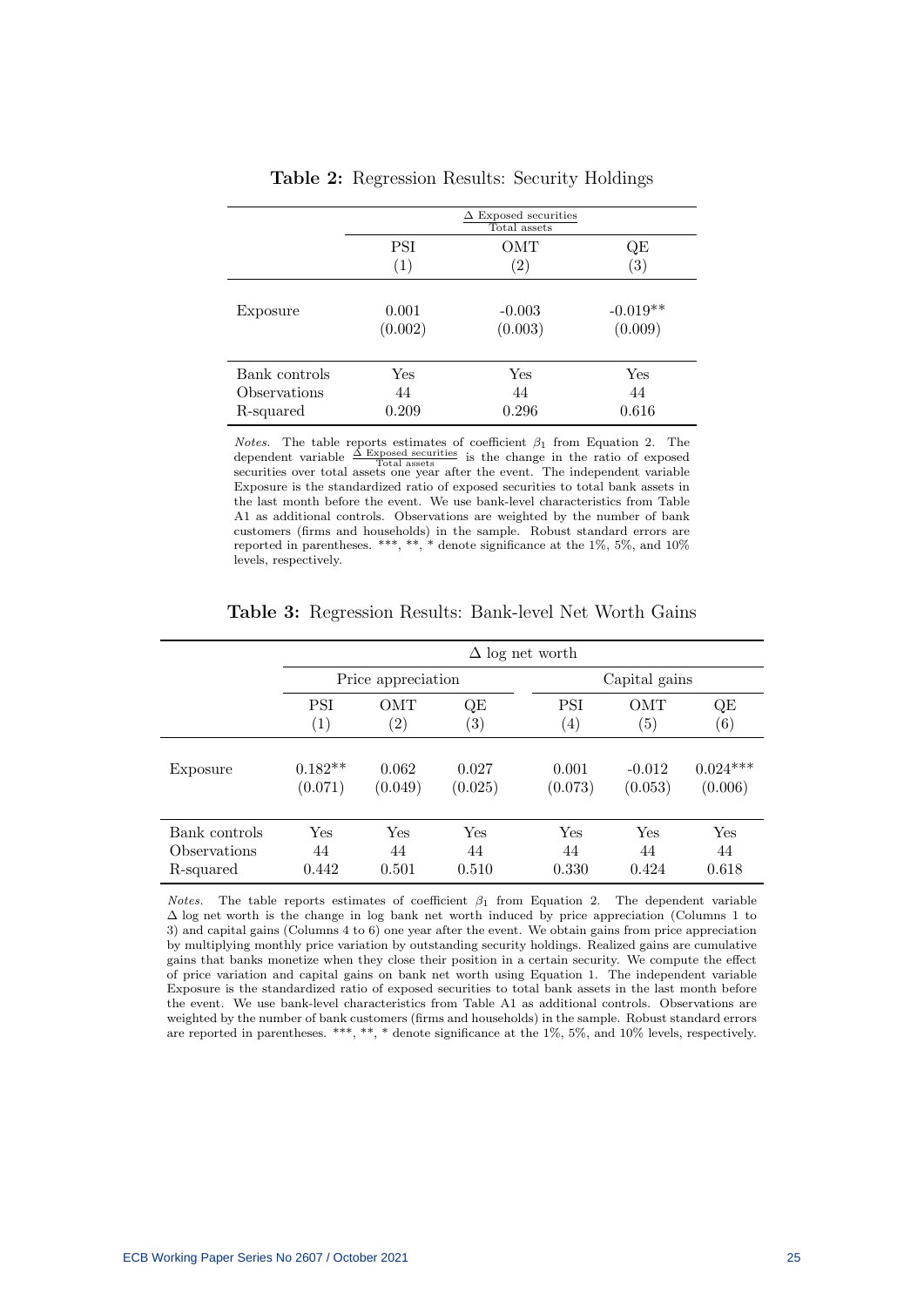|              | $\Delta$ log outstanding loans |                   |            |                   |                   |                   |  |
|--------------|--------------------------------|-------------------|------------|-------------------|-------------------|-------------------|--|
|              | Firms                          |                   |            | Households        |                   |                   |  |
|              | <b>PSI</b>                     | <b>OMT</b>        | QE         | PSI               | <b>OMT</b>        | QE                |  |
|              | $\left( 1\right)$              | $\left( 2\right)$ | (3)        | $\left( 4\right)$ | $\left( 5\right)$ | $\left( 6\right)$ |  |
| Exposure     | 0.109                          | 0.064             | $0.336***$ | 0.042             | 0.013             | $0.110***$        |  |
|              | (0.083)                        | (0.090)           | (0.084)    | (0.036)           | (0.035)           | (0.018)           |  |
| Observations | 241,311                        | 233,402           | 209,713    | 242,823           | 231,840           | 204,636           |  |
| R-squared    | 0.433                          | 0.434             | 0.426      | 0.461             | 0.468             | 0.469             |  |

Table 4: Regression Results: Outstanding Loans

*Notes.* The table shows coefficients from estimating Equation 4. The dependent variable  $\Delta$  log outstanding loans is the change in one plus log outstanding loans one year after the event. The independent variable Exposure is the standardized ratio of exposed securities to total assets, measured in the last month before the event. We control for bank characteristics with variables from Table 1. Errors are clustered at bank level. \*\*\*, \*\*, \* denote significance at the 1%, 5%, and 10% levels, respectively.

|              | Relationship ends $= 1$ |                   |                   |                   |            |                   |  |  |
|--------------|-------------------------|-------------------|-------------------|-------------------|------------|-------------------|--|--|
|              |                         | Firms             |                   | Households        |            |                   |  |  |
|              | <b>PSI</b>              | <b>OMT</b>        | QE                | <b>PSI</b>        | <b>OMT</b> | QE                |  |  |
|              | $\left( 1\right)$       | $\left( 2\right)$ | $\left( 3\right)$ | $\left( 4\right)$ | (5)        | $\left( 6\right)$ |  |  |
| Exposure     | $-0.010$                | $-0.005$          | $-0.039***$       | $-0.003$          | 0.0004     | $-0.019***$       |  |  |
|              | (0.008)                 | (0.009)           | (0.008)           | (0.006)           | (0.005)    | (0.002)           |  |  |
| Observations | 241,311                 | 233,402           | 209,713           | 242,823           | 231,840    | 204,636           |  |  |
| R-squared    | 0.427                   | 0.43              | 0.43              | 0.4667            | 0.4741     | 0.477             |  |  |

Table 5: Regression Results: Termination of Credit Relationships

Notes. The table shows coefficients from estimating Equation 4. The dependent variable Relationship ends = 1 is an indicator variable that is equal to 1 if the borrower does not have a credit relationship with the bank 1 year after the event. The independent variable Exposure is the standardized ratio of exposed securities to total assets, measured in the last month before the event. We control for bank characteristics with variables from Table 1. Errors are clustered at bank level. \*\*\*, \*\*, \* denote significance at the 1%, 5%, and 10% levels, respectively.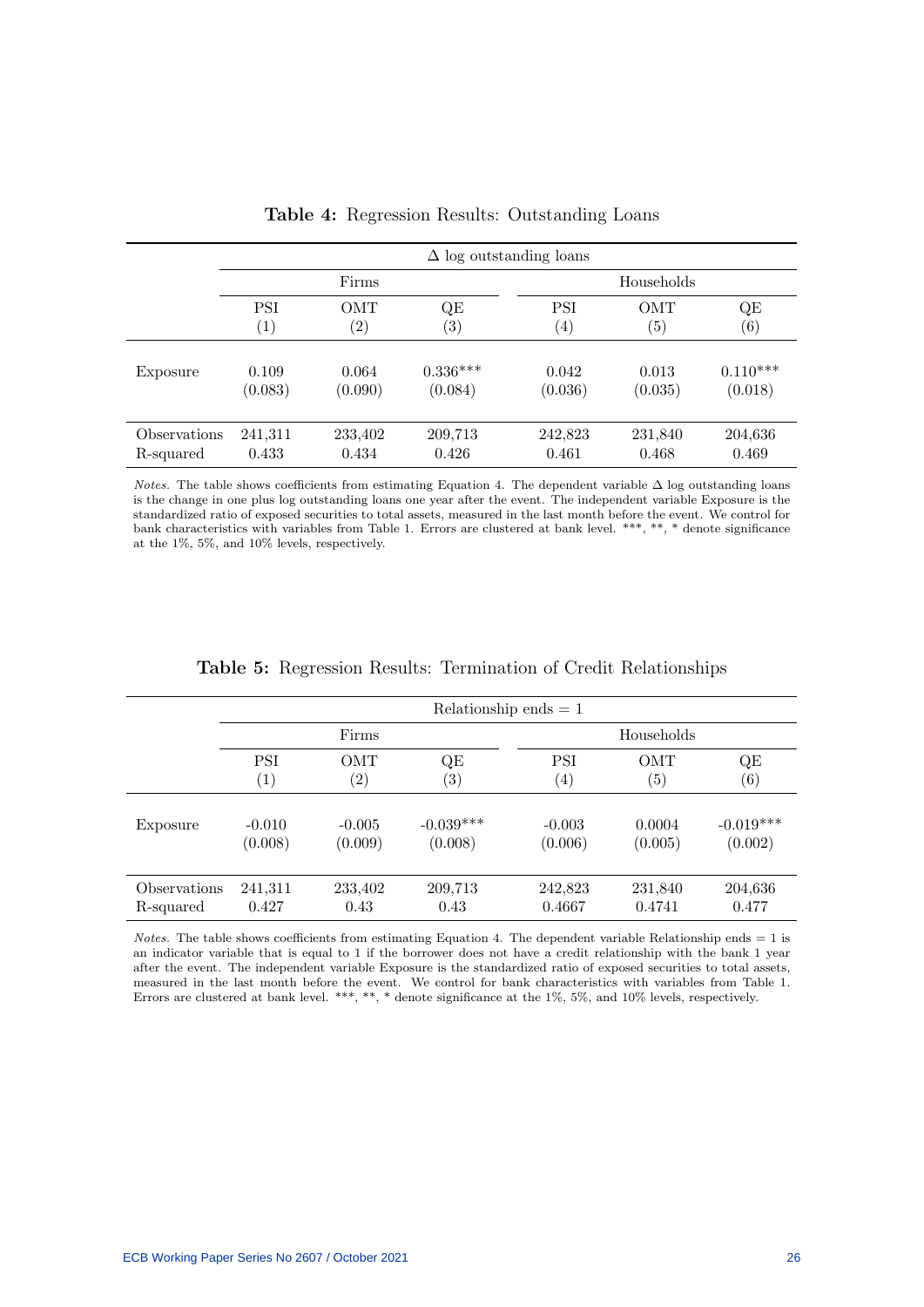|              | Accepted application $= 1$ |                   |                   |                   |                   |                   |  |  |
|--------------|----------------------------|-------------------|-------------------|-------------------|-------------------|-------------------|--|--|
|              | Firms                      |                   |                   | Households        |                   |                   |  |  |
|              | <b>PSI</b>                 | OMT               | QE                | <b>PSI</b>        | OMT               | QE                |  |  |
|              | $\left( 1\right)$          | $\left( 2\right)$ | $\left( 3\right)$ | $\left( 4\right)$ | $\left( 5\right)$ | $\left( 6\right)$ |  |  |
| Exposure     | $0.023**$                  | $-0.001$          | $0.036***$        | $-0.002$          | $-0.011$          | 0.010             |  |  |
|              | (0.009)                    | (0.010)           | (0.007)           | (0.006)           | (0.009)           | (0.011)           |  |  |
| Observations | 14,676                     | 16,279            | 19,861            | 13,051            | 13,477            | 16,542            |  |  |
| R-squared    | 0.45                       | 0.459             | 0.456             | 0.456             | 0.454             | 0.461             |  |  |

Table 6: Regression Results: Loan Applications

*Notes.* The table shows coefficients from estimating Equation 4. The dependent variable Accepted application  $= 1$ is an indicator variable that is equal to 1 if the loan application is accepted. The independent variable Exposure is the standardized ratio of exposed securities to total assets, measured in the last month before the event. The sample consists of loan applications between the 4th and the 12th month after the month of the event. We control for bank characteristics with variables from Table 1. Errors are clustered at bank level. \*\*\*, \*\*, \* denote significance at the 1%, 5%, and 10% levels, respectively.

|                              | $\Delta$ log outstanding loans |                   |                   | Accepted application $= 1$ |                   |           |  |
|------------------------------|--------------------------------|-------------------|-------------------|----------------------------|-------------------|-----------|--|
|                              | <b>PSI</b>                     | <b>OMT</b>        | QE                | <b>PSI</b>                 | <b>OMT</b>        | QE        |  |
|                              | (1)                            | $\left( 2\right)$ | $\left( 3\right)$ | $\left( 4\right)$          | $\left( 5\right)$ | (6)       |  |
| Exposure                     | $0.176**$                      | 0.113             | $0.249***$        | $0.018**$                  | $-0.007$          | $0.030**$ |  |
|                              | (0.084)                        | (0.099)           | (0.059)           | (0.008)                    | (0.011)           | (0.011)   |  |
| $Exposure \times P(default)$ | $-0.005*$                      | $-0.005**$        | 0.001             | 0.106                      | 0.142             | $0.122**$ |  |
|                              | (0.002)                        | (0.003)           | (0.006)           | (0.102)                    | (0.098)           | (0.055)   |  |
| Observations                 | 203,285                        | 197,405           | 164,066           | 14,051                     | 15,676            | 18,002    |  |
| R-squared                    | 0.436                          | 0.438             | 0.437             | 0.45                       | 0.46              | 0.451     |  |

Table 7: Regression Results: By Borrower Composition

Notes. The table shows coefficients from estimating Equation 4. In Columns 1 to 3 the dependent variable ∆ log outstanding loans is the change in log one plus outstanding loans one year after the event. In Columns 4 to 6 the dependent variable Accepted application  $= 1$  is an indicator equal to 1 for firms with accepted loan applications 4-12 months after the event. The independent variable Exposure is the standardized ratio of exposed securities to total assets, measured in the last month before the event. The independent variable Exposure  $\times$  P(default) is the interaction between Exposure and the probability of default provided by Antunes et al. (2016). We control for bank characteristics with variables from Table 1. Errors are clustered at bank level. \*\*\*, \*\*, \* denote significance at the 1%, 5%, and 10% levels, respectively.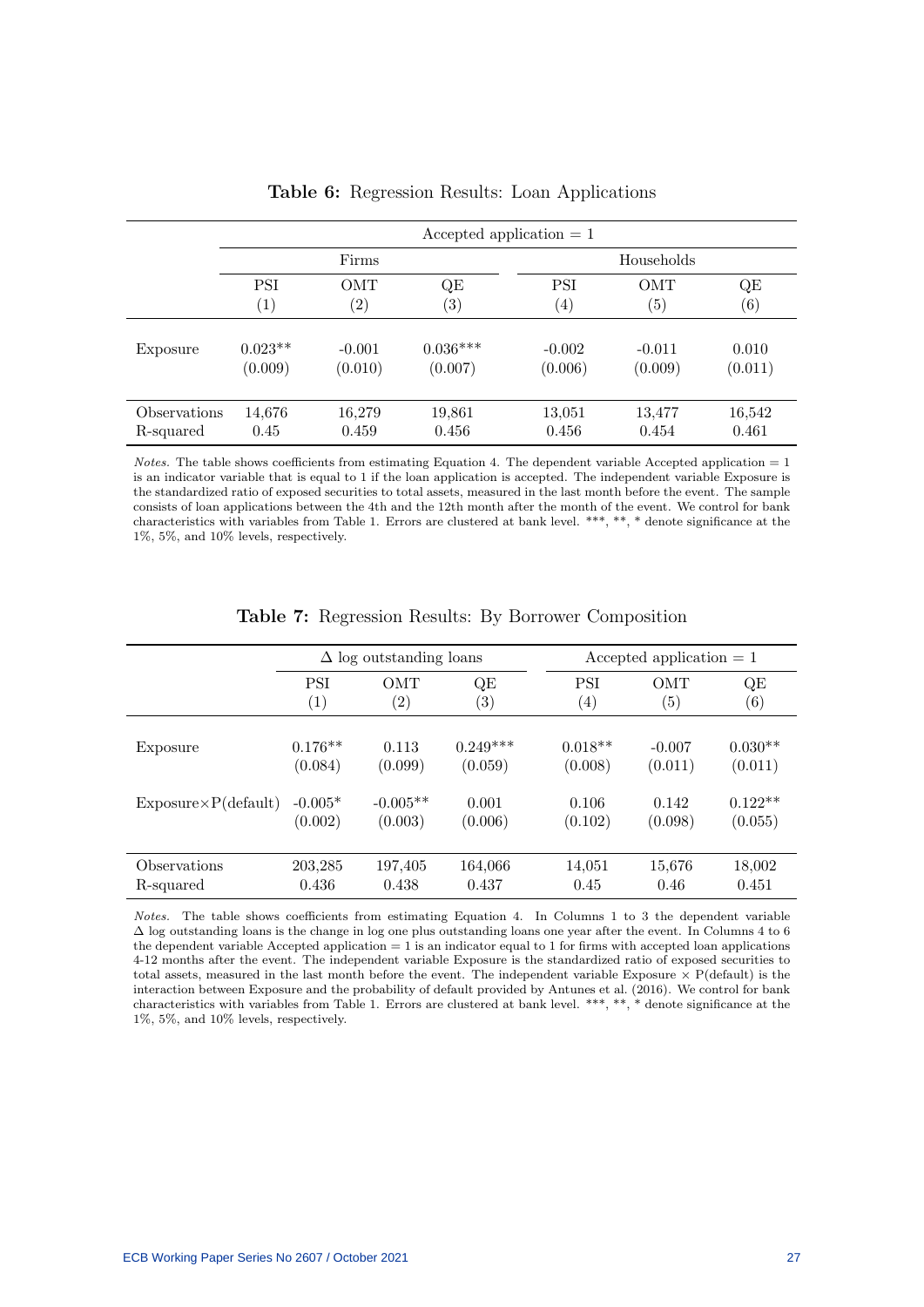|                    | $\Delta$ log outstanding loans |                   |                   |            |            |                   |  |
|--------------------|--------------------------------|-------------------|-------------------|------------|------------|-------------------|--|
|                    |                                | Firms             |                   |            | Households |                   |  |
| Variable           | <b>PSI</b>                     | <b>OMT</b>        | QE                | <b>PSI</b> | <b>OMT</b> | QE                |  |
|                    | (1)                            | $\left( 2\right)$ | $\left( 3\right)$ | (4)        | (5)        | $\left( 6\right)$ |  |
| Price appreciation | $-0.764**$                     | $-1.877***$       | $-2.873$          | $-0.014$   | 1.794      | 0.367             |  |
|                    | (0.339)                        | (0.677)           | (2.087)           | (0.294)    | (1.106)    | (0.657)           |  |
| Capital gains      | $-0.288$                       | 1.524             | $4.589**$         | $-0.061$   | $-3.085*$  | 0.498             |  |
|                    | (0.291)                        | (1.191)           | (2.200)           | (0.217)    | (1.577)    | (1.509)           |  |
| Observations       | 266,307                        | 258,829           | 235,723           | 244,735    | 233,642    | 206,515           |  |
| R-squared          | 0.417                          | 0.418             | 0.400             | 0.460      | 0.467      | 0.468             |  |

## Table 8: Regression Results: Lending, Price Appreciation and Capital Gains

Notes. The table shows coefficients from estimating Equation 4. The dependent variable ∆log outstanding loans is the change in one plus log outstanding loans one year after the event. The independent variable Price appreciation is the change in log bank net worth induced by price appreciation. Capital gains is the change in log bank net worth induced by realized capital gains. The independent variables are defined with more detail in the text. We control for bank characteristics with variables from Table 1. Errors are clustered at the bank level. \*\*\*, \*\*, \* denote significance at the 1%, 5%, and 10% levels, respectively.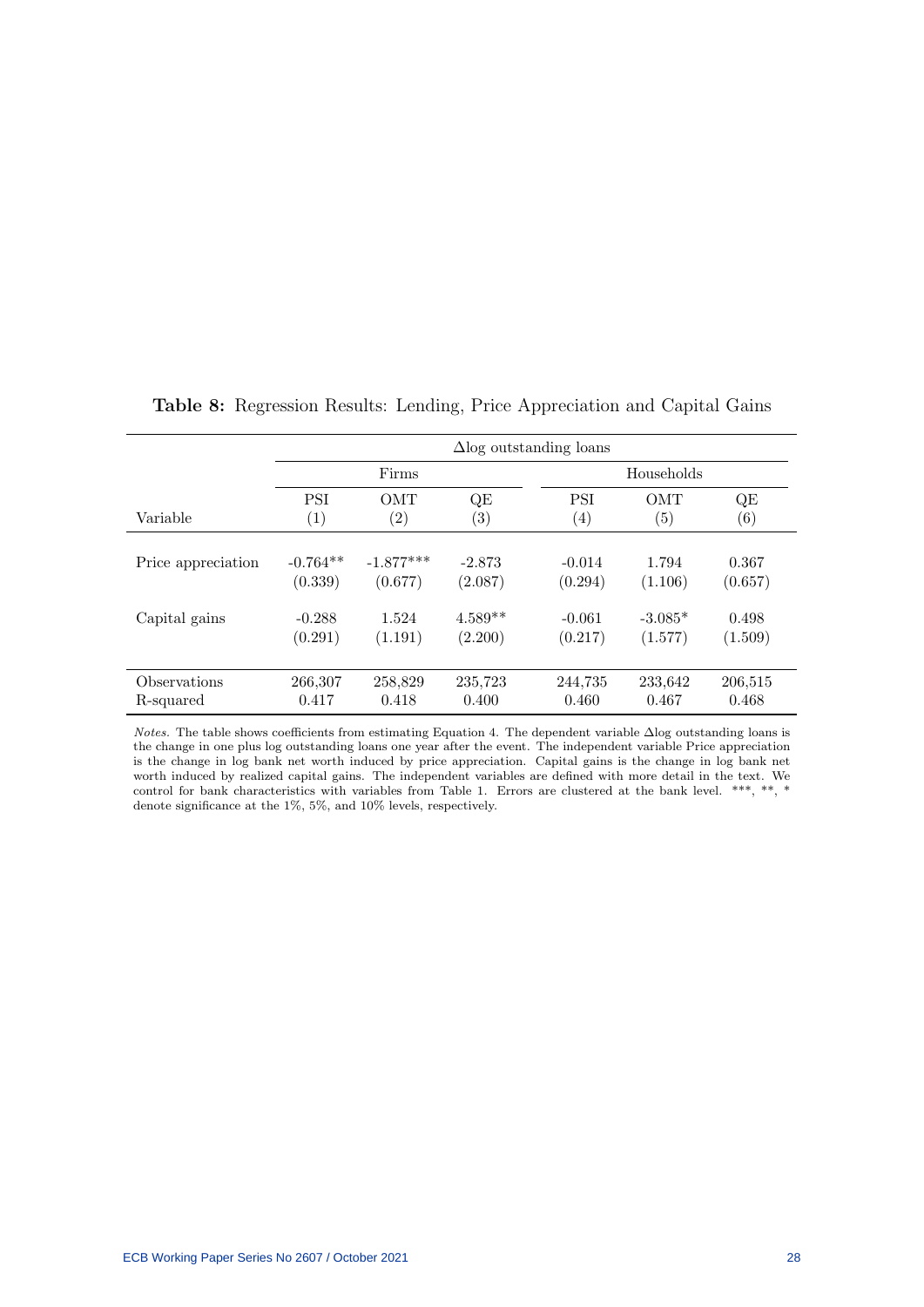|              |                       | Log outstanding loans |                   |               | Interest Rate     |          |  |
|--------------|-----------------------|-----------------------|-------------------|---------------|-------------------|----------|--|
|              | <b>PSI</b>            | OMT                   | QE                | PSI           | OMT               | QE       |  |
| Variable     | (1)                   | $\left( 2\right)$     | $\left( 3\right)$ | (4)           | $\left( 5\right)$ | (6)      |  |
|              |                       |                       |                   |               |                   |          |  |
| Exposure     | $0.035***$            | $0.036***$            | $0.113***$        | $-0.010$      | 0.035             | $-0.034$ |  |
|              | (0.009)               | (0.009)               | (0.009)           | (0.022)       | (0.022)           | (0.026)  |  |
|              |                       |                       |                   |               |                   |          |  |
| Observations | 1,396,656             | 1,372,482             | 1,301,640         | 923,186       | 901,385           | 665,307  |  |
| R-squared    | 0.831                 | 0.833                 | 0.849             | 0.734         | 0.735             | 0.784    |  |
|              | (b) Loan Applications |                       |                   |               |                   |          |  |
|              |                       | Log outstanding loans |                   | Interest rate |                   |          |  |
|              | <b>PSI</b>            | OMT                   | QE                | PSI           | OMT               | QE       |  |
| Variable     | (1)                   | $\left( 2\right)$     | $\left( 3\right)$ | (4)           | (5)               | (6)      |  |
|              |                       |                       |                   |               |                   |          |  |
| Exposure     | $0.027**$             | $-0.007$              | $0.095***$        | $0.055*$      | $-0.060*$         | $-0.013$ |  |
|              | (0.012)               | (0.012)               | (0.011)           | (0.029)       | (0.032)           | (0.030)  |  |
|              |                       |                       |                   |               |                   |          |  |
| Observations | 745,668               | 735,438               | 1,040,262         | 498,966       | 490,775           | 437,262  |  |
| R-squared    | 0.913                 | 0.914                 | 0.907             | 0.728         | 0.728             | 0.786    |  |

## Table 9: Regression Results: Firm-level Outcomes (Lending)

(a) Existing Credit Relationships

Notes. The table shows coefficients from estimating Equation 8. Table 9a depicts coefficients for firms with existing credit relationships in the month before the event. Table 9b depicts coefficients for firms that applied for loans in the year after the event. The dependent variable Log outstanding loans is the change in log outstanding loans one year after the event. The dependent variable Interest Rate is the average interest rate paid by firms. Exposure is given by Equations 9 and 10. Errors are clustered at the firm level. \*\*\*, \*\*, \* denote significance at the 1%, 5%, and 10% levels, respectively.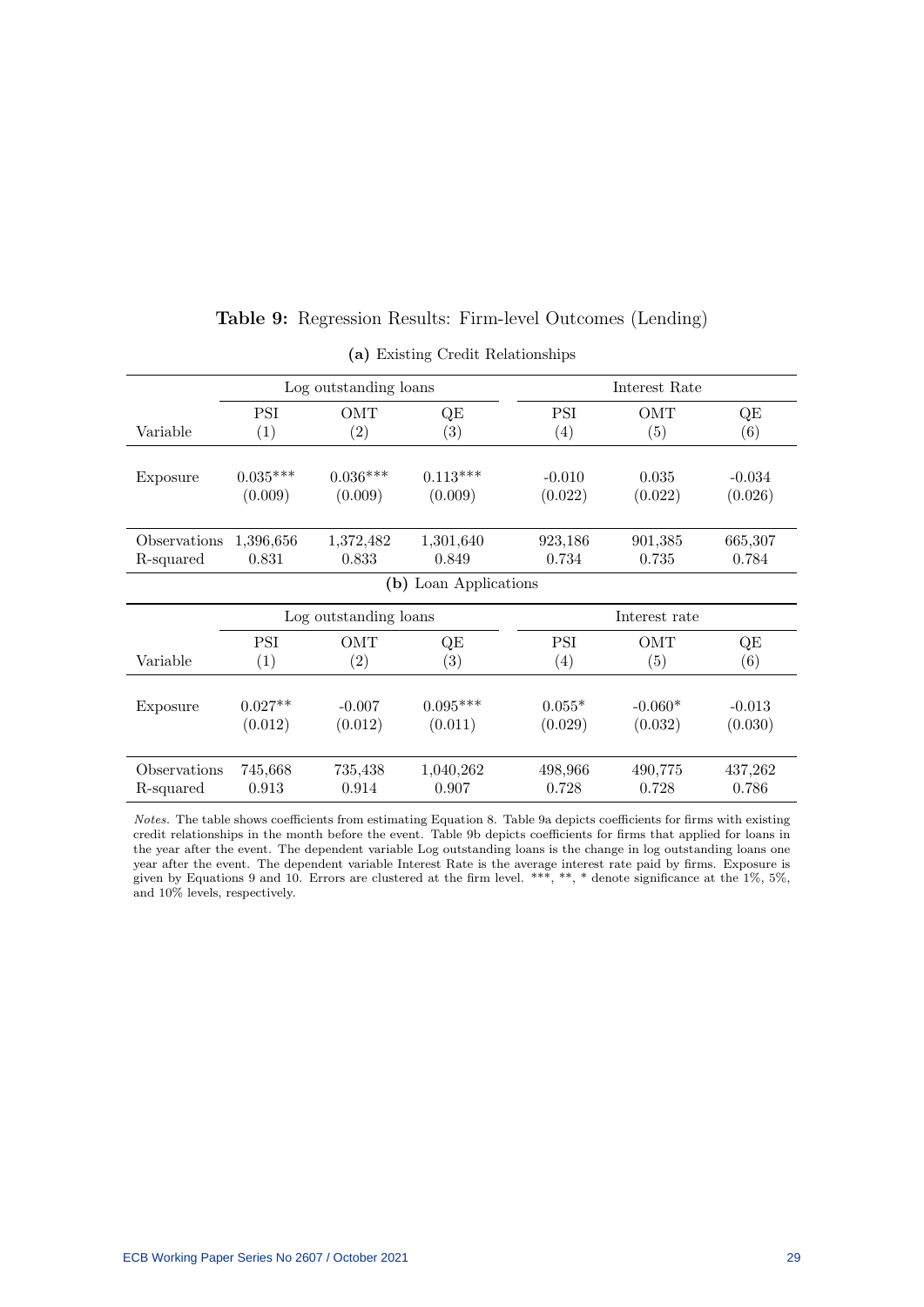|              |            | Log Sales         |                       |                   | CAPEX/Sales |             |
|--------------|------------|-------------------|-----------------------|-------------------|-------------|-------------|
|              | <b>PSI</b> | OMT               | QE                    | <b>PSI</b>        | OMT         | QE          |
| Variable     | (1)        | (2)               | (3)                   | $\left( 4\right)$ | (5)         | (6)         |
|              |            |                   |                       |                   |             |             |
| Exposure     | $-0.003$   | $0.014*$          | $-0.006$              | $0.003**$         | $0.003**$   | 0.0003      |
|              | (0.008)    | (0.008)           | (0.008)               | (0.002)           | (0.002)     | (0.002)     |
| Observations | 1,072,841  | 1,046,565         | 933,810               | 980,886           | 958,210     | 846,578     |
| R-squared    | 0.866      | 0.867             | 0.897                 | 0.628             | 0.634       | 0.638       |
|              |            |                   | (b) Loan Applications |                   |             |             |
|              |            | Log Sales         |                       |                   | CAPEX/Sales |             |
|              | <b>PSI</b> | OMT               | QE                    | <b>PSI</b>        | OMT         | QE          |
| Variable     | (1)        | $\left( 2\right)$ | (3)                   | (4)               | (5)         | (6)         |
|              |            |                   |                       |                   |             |             |
| Exposure     | 0.003      | $-0.004$          | $0.030***$            | $-0.004**$        | $-0.002$    | $-0.007***$ |
|              | (0.009)    | (0.009)           | (0.008)               | (0.002)           | (0.002)     | (0.002)     |
| Observations | 617,178    | 607,964           | 771,656               | 566,540           | 558,472     | 694,137     |
| R-squared    | 0.888      | 0.893             | 0.905                 | 0.599             | 0.597       | 0.684       |
|              |            |                   |                       |                   |             |             |

## Table 10: Regression Results: Firm-level Outcomes (Sales and Investment)

(a) Existing Credit Relationships

Notes. The table shows coefficients from estimating Equation 8. Table 10a depicts coefficients for firms with existing credit relationships in the month before the event. Table 10b depicts coefficients for firms that applied for loans in the year after the event. The dependent variable Log Sales is the change in log sales one year after the event. The dependent variable CAPEX/Sales is the ratio of capital expenditure to sales. Exposure is given by Equations 9 and 10. Errors are clustered at the firm level. \*\*\*, \*\*, \* denote significance at the 1%, 5%, and 10% levels, respectively.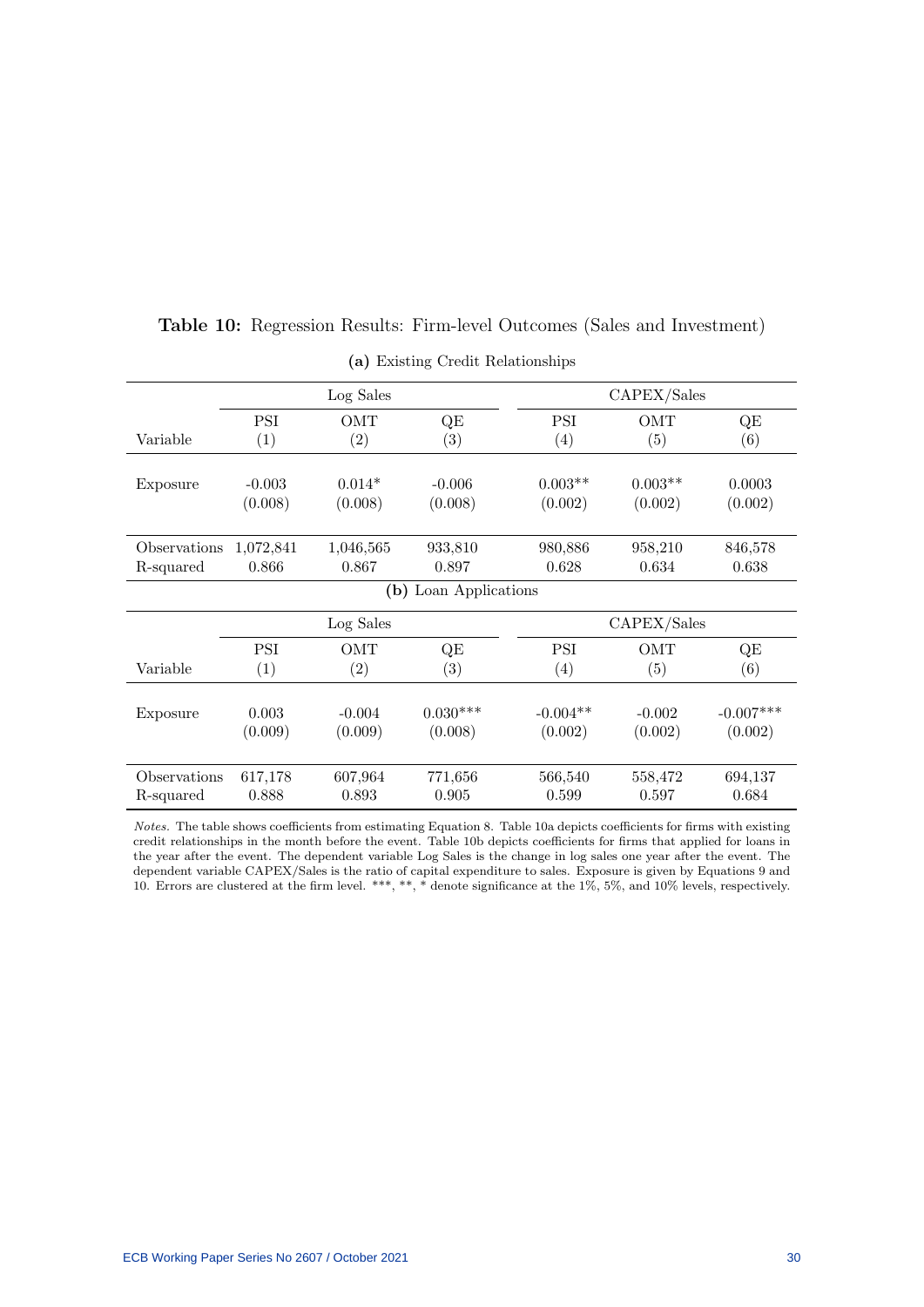# Figures



Figure 1: Government Bond Yields of Periphery Countries

Notes. The table shows 10-year government bond yields for Greece, Portugal, Ireland, Italy and Spain.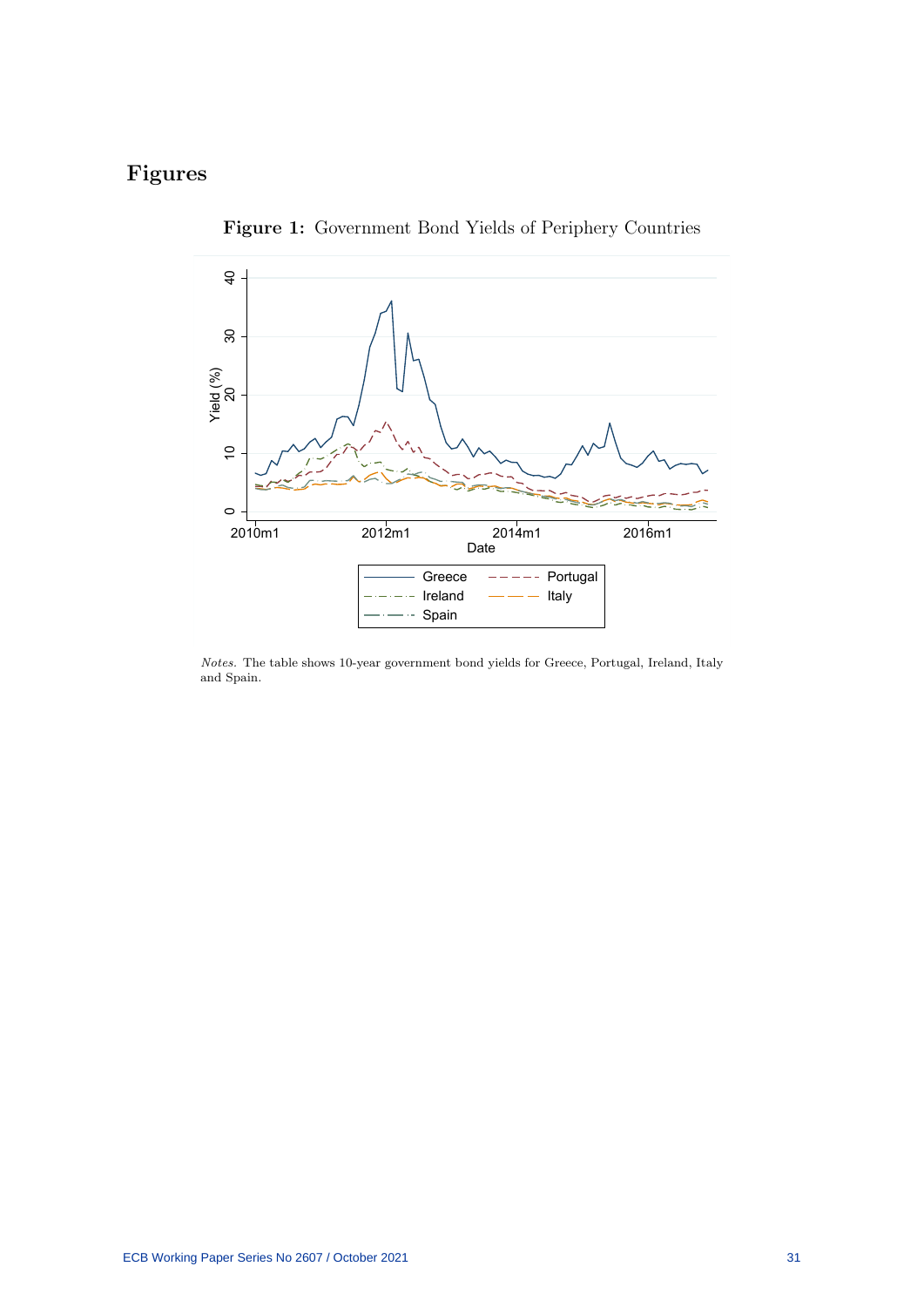

Figure 2: Exposure to Sovereign Debt

Notes. The figure shows the book value of sovereign debt securities held by banks in the sample as a percentage of total assets. We divide securities by issuer country. Portugal includes securities issued by the Portuguese government. Other periphery countries includes securities issued by Greece, Spain, Italy and Ireland. Other Euro Area countries includes securities issued by the remaining countries from the Euro Area.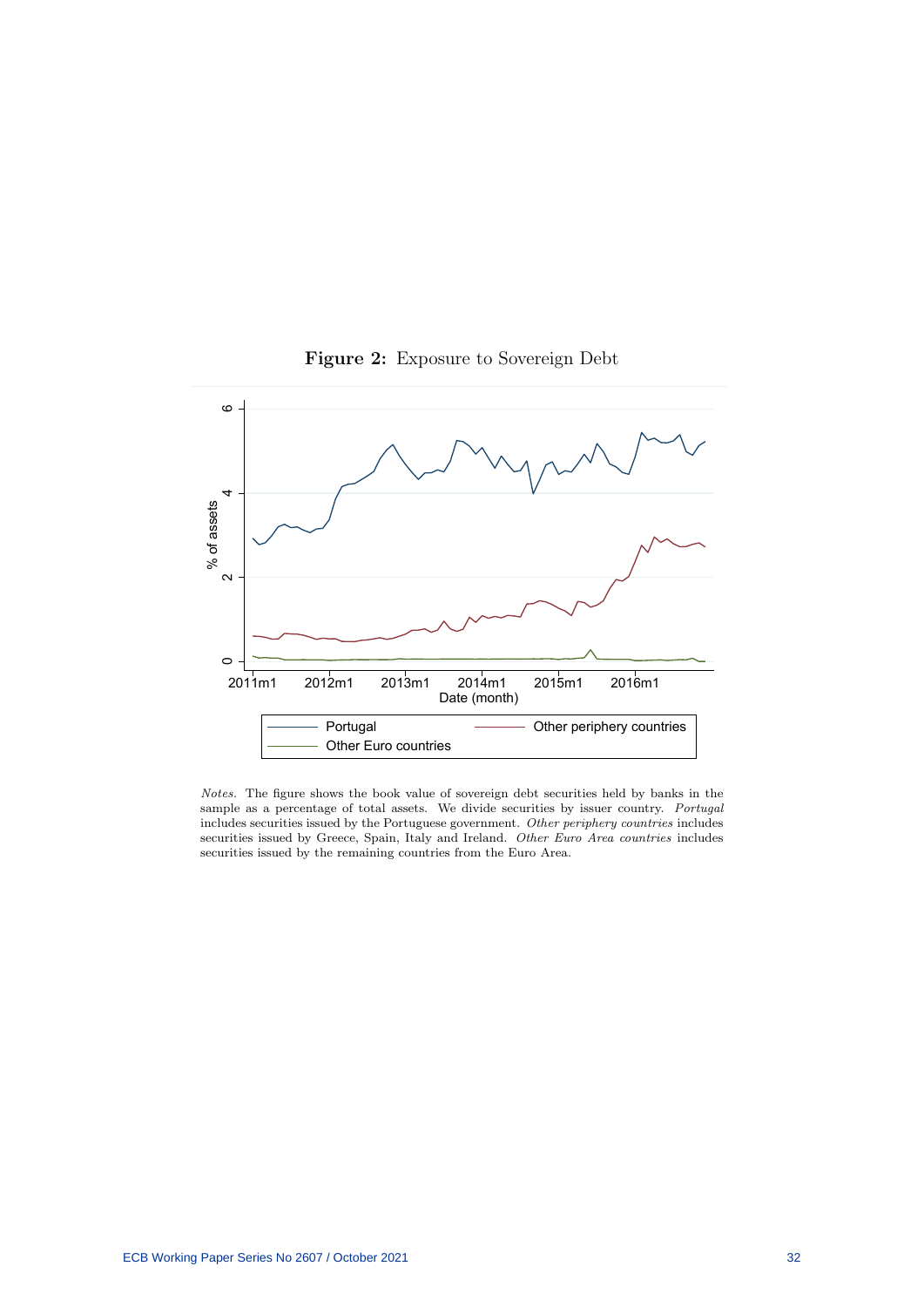



Notes. The figure reports coefficients and 95% confidence intervals from Equation 3. The dependent variable is the cumulative variation in exposed security holdings as a percentage of total assets in the month before the Quantitative Easing event. The independent variable is the standardized ratio of exposed securities to total assets, measured in the last month before the event.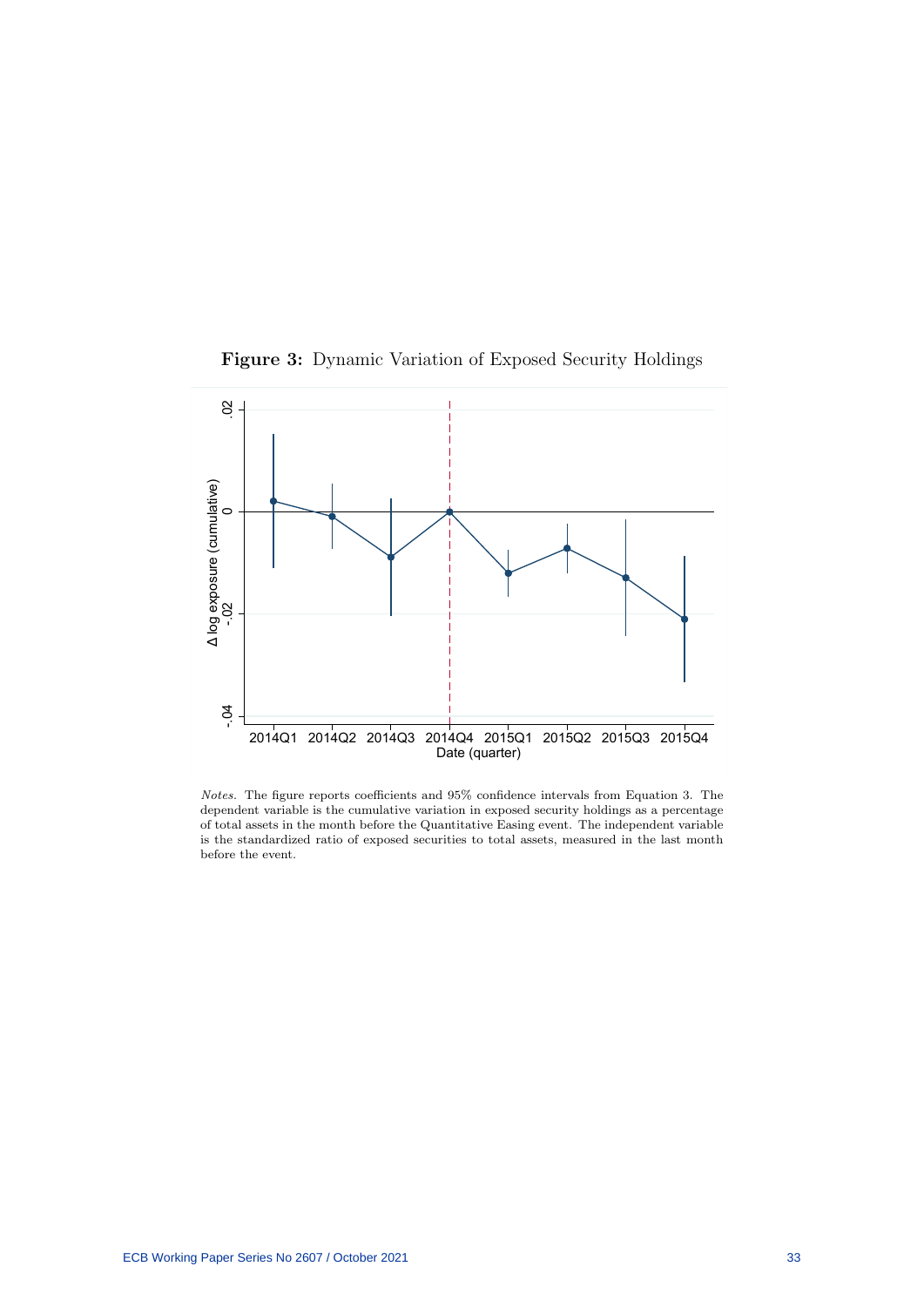



Notes. The figure shows the percentage of ECB Portuguese government debt security purchases whose counterparty was a bank in the sample, weighted by security market value.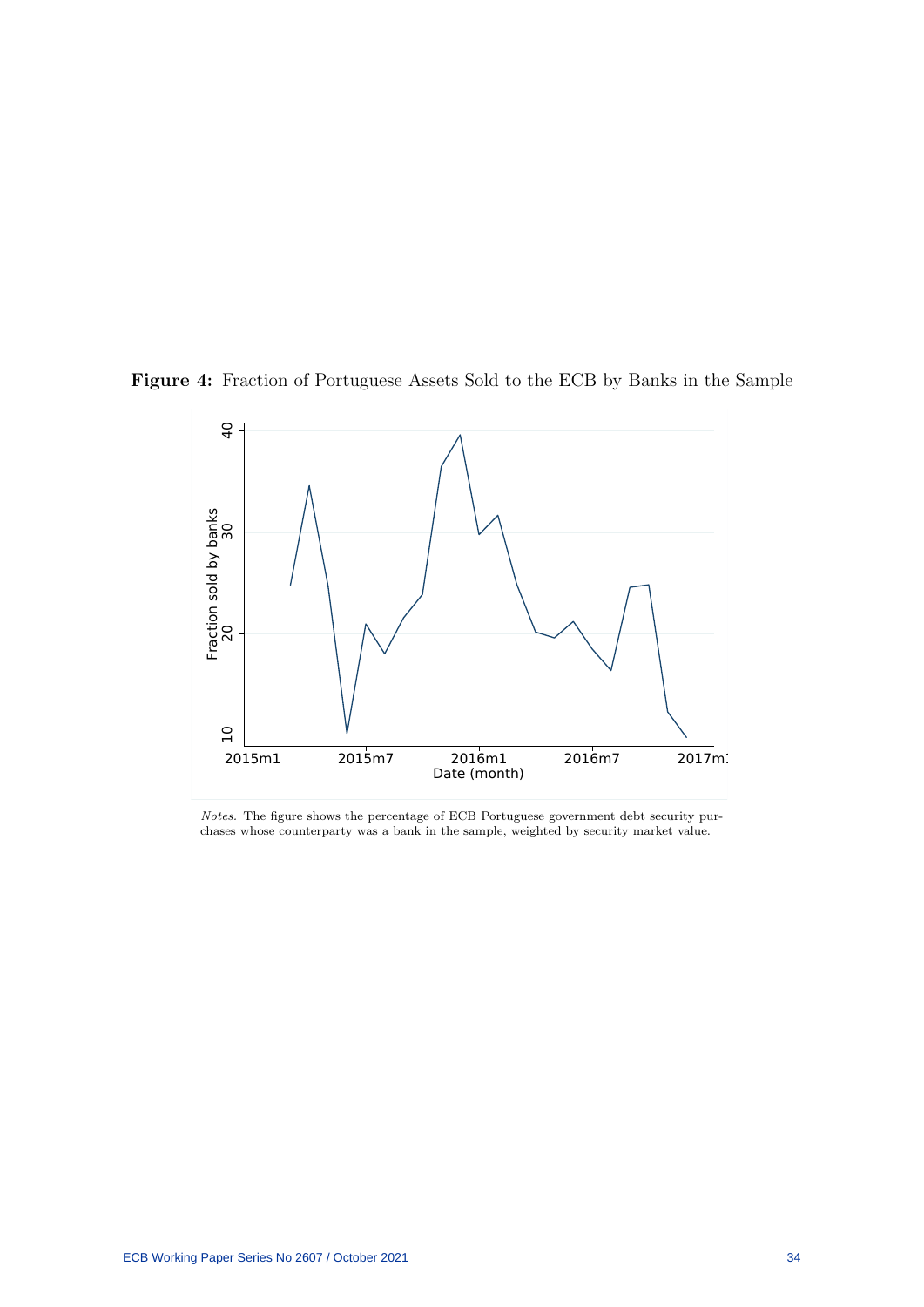## References

- ABBASSI, P., R. IYER, J.-L. PEYDRÓ, AND F. R. TOUS (2016): "Securities trading by banks and credit supply: Micro-evidence from the crisis," Journal of Financial Economics, 121, 569 – 594.
- Acharya, V. V., T. Eisert, C. Eufinger, and C. Hirsch (2017): "Whatever it takes: The Real Effects of Unconventional Monetary Policy," Working Paper.
- ACHARYA, V. V. AND S. STEFFEN (2015): "The Greatest Carry Trade Ever? Understanding Eurozone Bank Risks," Journal of Financial Economics, 115, 215–236.
- ANTUNES, A., H. GONÇALVES, P. PREGO, ET AL. (2016): "Firm default probabilities revisited," Economic Bulletin and Financial Stability Report Articles.
- B GROSSE-RUESCHKAMP, S STEFFEN, D STREITZ (2017): "Cutting Out the Middleman–The ECB as Corporate Bond Investor," Working Paper.
- Becker, B. and V. Ivashina (2017): "Financial Repression in the European Sovereign Debt Crisis\*," Review of Finance, 22, 83–115.
- BERTRAND, M., E. DUFLO, AND S. MULLAINATHAN (2004): "How much should we trust differences-in-differences estimates?" The Quarterly Journal of Economics, 119, 249–275.
- BOTTERO, M., S. LENZU, AND F. MEZZANOTTI (2019): "Sovereign Debt Exposure and Bank Lending Channel: Impact on Credit Supply and the Real Economy," Journal of International Economics.
- BRUNNERMEIER, M. K. AND Y. SANNIKOV (2016): "The I theory of money," Working Paper.
- Carpinelli, L. and M. Crosignani (2017): "The effect of central bank liquidity injections on bank credit supply," Working Paper.
- CHAKRABORTY, I., I. GOLDSTEIN, AND A. MACKINLAY (2017): "Monetary Stimulus and Bank Lending," Working Paper.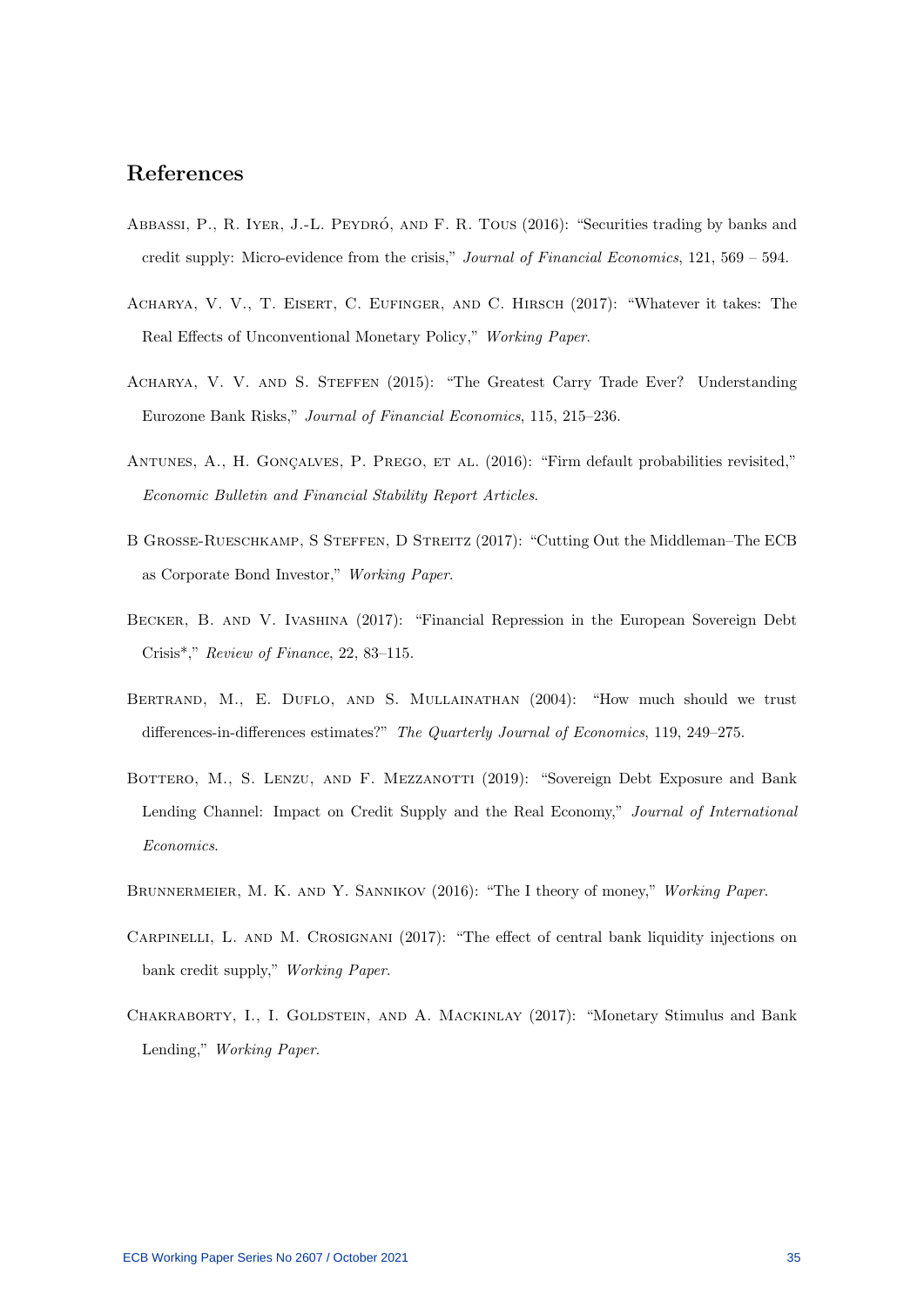- Dell'Ariccia, G., P. Rabanal, and D. Sandri (2018): "Unconventional Monetary Policies in the Euro Area, Japan, and the United Kingdom," Journal of Economic Perspectives, 32, 147–72.
- DI MAGGIO, M., M. A. KERMANI, AND C. PALMER (2016): "How Quantitative Easing Works: Evidence on the Refinancing Channel," Working Paper.
- GOLDSTEIN, I., J. WITMER, AND J. YANG (2018): "Following the money: Evidence for the portfolio balance channel of quantitative easing," Working Paper.
- Holmstrom, B. and J. Tirole (1997): "Financial intermediation, loanable funds, and the real sector," Quarterly Journal of Economics, 112, 663-691.
- Jasova, M., C. Mendicino, and D. Supera (2021): "Policy uncertainty, lender of last resort and the real economy," Journal of Monetary Economics, 118, 381–398.
- JIMÉNEZ, G., S. ONGENA, J.-L. PEYDRÓ, AND J. SAURINA (2012): "Credit supply and monetary policy: Identifying the bank balance-sheet channel with loan applications," American Economic Review, 102, 2301–26.
- KASHYAP, A. AND J. STEIN (1994): "Monetary policy and bank lending," Monetary Policy, 221– 256.
- Khwaja, A. I. and A. Mian (2008): "Tracing the impact of bank liquidity shocks: Evidence from an emerging market," American Economic Review, 98, 1413–42.
- Koijen, R. S., F. Koulischer, B. Nguyen, and M. Yogo (2017a): "Euro-area quantitative easing and portfolio rebalancing," American Economic Review, 107, 621–27.
- Koijen, R. S. J., F. Koulischer, B. Nguyen, and M. Yogo (2017b): "Euro-Area Quantitative Easing and Portfolio Rebalancing," American Economic Review, 107, 621–27.
- Krishnamurthy, A., S. Nagel, and A. Vissing-Jorgensen (2018): "ECB policies involving government bond purchases: Impact and channels," Review of Finance, 22, 1–44.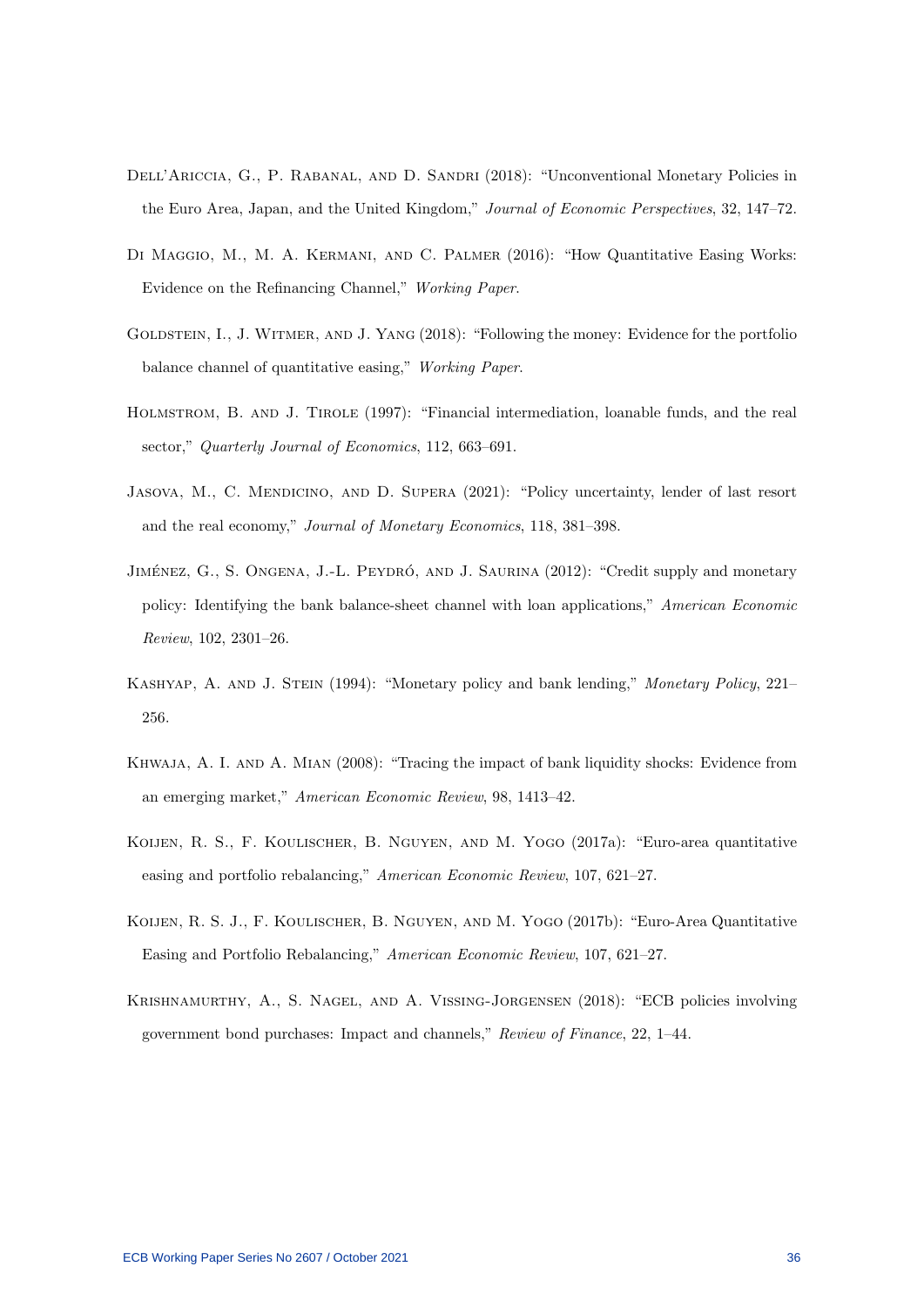- LUCK, S. AND T. ZIMMERMANN (2017): "Employment effects of unconventional monetary policy: Evidence from QE," Working Paper.
- Mink, M. and J. De Haan (2013): "Contagion during the Greek sovereign debt crisis," Journal of International Money and Finance, 34, 102–113.
- MORAIS, B., J.-L. PEYDRÓ, J. ROLDÁN-PEÑA, AND C. RUIZ-ORTEGA (2019): "The International Bank Lending Channel of Monetary Policy Rates and QE: Credit Supply, Reachfor-Yield, and Real Effects," The Journal of Finance, 74, 55–90.
- Ongena, S., A. Popov, and N. Van Horen (2019): "The Invisible Hand of the Government: Moral Suasion during the European Sovereign Debt Crisis," American Economic Journal: Macroeconomics, 11, 346–79.
- Rodnyansky, A. and O. Darmouni (2017): "The Effects of Quantitative Easing," Review of Financial Studies, 30, 3858–3887.
- STROEBEL, J. AND J. B. TAYLOR (2012): "Estimated impact of the Federal Reserve's mortgagebacked securities purchase program," International Journal of Central Banking, 8, 1–42.
- ZETTELMEYER, J., C. TREBESCH, AND M. GULATI (2013): "The Greek debt restructuring: an autopsy," Economic Policy, 28, 513–563.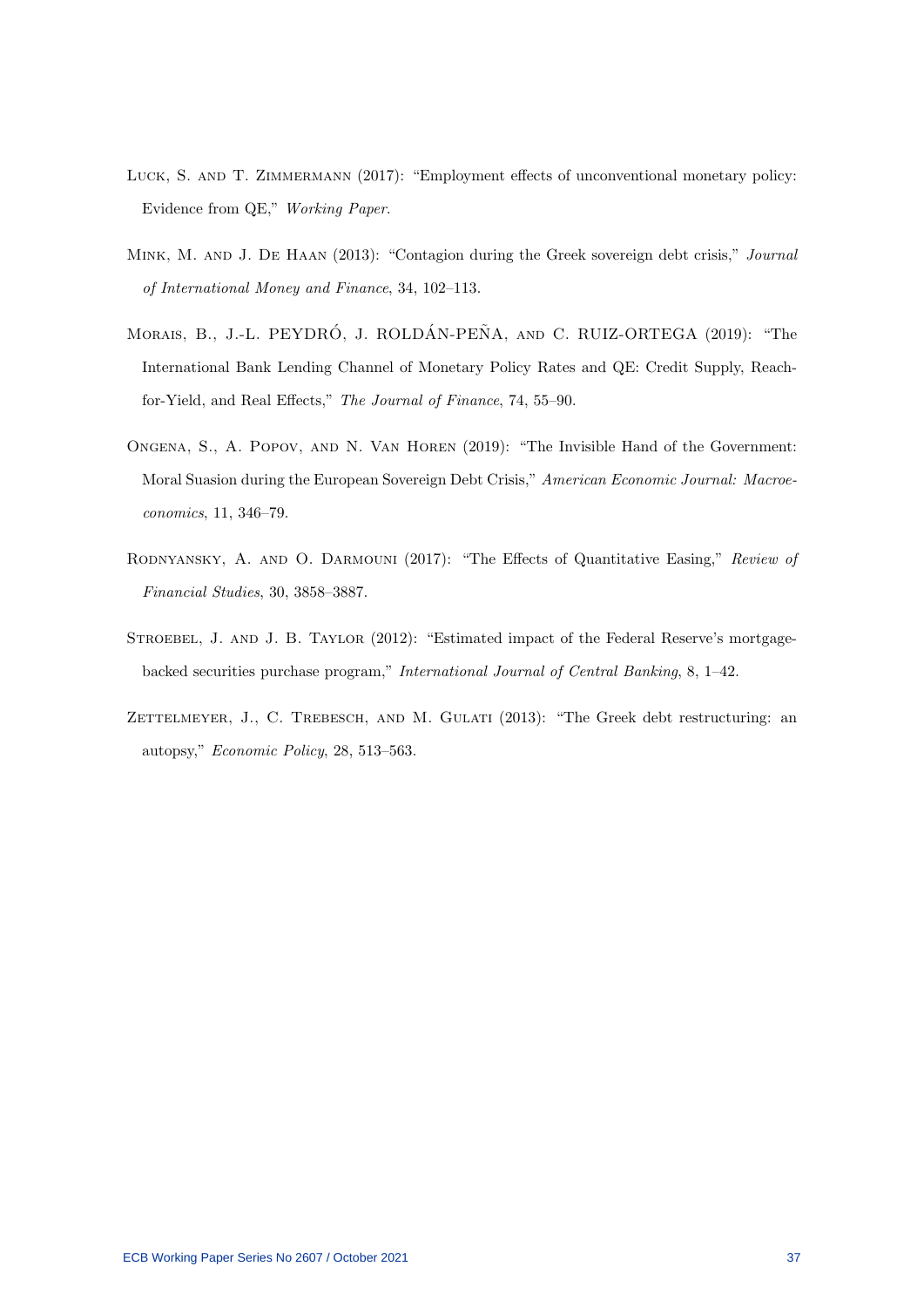# Appendix Tables

## Table A1: Descriptive Statistics by Event (PSI)

|                                      |             | Weighted                            |             | Unweighted       |
|--------------------------------------|-------------|-------------------------------------|-------------|------------------|
|                                      | Mean<br>(1) | Std. dev.<br>(2)                    | Mean<br>(3) | Std. dev.<br>(4) |
| $%$ exposed assets                   | 3.50        | 3.34                                | 1.78        | 4.03             |
| Total assets (EUR M)                 | 54,972.23   | 48,194.50                           | 11,319.20   | 28,330.86        |
| Capital ratio                        | 12.22       | 12.47                               | 18.04       | 17.49            |
| $%$ arrears (firms)                  | 8.02        | 6.83                                | 7.09        | 8.66             |
| $\%$ arrears (households)            | 5.77        | 7.13                                | 6.31        | 11.63            |
| % accepted applications (firms)      | 13.11       | 11.78                               | 14.68       | 21.40            |
| % accepted applications (households) | 20.60       | 13.69                               | 10.75       | 14.47            |
| % LTRO                               | 0.31        | 0.51                                | 0.23        | 1.09             |
| Observations                         |             | 44                                  |             | 44               |
|                                      |             | (b) Borrower Descriptive Statistics |             |                  |
|                                      |             | Firms                               |             | Households       |
|                                      | Mean        | Std. dev.                           | Mean        | Std. dev.        |
|                                      | (1)         | (2)                                 | (3)         | (4)              |
| $\Delta$ log loans (Month)           | $-0.29$     | 1.44                                | $-0.33$     | 1.28             |
| $\Delta$ log loans (Quarter)         | $-0.55$     | 1.97                                | $-0.58$     | 1.71             |
| $\Delta$ log loans (Year)            | $-1.55$     | 3.21                                | $-1.36$     | 2.58             |
| Exit rate (Month)                    | 3.19        | 17.58                               | 5.04        | 21.88            |
| Exit rate (Quarter)                  | 5.87        | 23.51                               | 8.76        | 28.27            |
| Exit rate (Year)                     | 15.46       | 36.16                               | 19.36       | 39.51            |
| Relationship length (years)          | 4.08        | 2.37                                | 2.45        | 0.92             |
| Observations                         |             | 241,311                             |             | 241,311          |

## (a) Bank Descriptive Statistics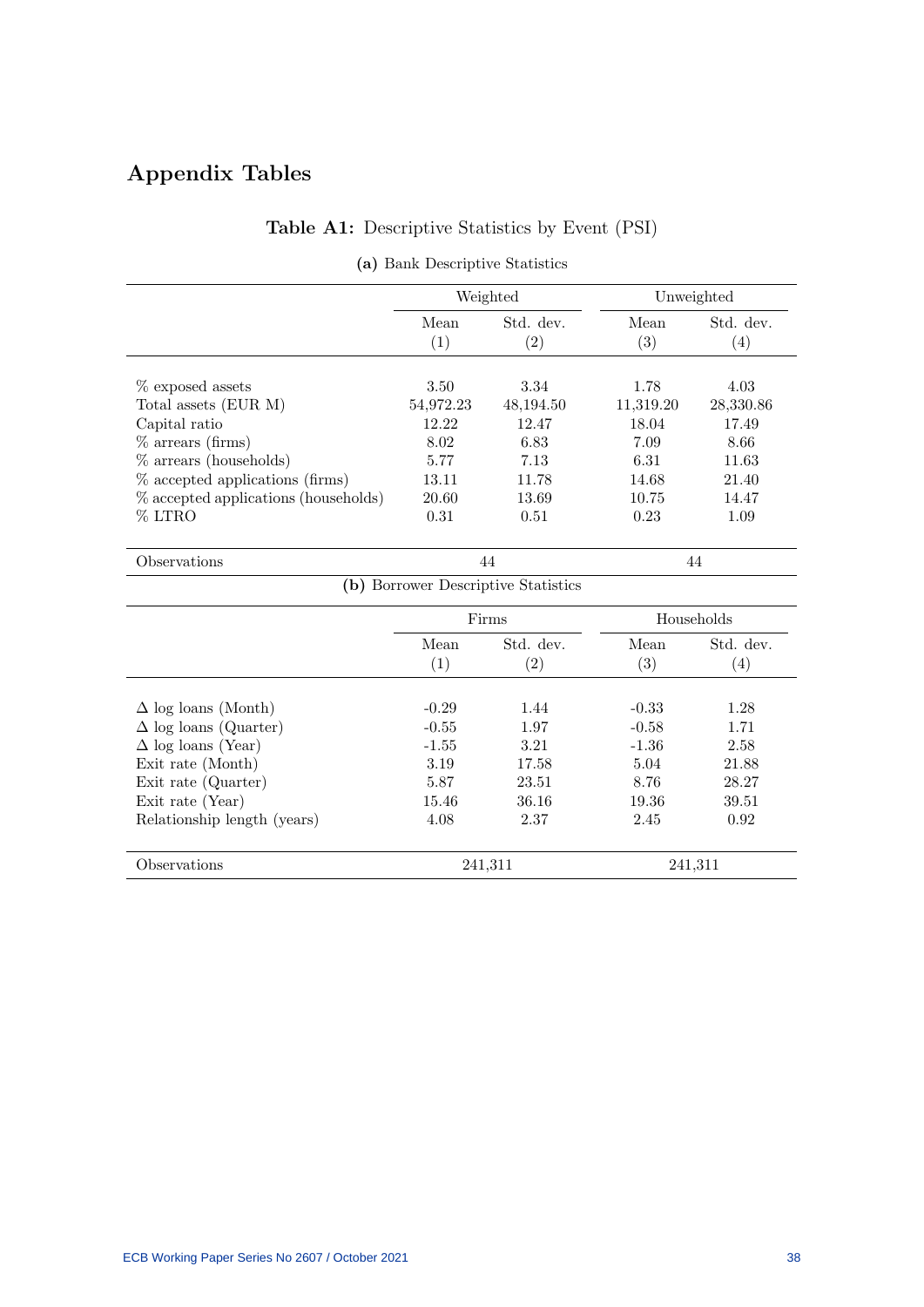# Table A1: Descriptive Statistics by Event (OMT)

|                                         |               | Weighted                            |                   | Unweighted        |
|-----------------------------------------|---------------|-------------------------------------|-------------------|-------------------|
|                                         | Mean          | Std. dev.                           | Mean              | Std. dev.         |
|                                         | (1)           | $\left( 2\right)$                   | $\left( 3\right)$ | $\left( 4\right)$ |
| $%$ exposed assets                      | 4.26          | 4.05                                | 2.27              | 5.48              |
| Total assets (EUR M)                    | 55,261.49     |                                     | 11,339.60         | 28,488.66         |
| Capital ratio<br>$\%$ arrears (firms)   | 13.43<br>9.96 | 48,491.42<br>13.27<br>8.49          | 19.12<br>8.30     | 18.08<br>9.97     |
| $%$ arrears (households)                | 5.43          | 7.07                                | 6.70              | 13.06             |
| % accepted applications (firms)         | 13.10         | 12.15                               | 11.98             | 19.93             |
| $\%$ accepted applications (households) | 24.37         | 17.85                               | 15.26             | 21.82             |
| % LTRO                                  | 0.37          | 0.86                                | 0.14              | 0.55              |
| Observations                            |               | 44                                  |                   | 44                |
|                                         |               | (d) Borrower Descriptive Statistics |                   |                   |

(c) Bank Descriptive Statistics

|                              |             | Firms                          |                           | Households                    |
|------------------------------|-------------|--------------------------------|---------------------------|-------------------------------|
|                              | Mean<br>(1) | Std. dev.<br>$\left( 2\right)$ | Mean<br>$\left( 3\right)$ | Std. dev.<br>$\left(4\right)$ |
| $\Delta$ log loans (Month)   | $-0.3$      | 1.44                           | $-0.32$                   | 1.23                          |
| $\Delta$ log loans (Quarter) | $-0.57$     | 1.98                           | $-0.57$                   | 1.68                          |
| $\Delta$ log loans (Year)    | $-1.5$      | 3.2                            | $-1.33$                   | 2.56                          |
| Exit rate (Month)            | 3.22        | 17.64                          | 5.02                      | 21.83                         |
| Exit rate (Quarter)          | 5.99        | 23.73                          | 8.78                      | 28.31                         |
| Exit rate (Year)             | 15.12       | 35.82                          | 19.11                     | 39.31                         |
| Relationship length (years)  | 4.32        | 2.49                           | 2.76                      | 1.06                          |
| Observations                 |             | 233,402                        |                           | 233,402                       |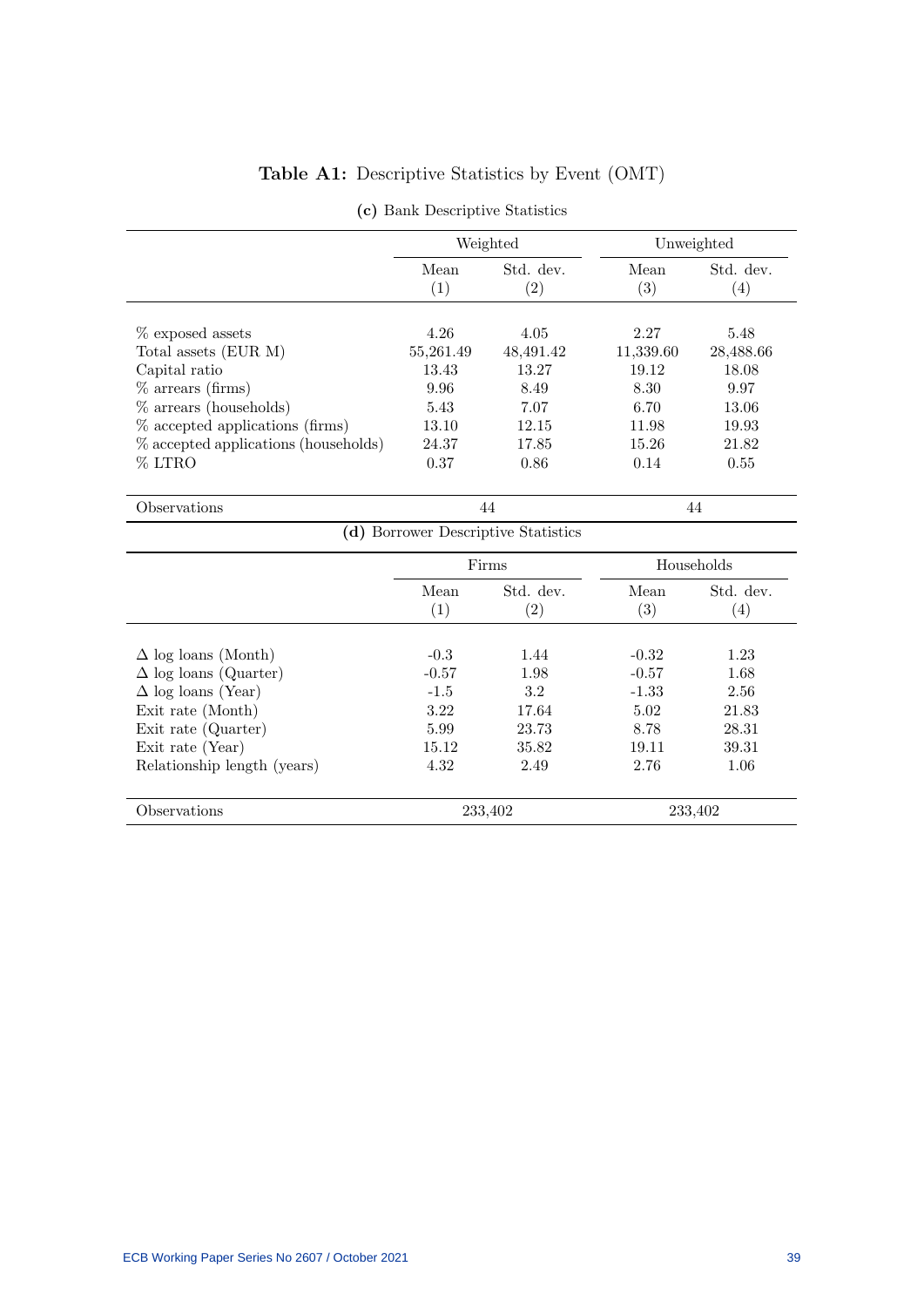### Table A1: Descriptive Statistics by Event (QE)

|  |  |  | (e) Bank Descriptive Statistics |  |
|--|--|--|---------------------------------|--|
|--|--|--|---------------------------------|--|

|                                      |             | Weighted         |             | Unweighted       |  |
|--------------------------------------|-------------|------------------|-------------|------------------|--|
|                                      | Mean<br>(1) | Std. dev.<br>(2) | Mean<br>(3) | Std. dev.<br>(4) |  |
|                                      |             |                  |             |                  |  |
| $%$ exposed assets                   | 5.06        | 4.20             | 2.29        | 6.04             |  |
| Total assets (EUR M)                 | 44,168.39   | 36,783.05        | 10,678.41   | 26,384.53        |  |
| Capital ratio                        | 16.93       | 12.48            | 18.83       | 16.91            |  |
| $%$ arrears (firms)                  | 13.76       | 10.22            | 8.98        | 11.31            |  |
| $%$ arrears (households)             | 5.64        | 7.13             | 6.83        | 12.38            |  |
| % accepted applications (firms)      | 12.35       | 10.23            | 11.99       | 19.57            |  |
| % accepted applications (households) | 20.66       | 15.77            | 11.82       | 17.50            |  |
| % LTRO                               | 0.69        | 0.79             | 0.15        | 1.60             |  |
|                                      |             |                  |             |                  |  |
| Observations                         |             | 44               |             | 44               |  |
| (f) Borrower Descriptive Statistics  |             |                  |             |                  |  |
|                                      | Firms       |                  |             | Households       |  |
|                                      | Mean        | Std. dev.        | Mean        | Std. dev.        |  |
|                                      | (1)         | (2)              | (3)         | (4)              |  |
|                                      |             |                  |             |                  |  |
| $\Delta$ log loans (Month)           | $-0.25$     | 1.44             | $-0.32$     | 1.23             |  |
| $\Delta$ log loans (Quarter)         | $-0.48$     | $\overline{2}$   | $-0.55$     | 1.66             |  |
| $\Delta$ log loans (Year)            | $-1.45$     | 3.33             | $-1.28$     | 2.61             |  |
| Exit rate (Month)                    | 2.89        | 16.74            | 4.79        | 21.36            |  |
| Exit rate (Quarter)                  | 5.41        | 22.62            | 8.29        | 27.57            |  |
| Exit rate (Year)                     | 15.12       | 35.83            | 18.35       | 38.71            |  |
| Relationship length (years)          | 5.37        | 3.42             | 4.25        | 2.11             |  |
| Observations                         |             | 233,402          |             | 233,402          |  |

Notes. The table shows descriptive statistics for banks, firm-bank and household-bank pairs used in the analysis. In Columns (1) and (2) of Tables A1a, A1c, and A1e, statistics are weighted by the total number of customers (firms and households) in the analysis. In Columns (3) and (4) of Tables A1a, A1c, and A1e, we use sample weights. Relationship length for households is censored to the left because the household credit register only starts in 2009. We use the month before each event as the reference date: January 2012 for PSI, June 2012 for OMT, and December 2014 for QE.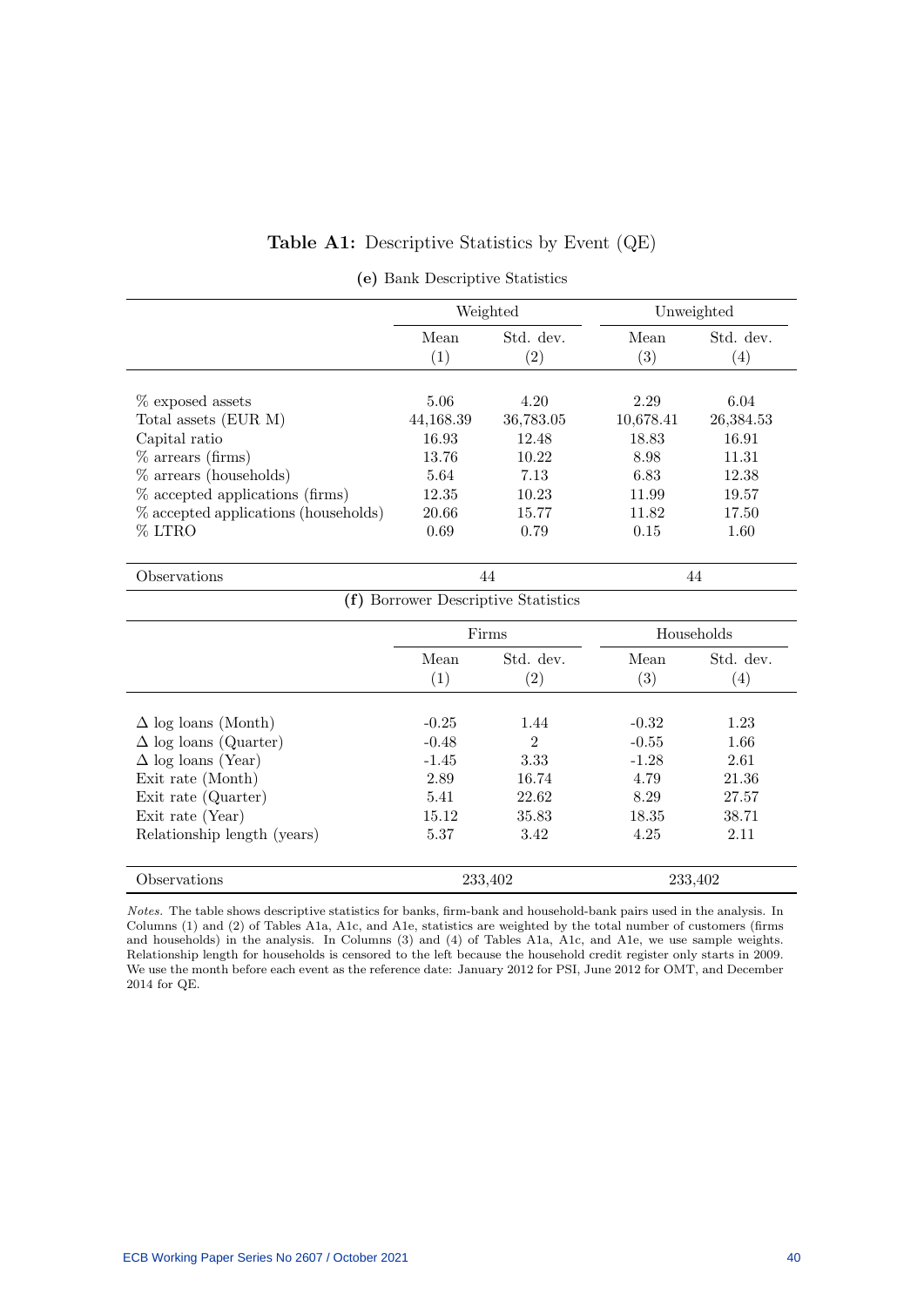| í<br>- |
|--------|
| г      |

Table A2: Robustness: Bank-level Exposed Security Holdings

Table A2: Robustness: Bank-level Exposed Security Holdings

|                                                                                                                                                                                                                                                                                                                                                                                                                                                                                                                                                                                                                                                                                                                                                                                                     |                                       |                                        |                         |                                                                                                                          | A Exposed securities<br>Total assets |                         |                            |                                 |                                |
|-----------------------------------------------------------------------------------------------------------------------------------------------------------------------------------------------------------------------------------------------------------------------------------------------------------------------------------------------------------------------------------------------------------------------------------------------------------------------------------------------------------------------------------------------------------------------------------------------------------------------------------------------------------------------------------------------------------------------------------------------------------------------------------------------------|---------------------------------------|----------------------------------------|-------------------------|--------------------------------------------------------------------------------------------------------------------------|--------------------------------------|-------------------------|----------------------------|---------------------------------|--------------------------------|
|                                                                                                                                                                                                                                                                                                                                                                                                                                                                                                                                                                                                                                                                                                                                                                                                     |                                       | PSI                                    |                         |                                                                                                                          | <b>OMT</b>                           |                         |                            | QE                              |                                |
|                                                                                                                                                                                                                                                                                                                                                                                                                                                                                                                                                                                                                                                                                                                                                                                                     | Month<br>$\bigoplus$                  | Quarter<br>$\widehat{2}$               | Year<br>ලි              | Month<br>$\bigoplus$                                                                                                     | $_{\rm Quarter}$<br>$\widetilde{E}$  | Year<br>$\odot$         | Month<br>$\widetilde{\Xi}$ | $_{\rm Quarter}$<br>$\circledS$ | Year<br>$\widehat{\mathbf{e}}$ |
| Exposure                                                                                                                                                                                                                                                                                                                                                                                                                                                                                                                                                                                                                                                                                                                                                                                            | (0.001)<br>$0.001\,$                  | $0.002*$<br>(0.001)                    | (0.002)<br>0.001        | (0.0004)<br>0.001                                                                                                        | $-0.0004$<br>(0.002)                 | (0.003)<br>$-0.003$     | $-0.007*$<br>(0.004)       | $-0.011***$<br>(0.003)          | $-0.020**$<br>(0.009)          |
| Observations<br>R-squared                                                                                                                                                                                                                                                                                                                                                                                                                                                                                                                                                                                                                                                                                                                                                                           | 0.359<br>$\overline{4}$               | 392<br>$\overline{4}$<br>ö             | 0.209<br>$\overline{4}$ | 0.267<br>$\overline{4}$                                                                                                  | 0.216<br>44                          | 0.296<br>$\overline{4}$ | 0.411<br>$\overline{4}$    | 0.595<br>$\overline{4}$         | 0.616<br>44                    |
|                                                                                                                                                                                                                                                                                                                                                                                                                                                                                                                                                                                                                                                                                                                                                                                                     |                                       |                                        |                         |                                                                                                                          | (b) Unweighted                       |                         |                            |                                 |                                |
|                                                                                                                                                                                                                                                                                                                                                                                                                                                                                                                                                                                                                                                                                                                                                                                                     |                                       |                                        |                         |                                                                                                                          | A Exposed securities<br>Total assets |                         |                            |                                 |                                |
|                                                                                                                                                                                                                                                                                                                                                                                                                                                                                                                                                                                                                                                                                                                                                                                                     |                                       | PSI                                    |                         |                                                                                                                          | <b>OMT</b>                           |                         |                            | QE                              |                                |
|                                                                                                                                                                                                                                                                                                                                                                                                                                                                                                                                                                                                                                                                                                                                                                                                     | Month<br>$\left( \frac{1}{2} \right)$ | Quarter<br>$\widehat{\Omega}$          | Year<br>$\binom{3}{2}$  | Month<br>$\bigoplus$                                                                                                     | Quarter<br>$\widehat{5}$             | Year<br>$\odot$         | Month<br>$\widetilde{C}$   | Quarter<br>$\circledast$        | Year<br>$\odot$                |
| Exposure                                                                                                                                                                                                                                                                                                                                                                                                                                                                                                                                                                                                                                                                                                                                                                                            | $0.003***$<br>(0.001)                 | $0.003***$<br>(0.001)                  | $-0.010*$<br>(0.006)    | (0.0004)<br>0.001                                                                                                        | $-0.009***$<br>(0.003)               | $-0.013***$<br>(0.003)  | $-0.029***$<br>(0.004)     | $-0.033***$<br>(0.003)          | $-0.020$ ***<br>(0.001)        |
| Observations<br>R-squared                                                                                                                                                                                                                                                                                                                                                                                                                                                                                                                                                                                                                                                                                                                                                                           | 0.515<br>$\overline{4}$               | 589<br>$\overline{4}$<br>$\dot{\circ}$ | 0.457<br>$\overline{4}$ | 0.433<br>$\overline{4}$                                                                                                  | 0.700<br>44                          | 0.615<br>$\overline{4}$ | 0.891<br>$\overline{4}$    | 0.917<br>$\overline{4}$         | 128.0<br>44                    |
| securities to total bank assets in the last month before the event. We use bank-level characteristics from Table A1 as additional controls. In Table A2a,<br>Notes. The table reports estimates of coefficient $\beta_1$ from Equation 2. The dependent variable $\frac{\Delta \text{ Exposed securities}}{\text{Text} \text{1 assets}}$ is the change in the ratio of exposed<br><i>rvotes</i> . The cause reports estimates or coemicient p <sub>1</sub> num Equation 2. The uepencem variable $\frac{1}{\sqrt{2}}$ assets $\frac{1}{\sqrt{2}}$ is the standardized ratio of exposed securities over total assets one month, one quarter, and<br>observations are weighted by the number of bank customers (firms and households) in the sample. In Table A2b, we use unit sample weights. Robust |                                       |                                        |                         | standard errors are reported in parentheses. ***, **, * denote significance at the 1%, 5%, and 10% levels, respectively. |                                      |                         |                            |                                 |                                |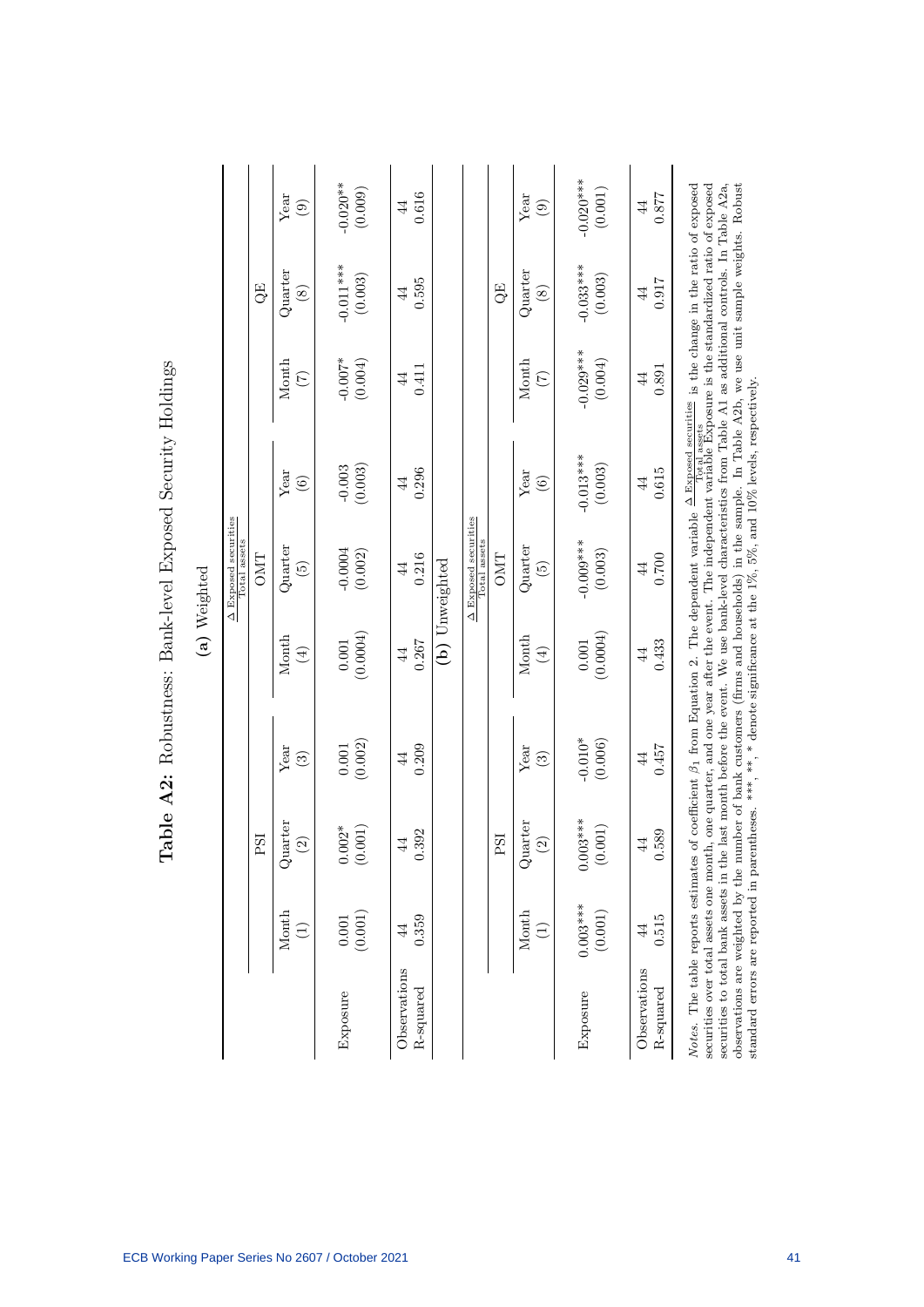| mmmmm<br>ľ<br><b>DULL</b> |  |
|---------------------------|--|
| Rohietnass.               |  |
| Ç                         |  |
| 7                         |  |

| 1<br>Ξ |  |
|--------|--|
| ರ<br>C |  |

|                                                                                                                          |                 |            |                        |                   | A log net worth  |                |                                                                                                                                                                                                                                                                                                                                                                                                                                                                                                                                                                                                                                               |                  |                |
|--------------------------------------------------------------------------------------------------------------------------|-----------------|------------|------------------------|-------------------|------------------|----------------|-----------------------------------------------------------------------------------------------------------------------------------------------------------------------------------------------------------------------------------------------------------------------------------------------------------------------------------------------------------------------------------------------------------------------------------------------------------------------------------------------------------------------------------------------------------------------------------------------------------------------------------------------|------------------|----------------|
|                                                                                                                          |                 | PSI        |                        |                   | OMT              |                |                                                                                                                                                                                                                                                                                                                                                                                                                                                                                                                                                                                                                                               | GE)              |                |
|                                                                                                                          | Month           | Quarter    | Year                   | Month             | $_{\rm Quarter}$ | Year           | Month                                                                                                                                                                                                                                                                                                                                                                                                                                                                                                                                                                                                                                         | $_{\rm Quarter}$ | Year           |
|                                                                                                                          | $\widehat{\Xi}$ | $\odot$    | ව                      | $\left( 4\right)$ | $\widetilde{5}$  | $\odot$        | $\widetilde{C}$                                                                                                                                                                                                                                                                                                                                                                                                                                                                                                                                                                                                                               | $\circledast$    | $\odot$        |
| Exposure                                                                                                                 | $0.0866**$      | $0.110**$  | $0.182**$              | (0.0449)          | $-0.00448$       | (0.0487)       | $0.00472***$                                                                                                                                                                                                                                                                                                                                                                                                                                                                                                                                                                                                                                  | $0.0332***$      | (0.0247)       |
|                                                                                                                          | (0.0400)        | (0.0461)   | (0.0705)               | $0.0779*$         | (0.0329)         | 0.0615         | (0.00134)                                                                                                                                                                                                                                                                                                                                                                                                                                                                                                                                                                                                                                     | (0.0134)         | 0.0267         |
| Observations                                                                                                             | 0.378           | .410       | 0.442                  | 0.472             | 0.485            | 0.501          | 0.140                                                                                                                                                                                                                                                                                                                                                                                                                                                                                                                                                                                                                                         | 0.486            | 0.510          |
| R-squared                                                                                                                | 44              | $\ddot{4}$ | $\overline{4}$         | $\overline{4}$    | $\overline{4}$   | $\overline{4}$ | $\overline{4}$                                                                                                                                                                                                                                                                                                                                                                                                                                                                                                                                                                                                                                | $\overline{4}$   | $\overline{4}$ |
|                                                                                                                          |                 |            |                        |                   | (b) Unweighted   |                |                                                                                                                                                                                                                                                                                                                                                                                                                                                                                                                                                                                                                                               |                  |                |
|                                                                                                                          |                 |            |                        |                   | A log net worth  |                |                                                                                                                                                                                                                                                                                                                                                                                                                                                                                                                                                                                                                                               |                  |                |
|                                                                                                                          |                 | PSI        |                        |                   | OMT              |                |                                                                                                                                                                                                                                                                                                                                                                                                                                                                                                                                                                                                                                               | QE               |                |
|                                                                                                                          | Month           | Quarter    | Year                   | Month             | $_{\rm Quarter}$ | Year           | Month                                                                                                                                                                                                                                                                                                                                                                                                                                                                                                                                                                                                                                         | $_{\rm Quarter}$ | Year           |
|                                                                                                                          | $\bigoplus$     | $\odot$    | $\widehat{\mathbb{C}}$ | $(\pm)$           | $\widetilde{5}$  | $\odot$        | $(\zeta)$                                                                                                                                                                                                                                                                                                                                                                                                                                                                                                                                                                                                                                     | $\circledS$      | $\odot$        |
| Exposure                                                                                                                 | $0.060*$        | $0.094***$ | $0.19***$              | (0.018)           | (0.019)          | $0.082***$     | (0.018)                                                                                                                                                                                                                                                                                                                                                                                                                                                                                                                                                                                                                                       | $0.038***$       | $-0.032*$      |
|                                                                                                                          | (0.031)         | 040)       | (0.063)                | 0.008             | 0.028            | (0.020)        | $0.032*$                                                                                                                                                                                                                                                                                                                                                                                                                                                                                                                                                                                                                                      | (0.018)          | (0.019)        |
| Observations                                                                                                             | 0.197           | .257       | 0.397                  | 0.157             | 0.196            | 0.329          | 0.128                                                                                                                                                                                                                                                                                                                                                                                                                                                                                                                                                                                                                                         | 0.130            | 0.140          |
| R-squared                                                                                                                | $\overline{4}$  | $\ddot{4}$ | 44                     | $\overline{4}$    | $\overline{4}$   | $\overline{4}$ | $\overline{4}$                                                                                                                                                                                                                                                                                                                                                                                                                                                                                                                                                                                                                                | 4                | $\frac{4}{4}$  |
| standard errors are reported in parentheses. ***, **, * denote significance at the 1%, 5%, and 10% levels, respectively. |                 |            |                        |                   |                  |                | Notes. The table reports estimates of coefficient $\beta_1$ from Equation 2. The dependent variable $\Delta$ log net worth is the change in log bank net worth induced<br>securities to total bank assets in the last month before the event. We use bank-level characteristics from Table A1 as additional controls. In Table A3a,<br>observations are weighted by the number of bank customers (firms and households) in the sample. In Table A3b, we use unit sample weights. Robust<br>by price appreciation one month, one quarter, and one year after the event. The independent variable Exposure is the standardized ratio of exposed |                  |                |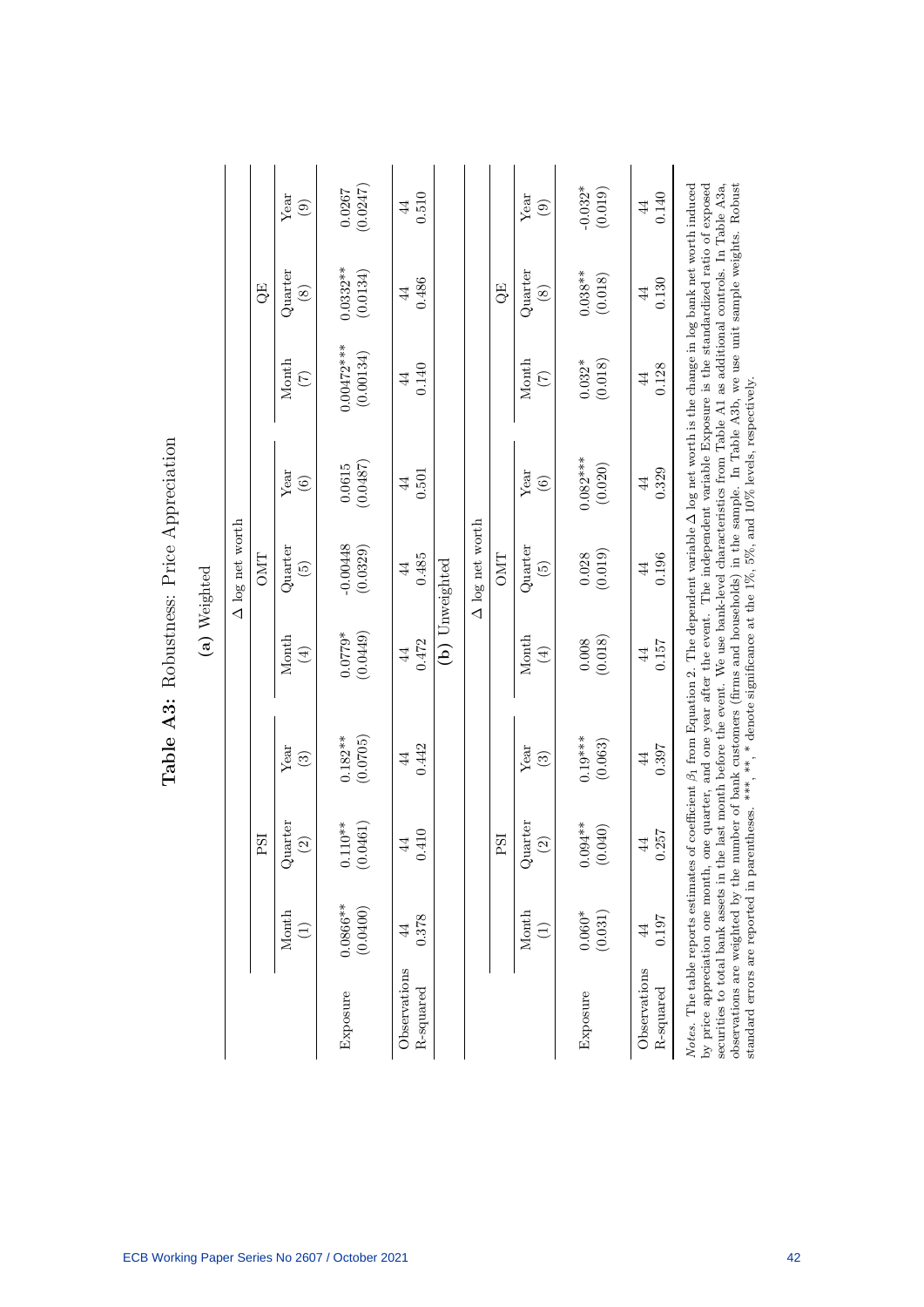| Č<br>ζ                     |  |
|----------------------------|--|
| $0 + 1 + 0$<br>ł           |  |
| Aucto Acc<br>$\frac{1}{2}$ |  |
| $\ddot{ }$                 |  |
|                            |  |

| 1<br>۴<br>ì<br>Ξ<br>ŗ |  |
|-----------------------|--|
| ٢<br>ī                |  |

|                                                                                                                                                                                                                                                                                                                                                                                                                                                                                                                                                                                                                                                                                                                                                                      |                          |                               |                                |                         | $\Delta$ log net worth              |                         |                                          |                                 |                         |
|----------------------------------------------------------------------------------------------------------------------------------------------------------------------------------------------------------------------------------------------------------------------------------------------------------------------------------------------------------------------------------------------------------------------------------------------------------------------------------------------------------------------------------------------------------------------------------------------------------------------------------------------------------------------------------------------------------------------------------------------------------------------|--------------------------|-------------------------------|--------------------------------|-------------------------|-------------------------------------|-------------------------|------------------------------------------|---------------------------------|-------------------------|
|                                                                                                                                                                                                                                                                                                                                                                                                                                                                                                                                                                                                                                                                                                                                                                      |                          | FSI                           |                                |                         | <b>OMT</b>                          |                         |                                          | QE                              |                         |
|                                                                                                                                                                                                                                                                                                                                                                                                                                                                                                                                                                                                                                                                                                                                                                      | Month<br>$\widehat{\Xi}$ | Quarter<br>$\widetilde{S}$    | Year<br>ව                      | Month<br>$\bigoplus$    | $_{\rm Quarter}$<br>$\widetilde{5}$ | Year<br>$\odot$         | Month<br>$\widetilde{C}$                 | $_{\rm Quarter}$<br>$\circledS$ | Year<br>$\odot$         |
| Exposure                                                                                                                                                                                                                                                                                                                                                                                                                                                                                                                                                                                                                                                                                                                                                             | (0.062)<br>$-0.004$      | 0.061<br>.002<br>$\subseteq$  | (0.072)<br>0.001               | $0.002**$<br>(0.001)    | (0.047)<br>$-0.077$                 | (0.053)<br>$-0.013$     | (0.003)<br>$0.006\ensuremath{^*}\xspace$ | $0.014**$<br>(0.005)            | $0.024***$<br>(0.006)   |
| Observations<br>R-squared                                                                                                                                                                                                                                                                                                                                                                                                                                                                                                                                                                                                                                                                                                                                            | 0.298<br>$\overline{4}$  | 333<br>$\overline{4}$         | 0.330<br>$\overline{4}$        | 0.150<br>$\overline{4}$ | 0.459<br>44                         | 0.424<br>$\overline{4}$ | 0.275<br>$\overline{4}$                  | 0.528<br>$\overline{4}$         | 0.618<br>44             |
|                                                                                                                                                                                                                                                                                                                                                                                                                                                                                                                                                                                                                                                                                                                                                                      |                          |                               |                                |                         | (b) Unweighted                      |                         |                                          |                                 |                         |
|                                                                                                                                                                                                                                                                                                                                                                                                                                                                                                                                                                                                                                                                                                                                                                      |                          |                               |                                |                         | A log net worth                     |                         |                                          |                                 |                         |
|                                                                                                                                                                                                                                                                                                                                                                                                                                                                                                                                                                                                                                                                                                                                                                      |                          | PSI                           |                                |                         | <b>OMT</b>                          |                         |                                          | QE                              |                         |
|                                                                                                                                                                                                                                                                                                                                                                                                                                                                                                                                                                                                                                                                                                                                                                      | Month<br>$\bigoplus$     | Quarter<br>$\widehat{c}$      | Year<br>$\widehat{\mathbb{C}}$ | Month<br>$\bigoplus$    | Quarter<br>$\widetilde{5}$          | Year<br>$\odot$         | Month<br>$(\zeta)$                       | $_{\rm Quarter}$<br>$\circledS$ | Year<br>$\odot$         |
| Exposure                                                                                                                                                                                                                                                                                                                                                                                                                                                                                                                                                                                                                                                                                                                                                             | $-0.016$<br>(0.024)      | 0.024)<br>$-0.014$<br>$\circ$ | (0.027)<br>0.029               | $0.0004*$<br>(0.0002)   | (0.015)<br>$-0.012$                 | (0.019)<br>$\,0.013$    | (0.018)<br>0.028                         | $0.042**$<br>(0.018)            | $0.037**$<br>(0.018)    |
| Observations<br>R-squared                                                                                                                                                                                                                                                                                                                                                                                                                                                                                                                                                                                                                                                                                                                                            | 0.124<br>$\overline{4}$  | .134<br>$\overline{4}$        | 0.150<br>$\ddot{4}$            | 0.083<br>$\overline{4}$ | 0.051<br>44                         | 0.135<br>$\overline{4}$ | 0.053<br>$\overline{4}$                  | 0.138<br>$\overline{4}$         | 0.136<br>$\overline{4}$ |
| Notes. The table reports estimates of coefficient $\beta_1$ from Equation 2. The dependent variable $\Delta$ log net worth is the change in log bank net worth<br>securities to total bank assets in the last month before the event. We use bank-level characteristics from Table A1 as additional controls. In Table A4a,<br>observations are weighted by the number of bank customers (firms and households) in the sample. In Table A4b, we use unit sample weights. Robust<br>induced by capital gains one month, one quarter, and one year after the event. The independent variable Exposure is the standardized ratio of exposed<br>standard errors are reported in parentheses. ***, **, * denote significance at the 1%, 5%, and 10% levels, respectively. |                          |                               |                                |                         |                                     |                         |                                          |                                 |                         |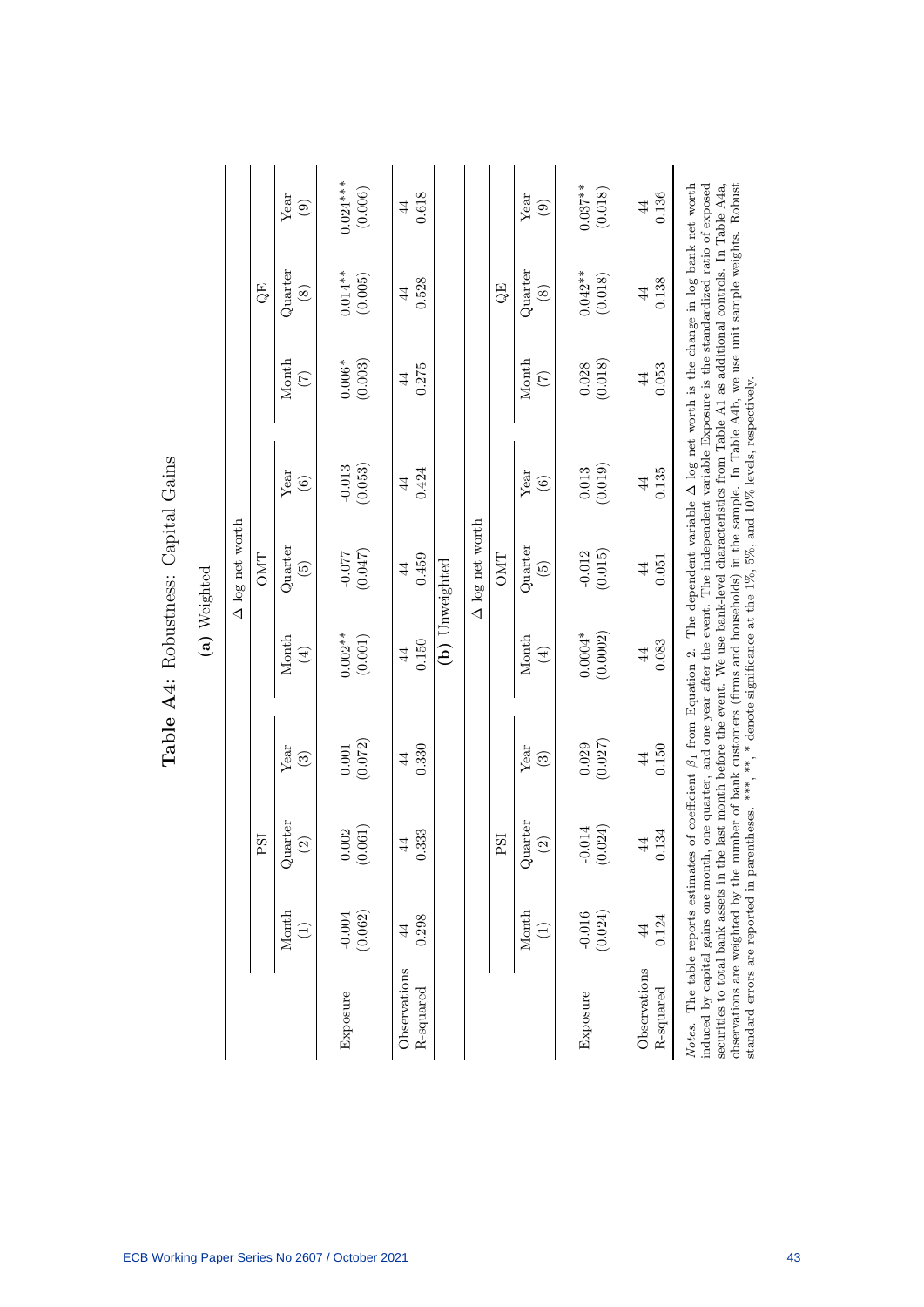|              |         |         | $(a)$ PSI         |                                |            |         |
|--------------|---------|---------|-------------------|--------------------------------|------------|---------|
|              |         |         |                   | $\Delta$ log outstanding loans |            |         |
|              |         | Firms   |                   |                                | Households |         |
|              | Month   | Quarter | Year              | Month                          | Quarter    | Year    |
|              | (1)     | (2)     | (3)               | (4)                            | (5)        | (6)     |
| Exposure     | 0.014   | 0.031   | 0.11              | 0.001                          | 0.015      | 0.042   |
|              | (0.013) | (0.024) | (0.083)           | (0.013)                        | (0.022)    | (0.036) |
| Observations | 241,311 | 241,311 | 241,311           | 242,823                        | 242,823    | 242,823 |
| R-squared    | 0.401   | 0.411   | 0.433             | 0.435                          | 0.441      | 0.461   |
|              |         |         | $(b)$ OMT         |                                |            |         |
|              |         |         |                   | $\Delta$ log outstanding loans |            |         |
|              |         | Firms   |                   |                                | Households |         |
|              | Month   | Quarter | Year              | Month                          | Quarter    | Year    |
|              | (1)     | (2)     | $\left( 3\right)$ | (4)                            | (5)        | (6)     |
| Exposure     | 0.004   | 0.025   | 0.064             | 0.015                          | 0.022      | 0.013   |
|              | (0.017) | (0.034) | (0.090)           | (0.013)                        | (0.020)    | (0.036) |
| Observations | 233,402 | 233,402 | 233,402           | 231,840                        | 231,840    | 231,840 |
| R-squared    | 0.404   | 0.411   | 0.434             | 0.453                          | 0.459      | 0.468   |

# Table A5: Robustness: Outstanding Loans (1/2)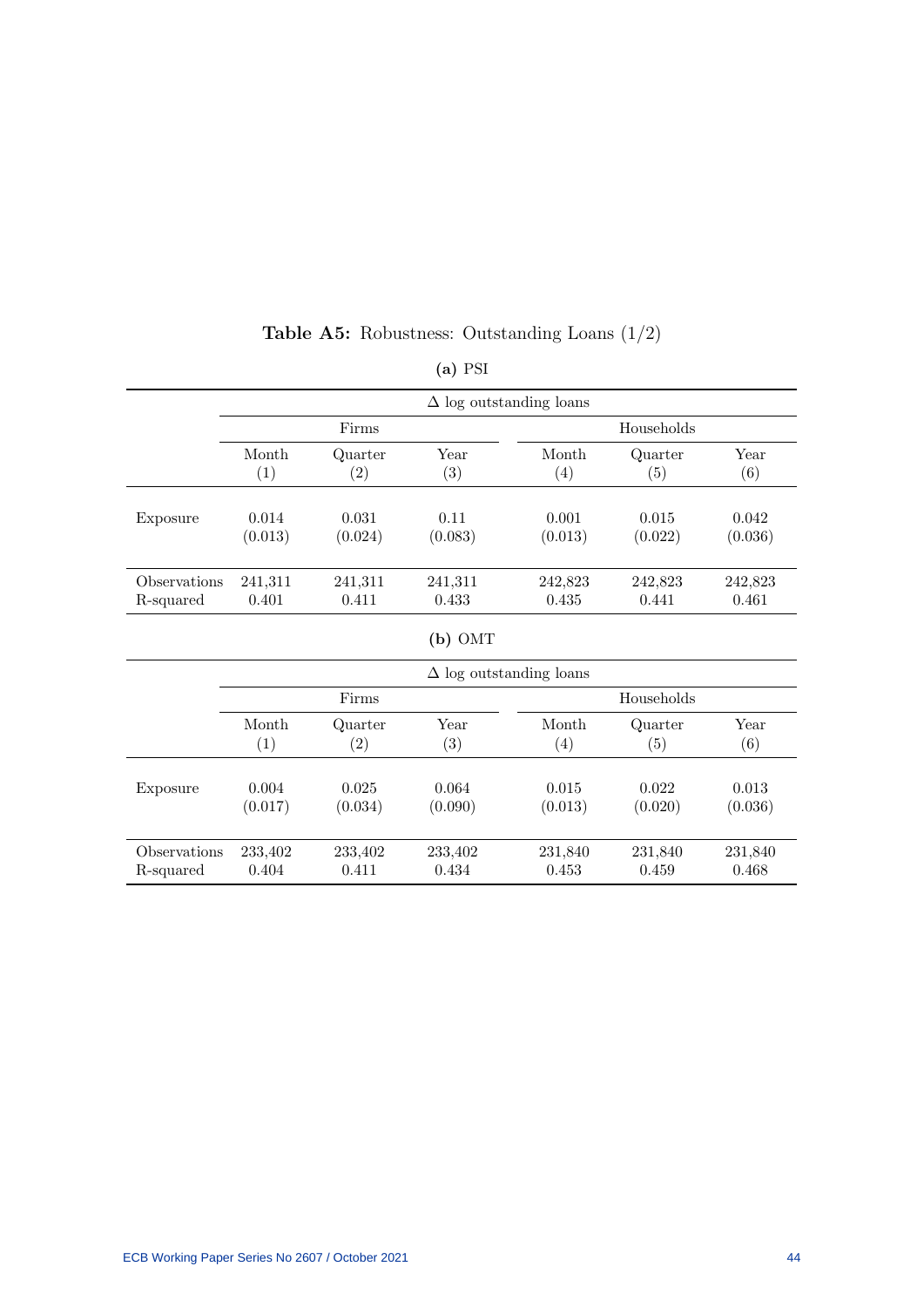## Table A5: Robustness: Outstanding Loans (2/2)

| ٠ |
|---|
|   |

|              |                   |                   |                   | $\Delta$ log outstanding loans |                   |                   |
|--------------|-------------------|-------------------|-------------------|--------------------------------|-------------------|-------------------|
|              |                   | Firms             |                   |                                | Households        |                   |
|              | Month             | Quarter           | Year              | Month                          | Quarter           | Year              |
|              | $\left( 1\right)$ | $\left( 2\right)$ | $\left( 3\right)$ | $\left(4\right)$               | $\left( 5\right)$ | $\left( 6\right)$ |
| Exposure     | $0.051***$        | $0.092***$        | $0.34***$         | $0.017*$                       | $0.026*$          | $0.110***$        |
|              | (0.010)           | (0.015)           | (0.084)           | (0.009)                        | (0.014)           | (0.018)           |
| Observations | 209,713           | 209,713           | 209,713           | 204,636                        | 204,636           | 204,636           |
| R-squared    | 0.404             | 0.415             | 0.426             | 0.456                          | 0.467             | 0.469             |

Notes. The table shows coefficients from estimating Equation 4. The dependent variable  $\Delta$  log outstanding loans is the change in one plus log outstanding loans one month, one quarter, and one year after the event. The independent variable Exposure is the standardized ratio of exposed securities to total assets, measured in the last month before the event. We control for bank characteristics with variables from Table 1. Errors are clustered at bank level. \*\*\*, \*\*, \* denote significance at the 1%, 5%, and 10% levels, respectively.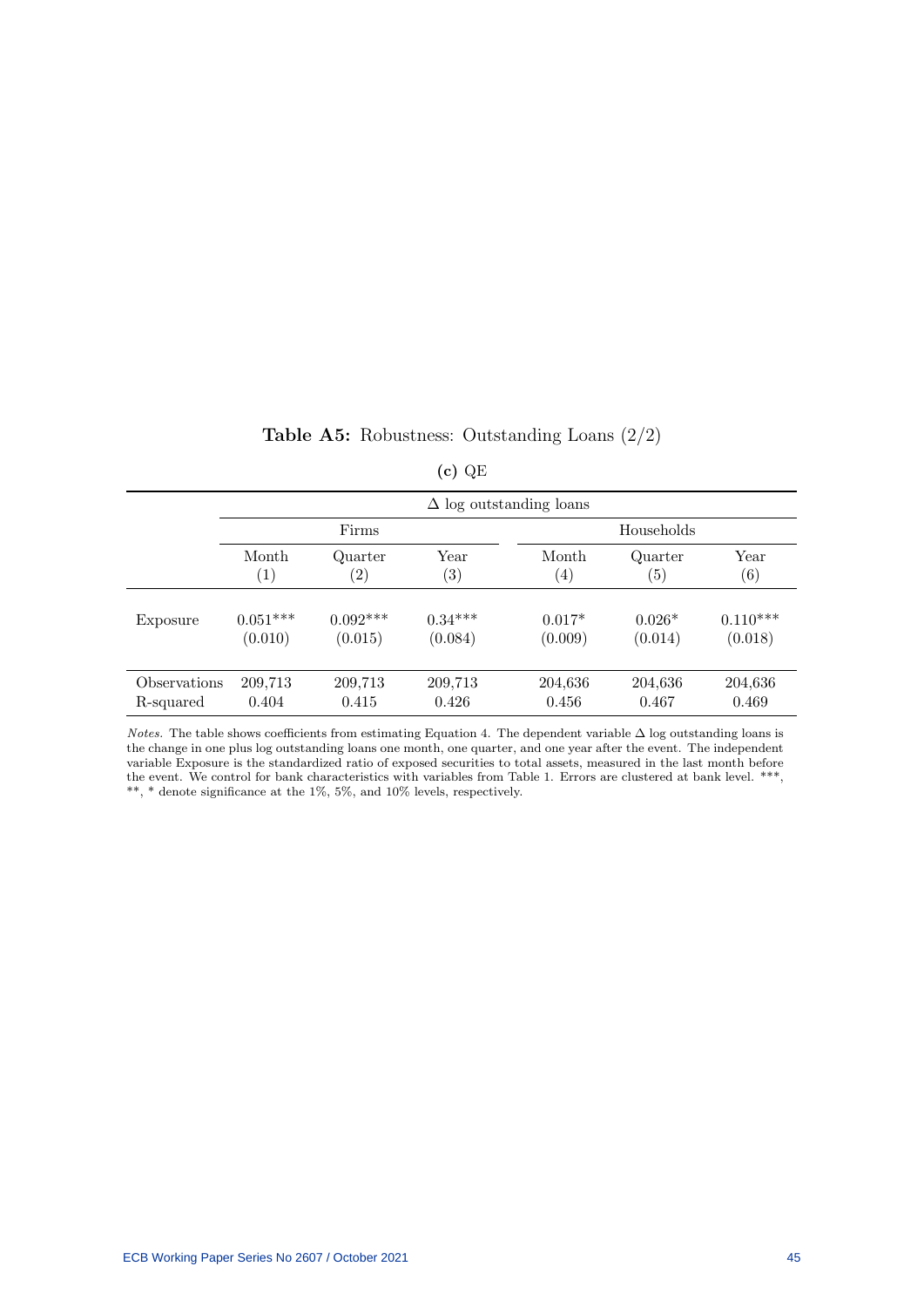|              |            |            |           | $\Delta$ log outstanding loans |            |             |
|--------------|------------|------------|-----------|--------------------------------|------------|-------------|
|              |            | Firms      |           |                                | Households |             |
|              | Month      | Quarter    | Year      | Month                          | Quarter    | Year        |
|              | (1)        | (2)        | (3)       | (4)                            | (5)        | (6)         |
| Exposure     | $0.0089**$ | $0.015***$ | $0.034**$ | $-0.005$                       | $-0.002$   | $-0.021$    |
|              | (0.003)    | (0.004)    | (0.013)   | (0.005)                        | (0.004)    | (0.013)     |
| Observations | 130,351    | 130,351    | 130,351   | 108,939                        | 108,939    | 108,939     |
| R-squared    | 0.395      | 0.405      | 0.405     | 0.457                          | 0.458      | 0.47        |
|              |            |            | $(b)$ OMT |                                |            |             |
|              |            |            |           | $\Delta$ log outstanding loans |            |             |
|              |            | Firms      |           |                                | Households |             |
|              | Month      | Quarter    | Year      | Month                          | Quarter    | Year        |
|              | (1)        | (2)        | (3)       | (4)                            | (5)        | (6)         |
| Exposure     | 0.005      | $0.017***$ | 0.019     | $-0.007$                       | $-0.016$   | $-0.030***$ |
|              | (0.003)    | (0.005)    | (0.015)   | (0.008)                        | (0.011)    | (0.010)     |
| Observations | 130,351    | 130,351    | 130,351   | 108,939                        | 108,939    | 108,939     |
| R-squared    | 0.411      | 0.408      | 0.41      | 0.476                          | 0.479      | 0.469       |

# Table A6: Robustness: Outstanding Loans (Closed Sample) (1/2)

(a) PSI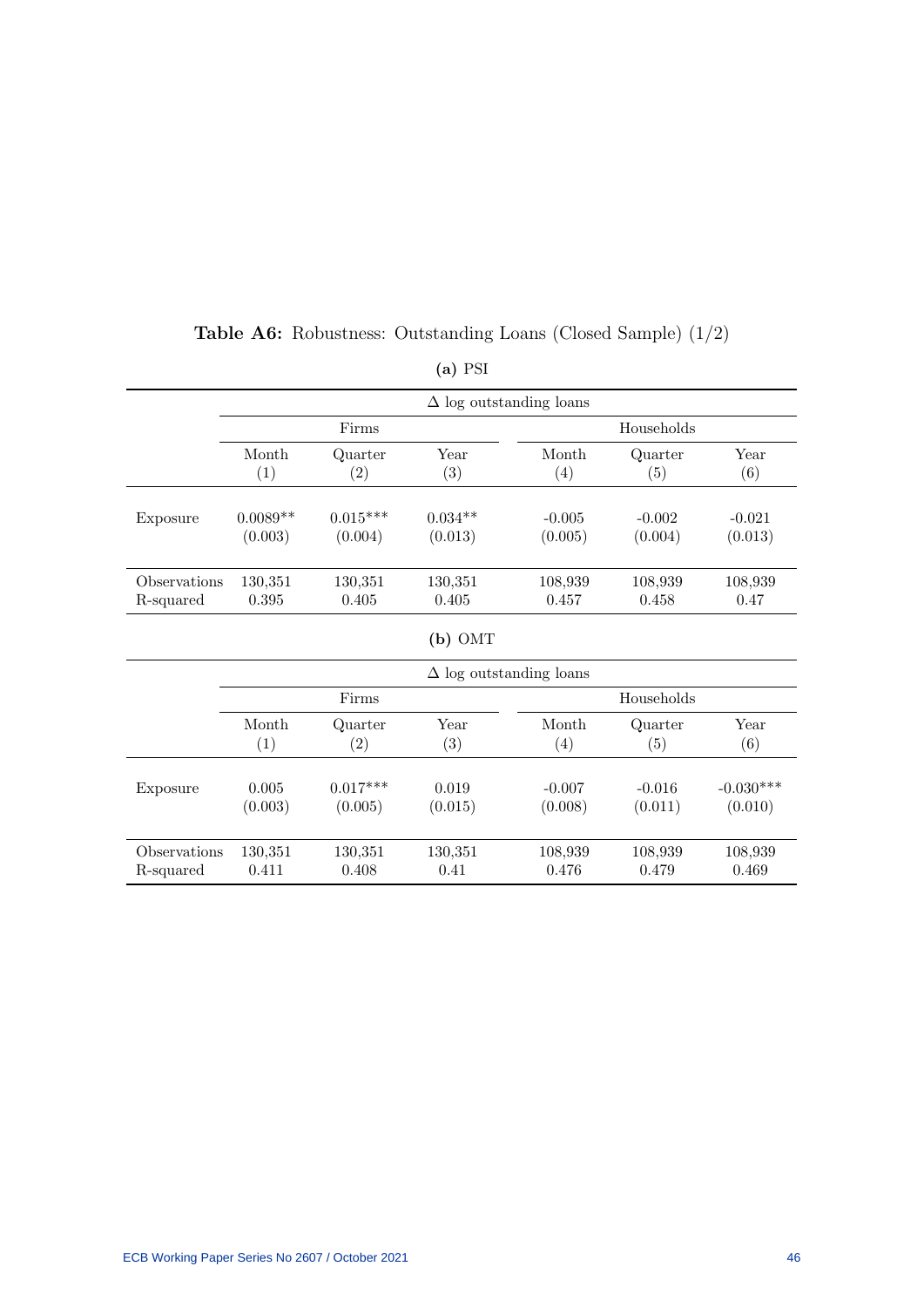|              |                   |                   |                   | $\Delta$ log outstanding loans |            |                   |
|--------------|-------------------|-------------------|-------------------|--------------------------------|------------|-------------------|
|              |                   | Firms             |                   |                                | Households |                   |
|              | Month             | Quarter           | Year              | Month                          | Quarter    | Year              |
|              | $\left( 1\right)$ | $\left( 2\right)$ | $\left( 3\right)$ | $\left( 4\right)$              | (5)        | $\left( 6\right)$ |
| Exposure     | $0.076***$        | $0.129***$        | $0.518***$        | $0.024***$                     | $0.039***$ | $0.182***$        |
|              | (0.018)           | (0.023)           | (0.129)           | (0.007)                        | (0.013)    | (0.030)           |
| Observations | 130,351           | 130,351           | 130,351           | 108,939                        | 108,939    | 108,939           |
| R-squared    | 0.433             | 0.443             | 0.455             | 0.471                          | 0.478      | 0.484             |

## Table A6: Robustness: Outstanding Loans (Closed Sample) (2/2)

(c) QE

Notes. The table shows coefficients from estimating Equation 4. The dependent variable  $\Delta$  log outstanding loans is the change in one plus log outstanding loans one month, one quarter, and one year after the event. The independent variable Exposure is the standardized ratio of exposed securities to total assets, measured in the last month before the event. We control for bank characteristics with variables from Table 1. We restrict the sample to borrowers who have credit relationships with banks in the three events. Errors are clustered at bank level. \*\*\*, \*\*, \* denote significance at the 1%, 5%, and 10% levels, respectively.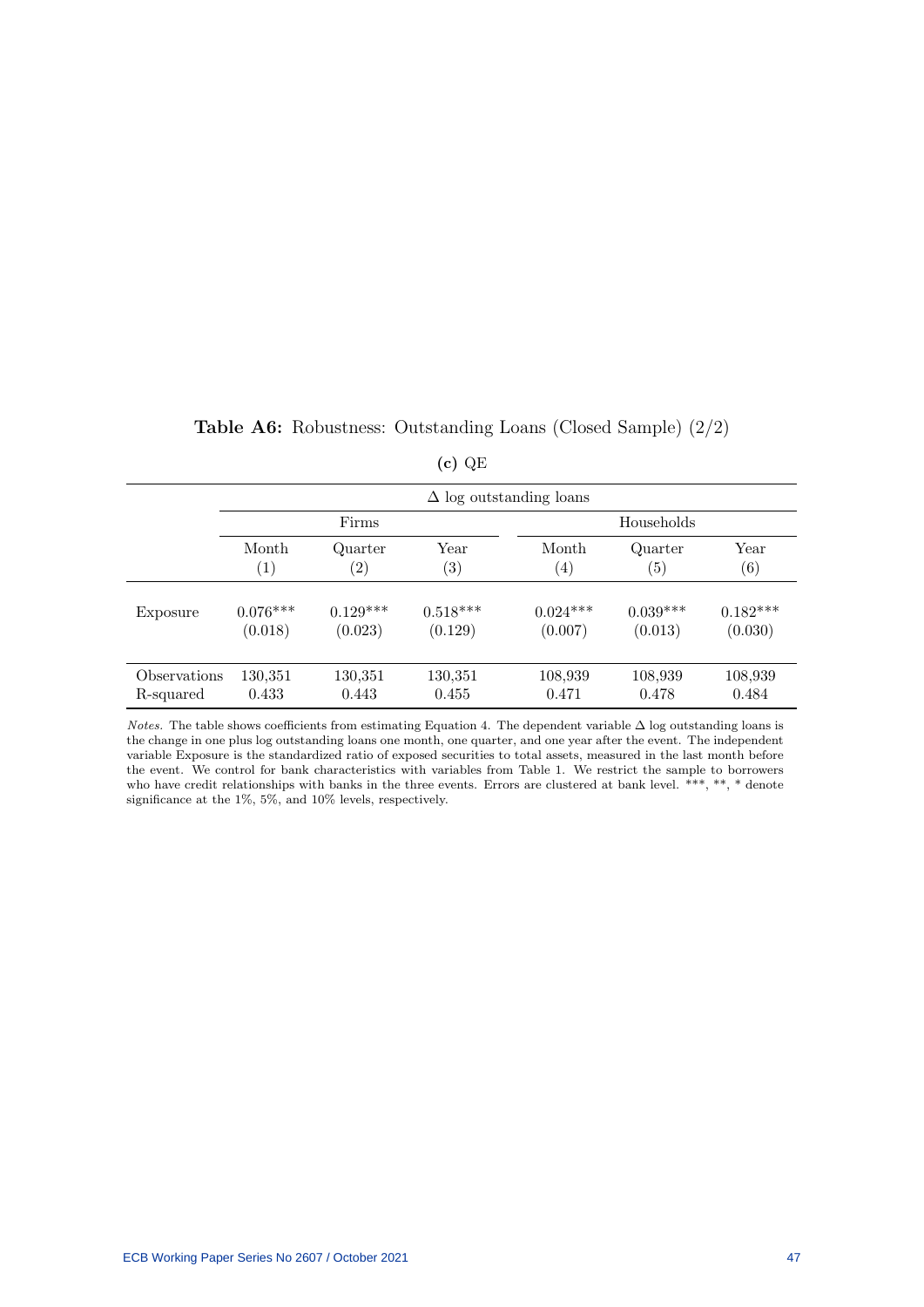|              |          |          | $(a)$ PSI |                         |            |          |
|--------------|----------|----------|-----------|-------------------------|------------|----------|
|              |          |          |           | Relationship ends $= 1$ |            |          |
|              |          | Firms    |           |                         | Households |          |
|              | Month    | Quarter  | Year      | Month                   | Quarter    | Year     |
|              | (1)      | (2)      | (3)       | (4)                     | (5)        | (6)      |
| Exposure     | $-0.001$ | $-0.003$ | $-0.010$  | 0.001                   | $-0.0002$  | $-0.003$ |
|              | (0.001)  | (0.002)  | (0.008)   | (0.002)                 | (0.003)    | (0.006)  |
| Observations | 241,311  | 241,311  | 241,311   | 242,823                 | 242,823    | 242,823  |
| R-squared    | 0.405    | 0.409    | 0.427     | 0.4413                  | 0.4442     | 0.4667   |
|              |          |          | $(b)$ OMT |                         |            |          |
|              |          |          |           | Relationship ends $= 1$ |            |          |
|              |          | Firms    |           |                         | Households |          |
|              | Month    | Quarter  | Year      | Month                   | Quarter    | Year     |
|              | (1)      | (2)      | (3)       | (4)                     | (5)        | (6)      |
| Exposure     | 0.0003   | $-0.001$ | $-0.005$  | $-0.002$                | $-0.002$   | 0.0004   |
|              | (0.002)  | (0.004)  | (0.009)   | (0.002)                 | (0.003)    | (0.005)  |
| Observations | 233,402  | 233,402  | 233,402   | 231,840                 | 231,840    | 231,840  |
| R-squared    | 0.407    | 0.413    | 0.43      | 0.4523                  | 0.4615     | 0.4741   |

**Table A7:** Robustness: Termination of Credit Relationships  $(1/2)$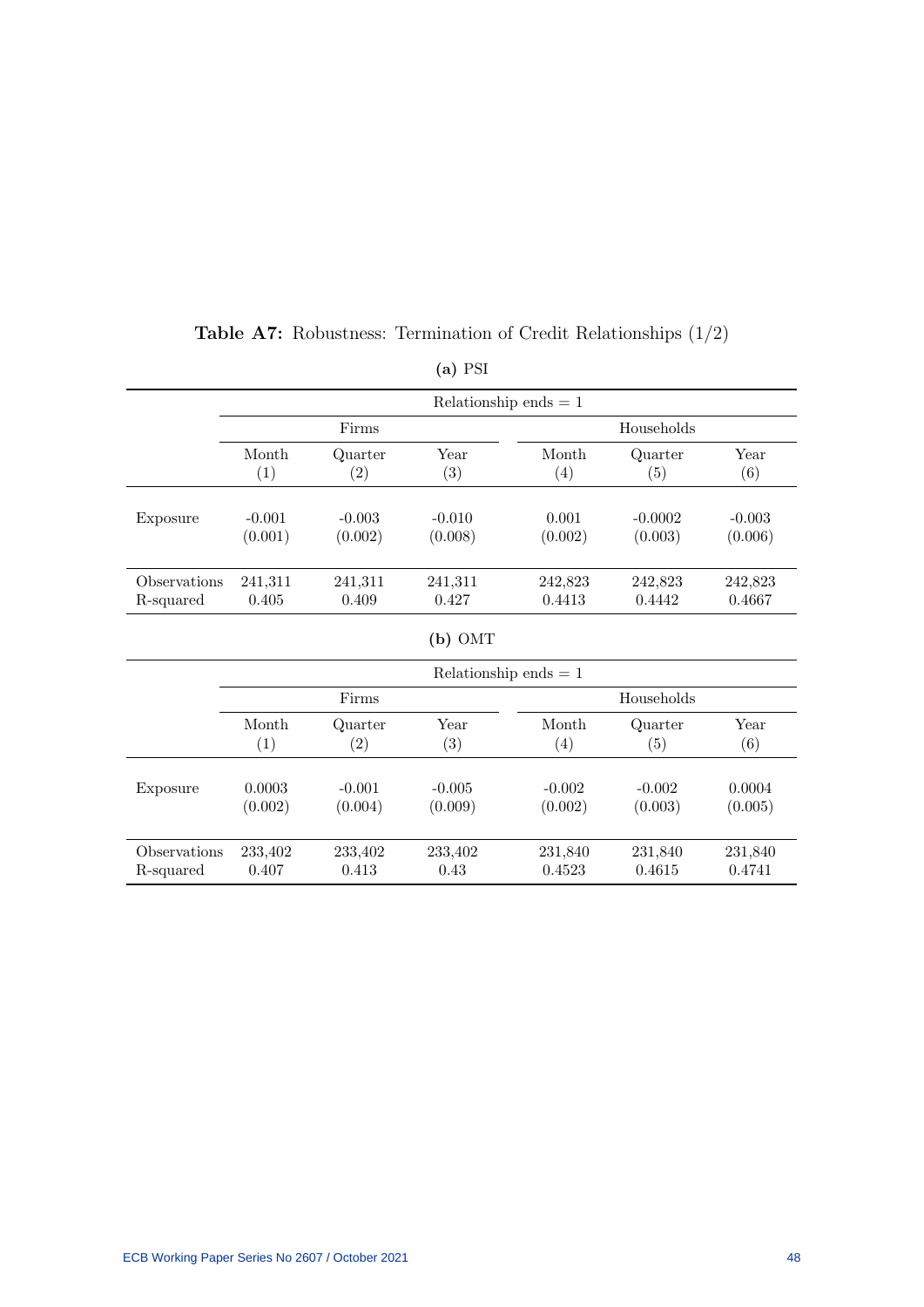|              |                   |                   | Relationship ends $= 1$ |                   |                  |             |
|--------------|-------------------|-------------------|-------------------------|-------------------|------------------|-------------|
|              |                   | Firms             |                         |                   | Households       |             |
|              | Month             | Quarter           | Year                    | Month             | Quarter          | Year        |
|              | $\left( 1\right)$ | $\left( 2\right)$ | $\left( 3\right)$       | $\left( 4\right)$ | $\left(5\right)$ | (6)         |
| Exposure     | $-0.006***$       | $-0.010***$       | $-0.039***$             | $-0.003$          | $-0.005**$       | $-0.019***$ |
|              | (0.001)           | (0.002)           | (0.008)                 | (0.002)           | (0.002)          | (0.002)     |
| Observations | 209,713           | 209,713           | 209,713                 | 204,636           | 204,636          | 204,636     |
| R-squared    | 0.408             | 0.418             | 0.43                    | 0.4569            | 0.4656           | 0.477       |

|  |  |  |  | <b>Table A7:</b> Robustness: Termination of Credit Relationships $(2/2)$ |  |  |  |
|--|--|--|--|--------------------------------------------------------------------------|--|--|--|
|--|--|--|--|--------------------------------------------------------------------------|--|--|--|

|--|--|

*Notes.* The table shows coefficients from estimating Equation 4. The dependent variable Relationship ends  $= 1$  is an indicator variable that is equal to 1 if the borrower does not have a credit relationship with the bank one month, one quarter, and one year after the event. The independent variable Exposure is the standardized ratio of exposed securities to total assets, measured in the last month before the event. We control for bank characteristics with variables from Table 1. Errors are clustered at bank level. \*\*\*, \*\*, \* denote significance at the 1%, 5%, and 10% levels, respectively.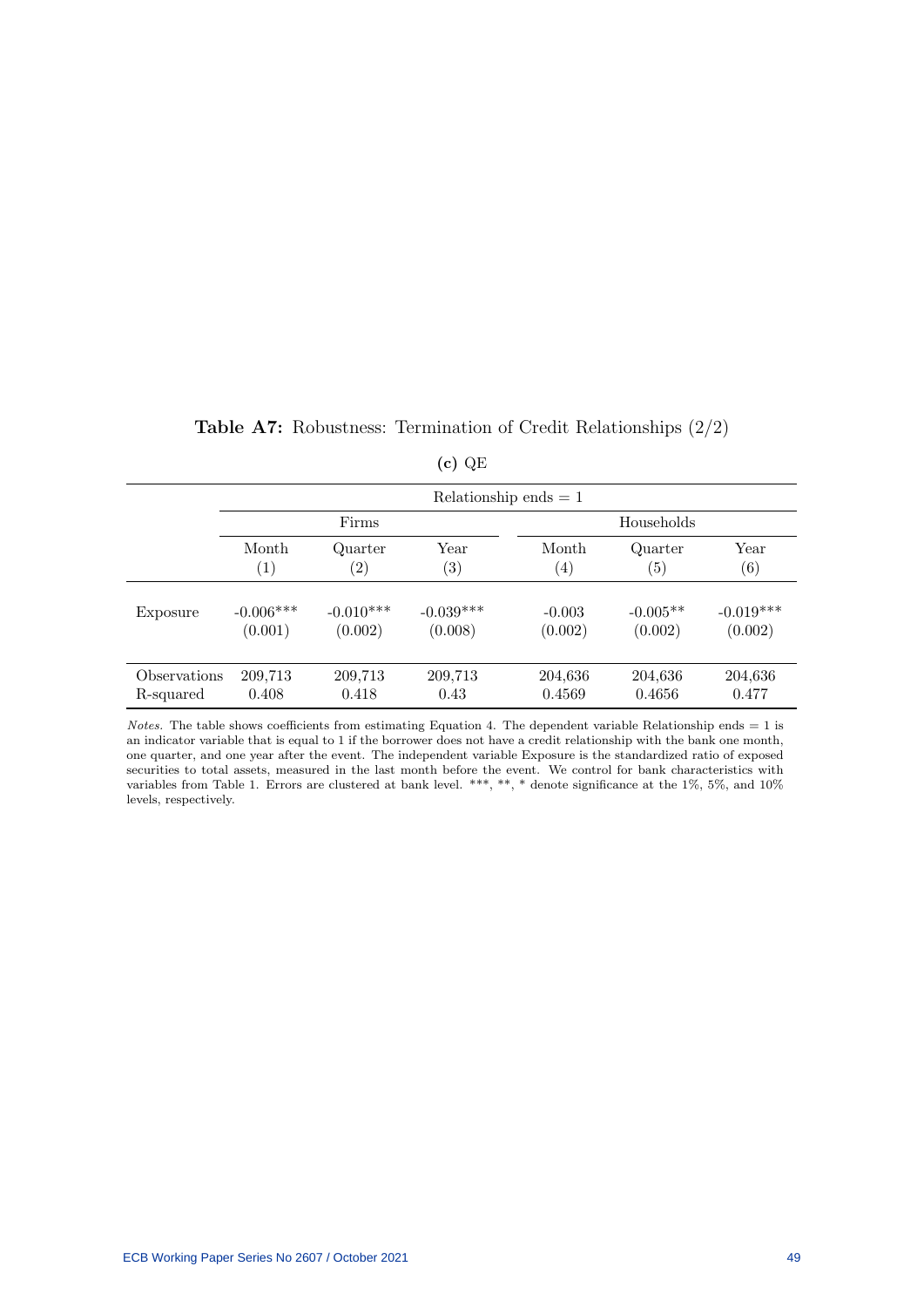|              |          |          | $(4) + 64$ |                         |            |         |
|--------------|----------|----------|------------|-------------------------|------------|---------|
|              |          |          |            | Relationship ends $= 1$ |            |         |
|              |          | Firms    |            |                         | Households |         |
|              | Month    | Quarter  | Year       | Month                   | Quarter    | Year    |
|              | (1)      | (2)      | (3)        | (4)                     | (5)        | (6)     |
| Exposure     | $-0.002$ | $-0.003$ | $-0.012$   | 0.003                   | 0.003      | 0.001   |
|              | (0.001)  | (0.002)  | (0.007)    | (0.002)                 | (0.004)    | (0.008) |
| Observations | 314,380  | 314,380  | 314,380    | 438,359                 | 438,359    | 438,359 |
| R-squared    | 0.011    | 0.012    | 0.017      | 0.02                    | 0.035      | 0.072   |
|              |          |          | $(b)$ OMT  |                         |            |         |
|              |          |          |            | Relationship ends $= 1$ |            |         |
|              |          | Firms    |            |                         | Households |         |
|              | Month    | Quarter  | Year       | Month                   | Quarter    | Year    |
|              | (1)      | (2)      | (3)        | (4)                     | (5)        | (6)     |
| Exposure     | 0.0001   | $-0.001$ | $-0.006$   | $-0.0002$               | 0.0008     | 0.004   |
|              | (0.002)  | (0.004)  | (0.010)    | (0.003)                 | (0.004)    | (0.005) |
| Observations | 306,810  | 306,810  | 306,810    | 427,904                 | 427,904    | 427,904 |
| R-squared    | 0.011    | 0.012    | 0.016      | 0.026                   | 0.045      | 0.079   |

**Table A8:** Robustness: Relationship Terminations Without Borrower FE  $(1/2)$ 

(a) PSI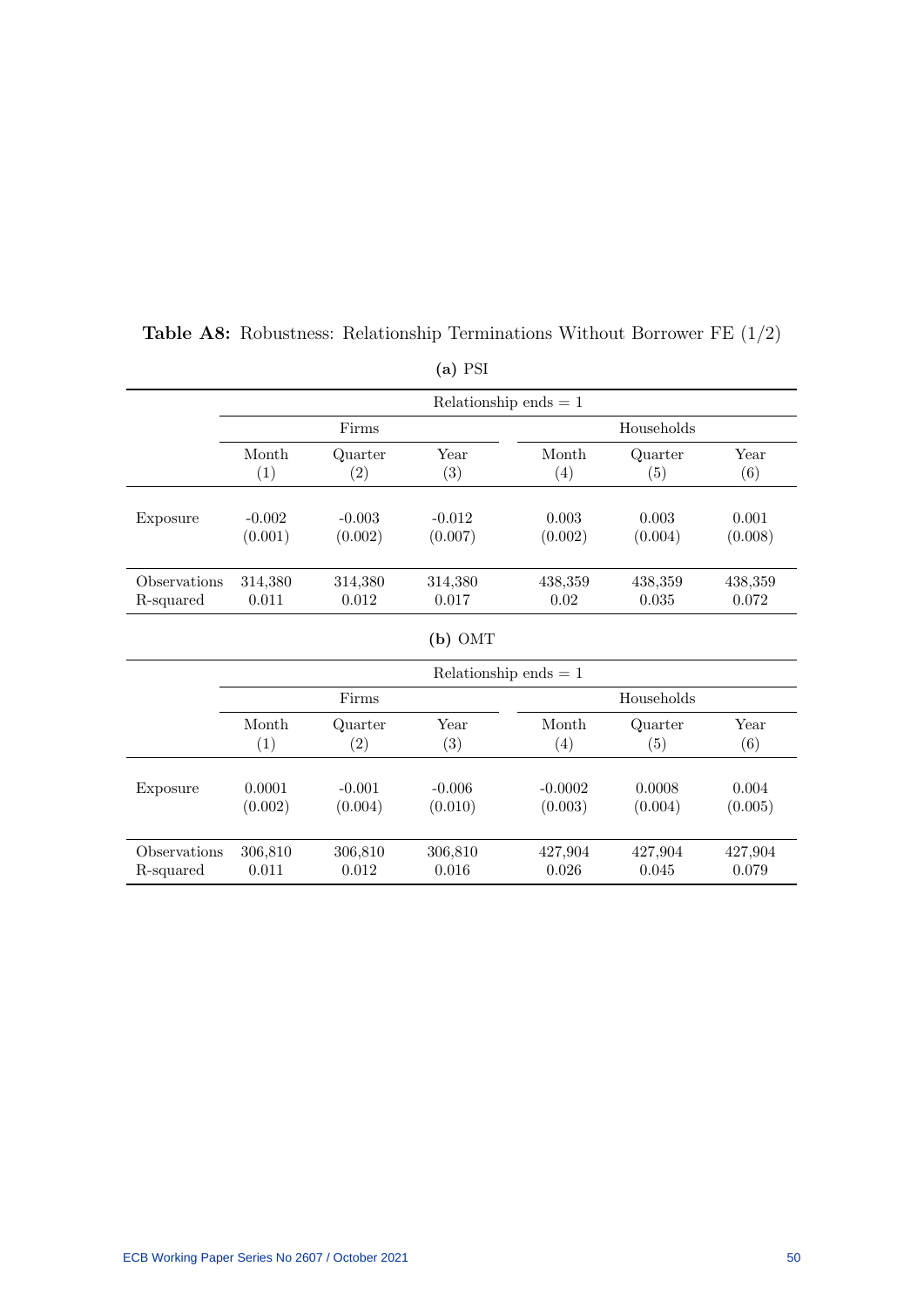|              |                   |                   |                   | Relationship ends $= 1$ |                  |                   |
|--------------|-------------------|-------------------|-------------------|-------------------------|------------------|-------------------|
|              |                   | Firms             |                   |                         | Households       |                   |
|              | Month             | Quarter           | Year              | Month                   | Quarter          | Year              |
|              | $\left( 1\right)$ | $\left( 2\right)$ | $\left( 3\right)$ | $\left( 4\right)$       | $\left(5\right)$ | $\left( 6\right)$ |
| Exposure     | $-0.007***$       | $-0.013***$       | $-0.030***$       | $-0.003$                | $-0.005**$       | $-0.017***$       |
|              | (0.002)           | (0.002)           | (0.004)           | (0.003)                 | (0.002)          | (0.003)           |
| Observations | 266,761           | 266,761           | 266,761           | 401,652                 | 401,652          | 401,652           |
| R-squared    | 0.007             | 0.009             | 0.021             | 0.021                   | 0.036            | 0.062             |

## **Table A8:** Robustness: Relationship Terminations Without Borrower FE  $(2/2)$

(c) QE

Notes. The table shows coefficients from estimating Equation 4, excluding the borrower fixed effect  $\theta_j$ . The dependent variable Relationship ends  $= 1$  is an indicator variable that is equal to 1 if the borrower does not have a credit relationship with the bank one month, one quarter, and one year after the event. The independent variable Exposure is the standardized ratio of exposed securities to total assets, measured in the last month before the event. We control for bank characteristics with variables from Table 1. For firms (Columns 1 to 3), we use 1 plus the logarithm of firm assets and firm workers, EBITDA/Assets, equity ratio, and an indicator variable that is equal to 1 if the firm has 90-day overdue loans as additional control variables. We exclude firms without balance sheet data. Errors are clustered at bank level. \*\*\*, \*\*, \* denote significance at the 1%, 5%, and 10% levels, respectively.

ECB Working Paper Series No 2607 / October 2021 51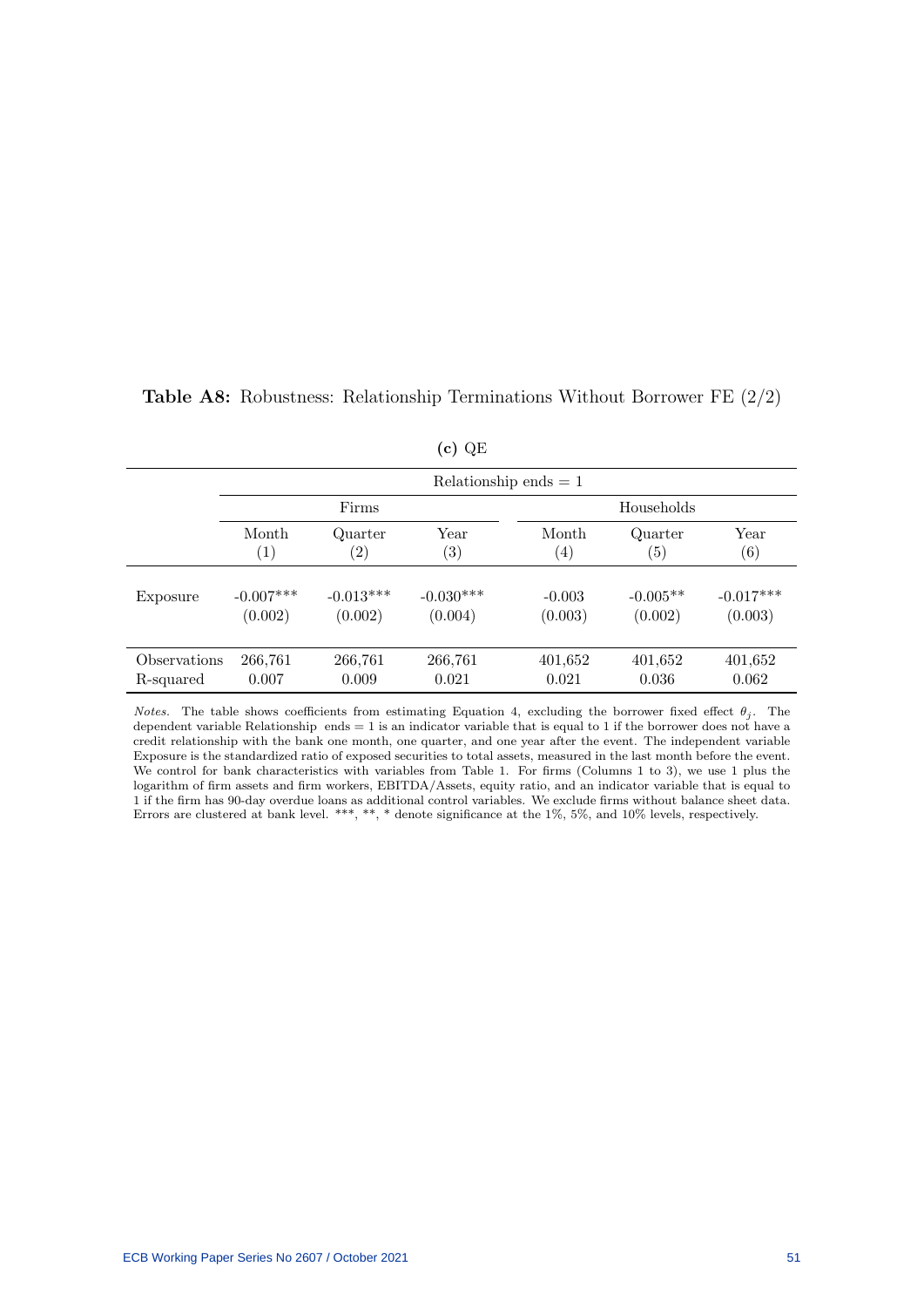|              |            |          |           | Accepted application $= 1$ |            |          |  |
|--------------|------------|----------|-----------|----------------------------|------------|----------|--|
|              | Firms      |          |           | Households                 |            |          |  |
|              | Month      | Quarter  | Year      | Month                      | Quarter    | Year     |  |
|              | (1)        | (2)      | (3)       | (4)                        | (5)        | (6)      |  |
| Exposure     | $0.043***$ | $0.022*$ | $0.023**$ | $-0.022$                   | $-0.007$   | $-0.002$ |  |
|              | (0.015)    | (0.013)  | (0.009)   | (0.014)                    | (0.016)    | (0.006)  |  |
| Observations | 4,471      | 3,573    | 14,676    | 3,258                      | 3,116      | 13,051   |  |
| R-squared    | 0.432      | 0.449    | 0.45      | 0.445                      | 0.457      | 0.456    |  |
|              |            |          | $(b)$ OMT |                            |            |          |  |
|              |            |          |           | Accepted application $= 1$ |            |          |  |
|              |            | Firms    |           |                            | Households |          |  |
|              | Month      | Quarter  | Year      | Month                      | Quarter    | Year     |  |
|              | (1)        | (2)      | (3)       | (4)                        | (5)        | (6)      |  |
| Exposure     | 0.011      | $-0.004$ | $-0.001$  | $-0.024**$                 | $-0.005$   | $-0.011$ |  |
|              | (0.021)    | (0.012)  | (0.010)   | (0.011)                    | (0.012)    | (0.009)  |  |
| Observations | 2,589      | 3,424    | 16,279    | 2,908                      | 3,096      | 13,477   |  |
| R-squared    | 0.449      | 0.452    | 0.459     | 0.432                      | 0.471      | 0.454    |  |

# **Table A9:** Robustness: Loan Applications  $(1/2)$

# (a) PSI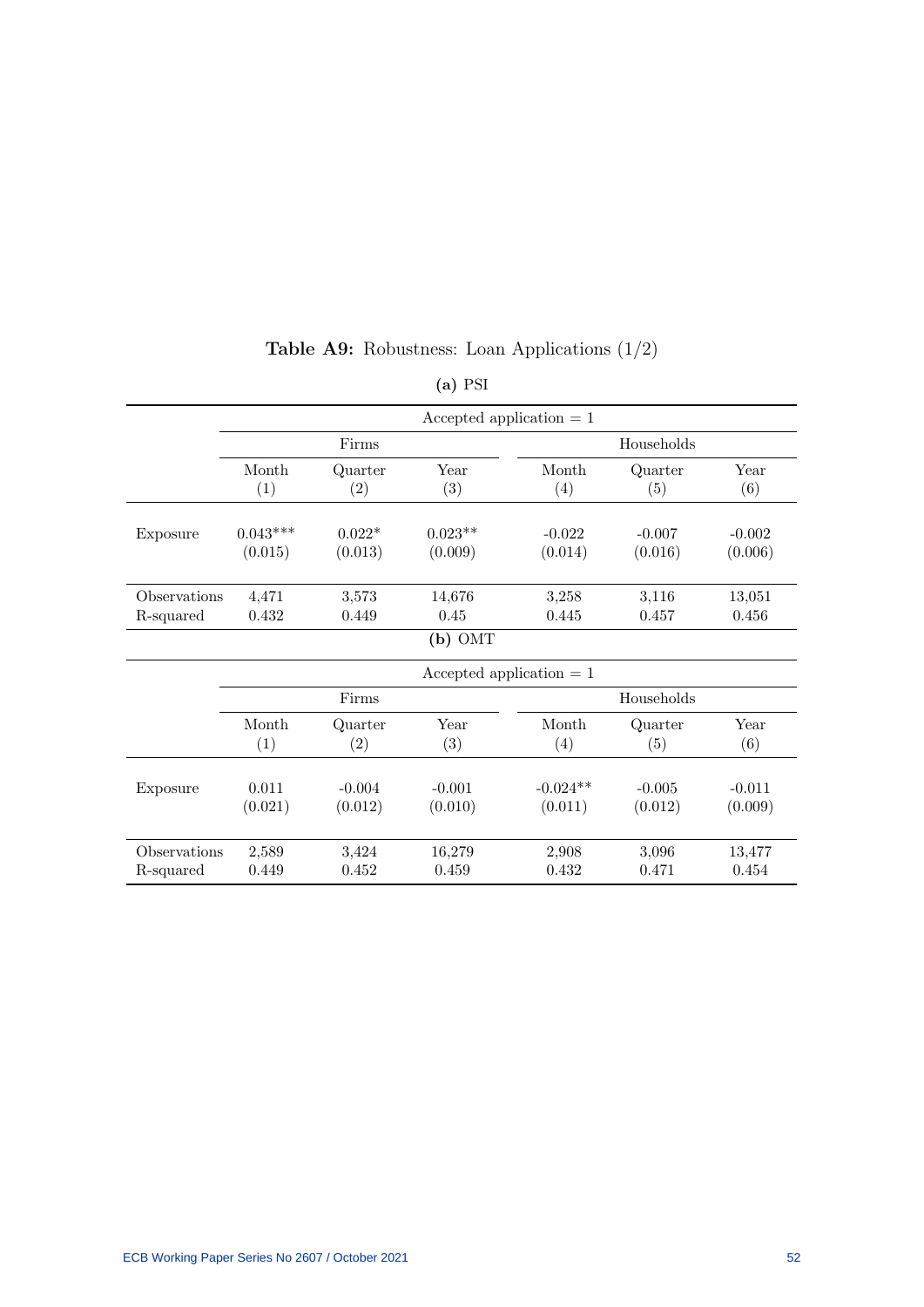|  | <b>Table A9:</b> RODUSTIESS: LOAN Applications $\left(\frac{2}{2}\right)$ |  |  |
|--|---------------------------------------------------------------------------|--|--|
|  |                                                                           |  |  |

|                            |                   |                   | $(c)$ QE          |                   |                   |         |  |  |
|----------------------------|-------------------|-------------------|-------------------|-------------------|-------------------|---------|--|--|
| Accepted application $= 1$ |                   |                   |                   |                   |                   |         |  |  |
|                            |                   | Firms             |                   |                   | Households        |         |  |  |
|                            | Month             | Quarter           | Year              | Month             | Quarter           | Year    |  |  |
|                            | $\left( 1\right)$ | $\left( 2\right)$ | $\left( 3\right)$ | $\left( 4\right)$ | $\left( 5\right)$ | (6)     |  |  |
| Exposure                   | $0.037***$        | $0.024***$        | $0.036***$        | 0.013             | $-0.006$          | 0.010   |  |  |
|                            | (0.008)           | (0.008)           | (0.008)           | (0.018)           | (0.015)           | (0.011) |  |  |
| Observations               | 6,549             | 5,654             | 19,861            | 3,354             | 3,742             | 16,542  |  |  |
| R-squared                  | 0.492             | 0.494             | 0.456             | 0.454             | 0.451             | 0.461   |  |  |

|  | <b>Table A9:</b> Robustness: Loan Applications $(2/2)$ |  |  |  |  |  |
|--|--------------------------------------------------------|--|--|--|--|--|
|--|--------------------------------------------------------|--|--|--|--|--|

Notes. The table shows coefficients from estimating Equation 4. The dependent variable Accepted application  $= 1$  is an indicator variable that is equal to 1 if the loan application is accepted. Month, Quarter, and Year report coefficients for applications 0-1, 2-3, and 4-12 months after the event, respectively. The independent variable Exposure is the standardized ratio of exposed securities to total assets, measured in the last month before the event. We control for bank characteristics with variables from Table 1. Errors are clustered at bank level. \*\*\*, \*\*, \* denote significance at the 1%, 5%, and 10% levels, respectively.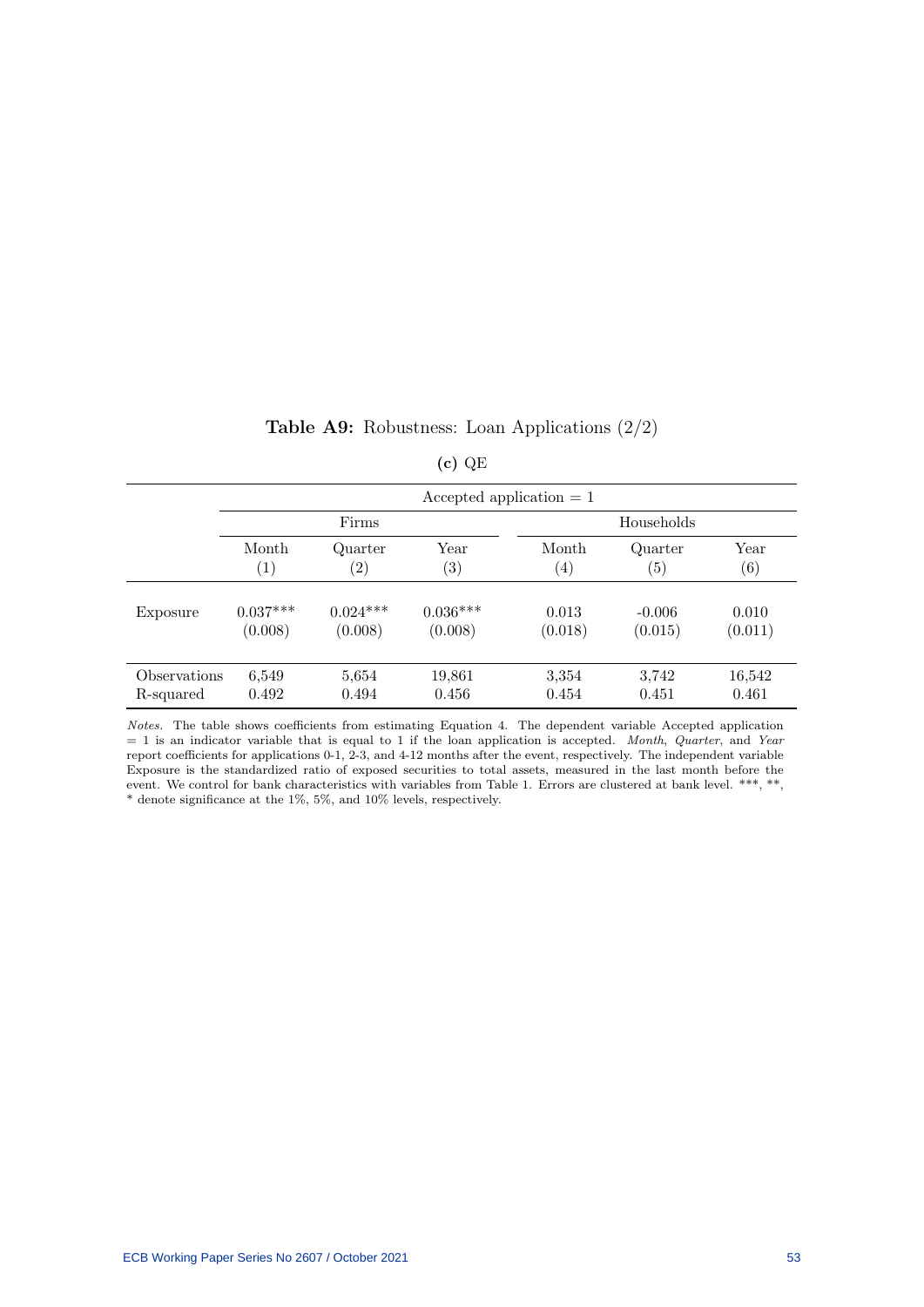|              |            |          | Accepted application $= 1$ |          |            |          |
|--------------|------------|----------|----------------------------|----------|------------|----------|
|              |            | Firms    |                            |          | Households |          |
|              | Month      | Quarter  | Year                       | Month    | Quarter    | Year     |
|              | (1)        | (2)      | (3)                        | (4)      | (5)        | (6)      |
| Exposure     | $0.028***$ | $0.018*$ | $0.017*$                   | $-0.012$ | 0.002      | $-0.009$ |
|              | (0.009)    | (0.010)  | (0.009)                    | (0.025)  | (0.018)    | (0.025)  |
| Observations | 30,339     | 27,600   | 110,108                    | 26,064   | 25,042     | 103,477  |
| R-squared    | 0.047      | 0.053    | 0.042                      | 0.08     | 0.091      | 0.124    |
|              |            |          | $(b)$ OMT                  |          |            |          |
|              |            |          | Accepted application $= 1$ |          |            |          |
|              |            | Firms    |                            |          | Households |          |
|              | Month      | Quarter  | Year                       | Month    | Quarter    | Year     |
|              | (1)        | (2)      | (3)                        | (4)      | (5)        | (6)      |
| Exposure     | 0.003      | 0.001    | $-0.000006$                | $-0.046$ | $-0.040$   | $-0.025$ |
|              | (0.016)    | (0.009)  | (0.011)                    | (0.033)  | (0.035)    | (0.022)  |
| Observations | 21,426     | 25,227   | 118,261                    | 22,364   | 23,868     | 106,496  |
| R-squared    | 0.049      | 0.041    | 0.033                      | 0.119    | 0.147      | 0.131    |

# **Table A10:** Robustness: Loan Applications Without Borrower FE  $(1/2)$

(a) PSI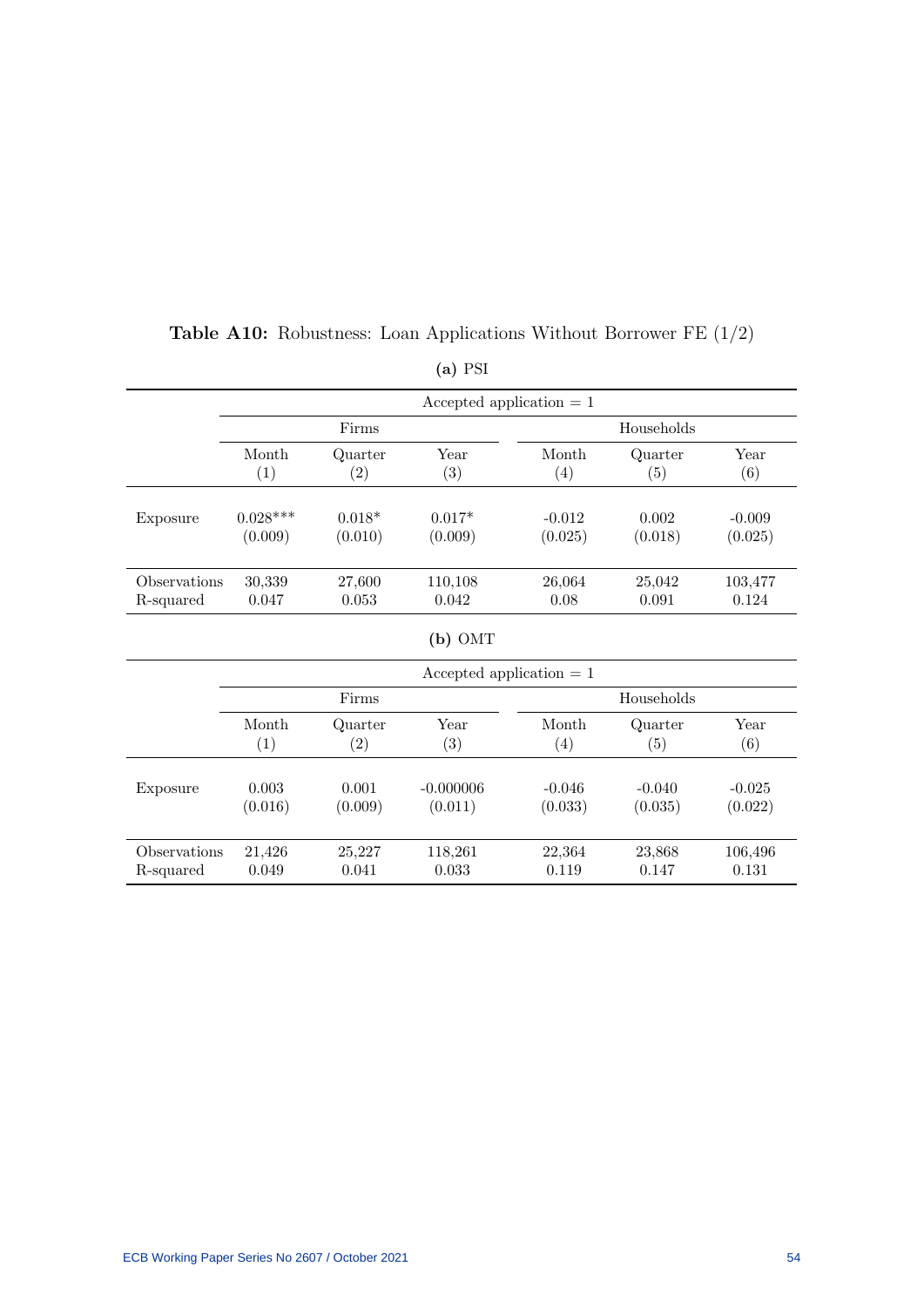|              | Accepted application $= 1$ |                   |                   |                   |                  |                   |  |  |
|--------------|----------------------------|-------------------|-------------------|-------------------|------------------|-------------------|--|--|
|              |                            | Firms             |                   | Households        |                  |                   |  |  |
|              | Month                      | Quarter           | Year              | Month             | Quarter          | Year              |  |  |
|              | $\left( 1\right)$          | $\left( 2\right)$ | $\left( 3\right)$ | $\left( 4\right)$ | $\left(5\right)$ | $\left( 6\right)$ |  |  |
| Exposure     | 0.016                      | 0.009             | 0.016             | $-0.022$          | $-0.021$         | $-0.009$          |  |  |
|              | (0.013)                    | (0.012)           | (0.012)           | (0.026)           | (0.022)          | (0.024)           |  |  |
| Observations | 44,772                     | 37,952            | 139,384           | 23,487            | 24,885           | 109,966           |  |  |
| R-squared    | 0.036                      | 0.03              | 0.041             | 0.104             | 0.075            | 0.086             |  |  |

## Table A10: Robustness: Loan Applications Without Borrower FE (2/2)

Notes. The table shows coefficients from estimating Equation 4, excluding the borrower fixed effect  $\theta_i$ . The dependent variable Accepted application  $= 1$  is an indicator variable that is equal to 1 if the loan application is accepted. Month, Quarter, and Year report coefficients for applications 0-1, 2-3, and 4-12 months after the event, respectively. The independent variable Exposure is the standardized ratio of exposed securities to total assets, measured in the last month before the event. We control for bank characteristics with variables from Table 1. For firms (Columns 1 to 3), we use 1 plus the logarithm of firm assets and firm workers, EBITDA/Assets, equity ratio, and an indicator variable that is equal to 1 if the firm has 90-day overdue loans as additional control variables. We exclude firms without balance sheet data. Errors are clustered at bank level. \*\*\*, \*\*, \* denote significance at the 1%, 5%, and 10% levels, respectively.

| Table A11: Robustness: Lending and Capital Gains (IV model) |  |  |  |  |  |  |  |
|-------------------------------------------------------------|--|--|--|--|--|--|--|
|-------------------------------------------------------------|--|--|--|--|--|--|--|

|               | $\Delta$ log loans        |                   |                       |                     |                   |                       |  |
|---------------|---------------------------|-------------------|-----------------------|---------------------|-------------------|-----------------------|--|
|               |                           | Firms             |                       |                     | Households        |                       |  |
|               | PSI                       | <b>OMT</b>        | QE                    | PSI                 | OMT               | QE                    |  |
| Variable      | $\left( 1\right)$         | $\left( 2\right)$ | $\left( 3\right)$     | $\left( 4\right)$   | $\left( 5\right)$ | $\left( 6\right)$     |  |
| Capital gains | $-154.304$<br>(8,579.068) | 1.427<br>(2.410)  | $24.929**$<br>(9.521) | $-1.055$<br>(1.512) | 0.243<br>(0.700)  | $8.660***$<br>(1.903) |  |
| Observations  | 241,311                   | 233,402           | 209,713               | 242,823             | 231,840           | 204,636               |  |

Notes. The table shows coefficients from estimating Equation 7. The dependent variable ∆ log loans is the change in log one plus outstanding loans one year after the event. The independent variable Capital gains is the change in log bank net worth induced by realized capital gains. The independent variables is defined with more detail in the text. We control for bank characteristics with variables from Table 1. Errors are clustered at the bank level. \*\*\*, \*\*, \* denote significance at the 1%, 5%, and 10% levels, respectively.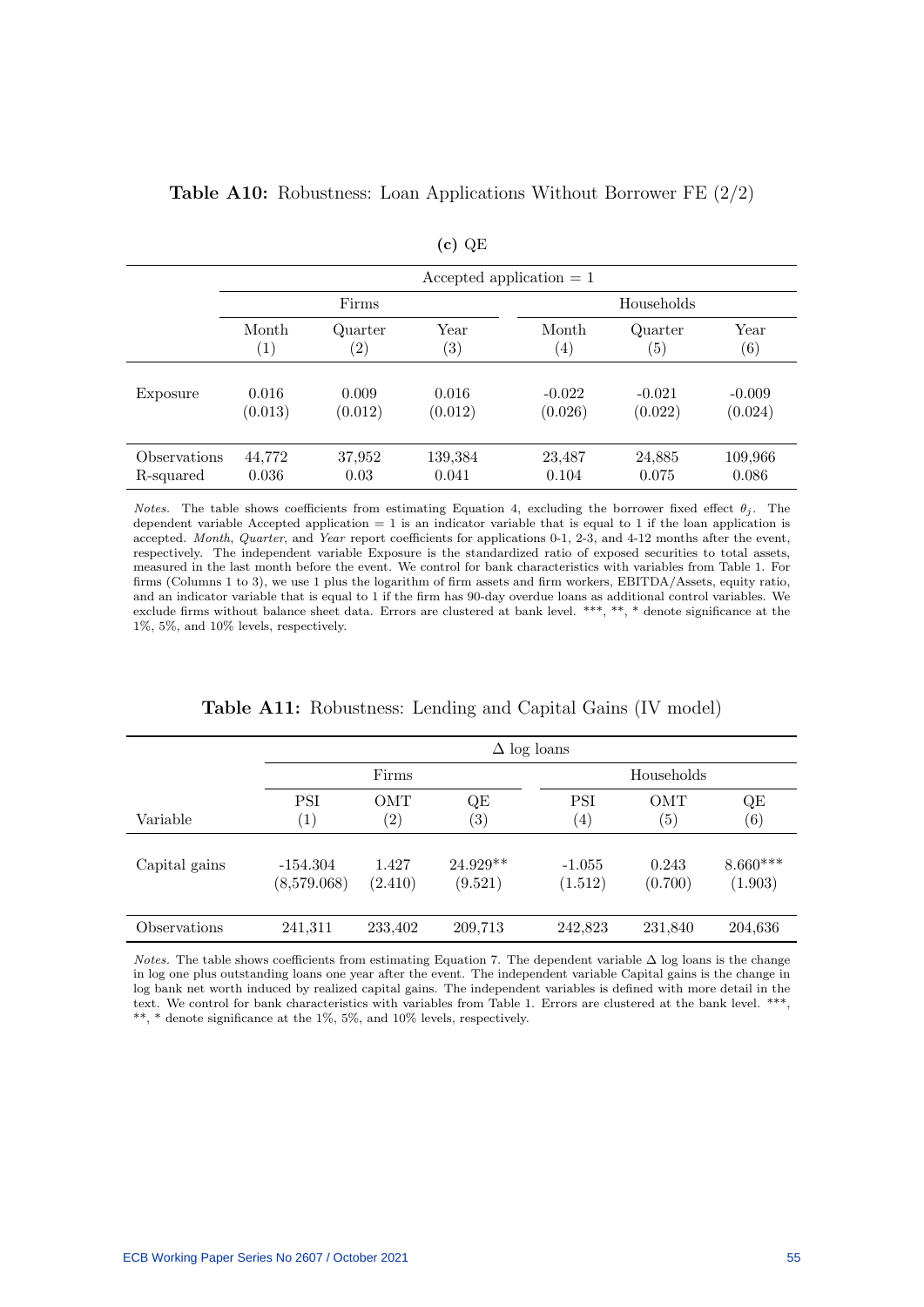|              | $\Delta$ log exposure pre-trend |                   |          |                   |                   |                   |  |  |
|--------------|---------------------------------|-------------------|----------|-------------------|-------------------|-------------------|--|--|
|              |                                 | Firms             |          | Households        |                   |                   |  |  |
|              | <b>PSI</b>                      | <b>OMT</b>        | QE       | <b>PSI</b>        | <b>OMT</b>        | QE                |  |  |
|              | $\left( 1\right)$               | $\left( 2\right)$ | (3)      | $\left( 4\right)$ | $\left( 5\right)$ | $\left( 6\right)$ |  |  |
| Exposure     | $0.164**$                       | 0.011             | $0.127*$ | $0.217**$         | 0.019             | $-0.006$          |  |  |
|              | (0.067)                         | (0.059)           | (0.068)  | (0.105)           | (0.042)           | (0.055)           |  |  |
| Observations | 241,311                         | 233,402           | 209,713  | 242,823           | 231,840           | 204,636           |  |  |
| R-squared    | 0.553                           | 0.540             | 0.551    | 0.655             | 0.659             | 0.624             |  |  |

### Table A12: Robustness: Credit Exposure Before Events

(a) Outstanding Loans

(b) Termination of Credit Relationships

|              | Relationship ends $= 1$ pre-trend |                   |                   |                   |                   |                   |  |
|--------------|-----------------------------------|-------------------|-------------------|-------------------|-------------------|-------------------|--|
|              | Firms                             |                   |                   | Households        |                   |                   |  |
|              | <b>PSI</b>                        | <b>OMT</b>        | QE                | PSI               | <b>OMT</b>        | QE                |  |
|              | $\left( 1\right)$                 | $\left( 2\right)$ | $\left( 3\right)$ | $\left( 4\right)$ | $\left( 5\right)$ | $\left( 6\right)$ |  |
| Exposure     | $0.012**$                         | $-0.002$          | 0.001             | $0.029**$         | 0.006             | $-0.005$          |  |
|              | (0.006)                           | (0.004)           | (0.005)           | (0.012)           | (0.005)           | (0.007)           |  |
| Observations | 241,311                           | 233,402           | 209,713           | 242,823           | 231,840           | 204,636           |  |
| R-squared    | 0.569                             | 0.559             | 0.568             | 0.676             | 0.675             | 0.641             |  |

Notes. The table shows coefficients from estimating Equation 4. In Table A12a, the dependent variable is the change in lending between one year before the event and the month before the event. In Table A12a the dependent variable is an indicator variable with value equal to 1 if the borrower-bank relationship does not exist one year before the event. The independent variable Exposure is the standardized ratio of exposed securities to total assets, measured in the last month before the event. We control for bank characteristics with variables from Table 1. Errors are clustered at bank level. \*\*\*, \*\*, \* denote significance at the 1%, 5%, and 10% levels, respectively.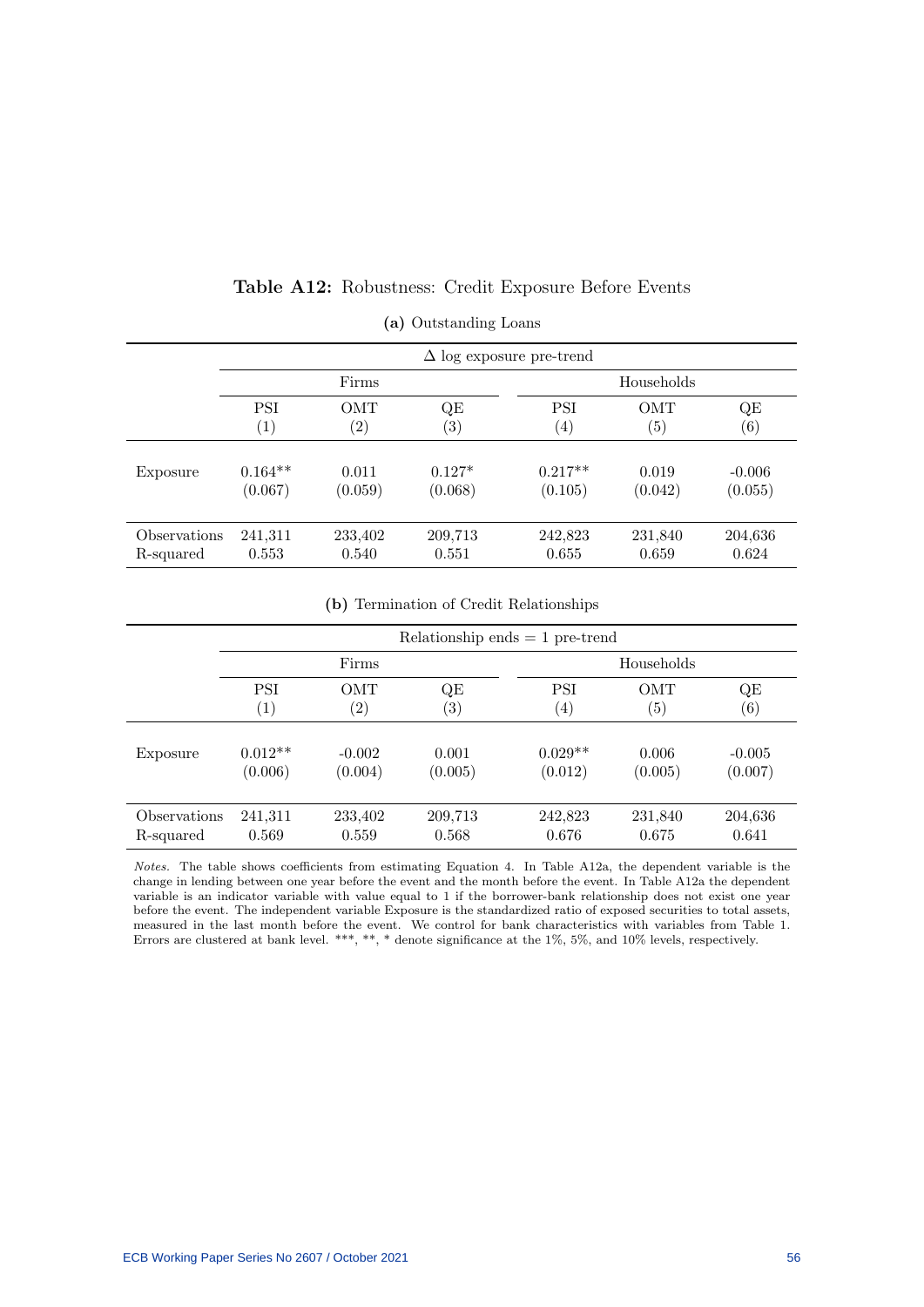## Table A13: Robustness: Loan Exposure Correcting for Pretrends

|              | $\Delta$ log exposure |                   |                                         |            |            |             |  |  |
|--------------|-----------------------|-------------------|-----------------------------------------|------------|------------|-------------|--|--|
|              |                       | Firms             |                                         | Households |            |             |  |  |
|              | <b>PSI</b>            | <b>OMT</b>        | QE                                      | <b>PSI</b> | <b>OMT</b> | QE          |  |  |
|              | (1)                   | (2)               | (3)                                     | (4)        | (5)        | (6)         |  |  |
| Exposure     | 0.097                 | 0.063             | $0.330***$                              | 0.035      | 0.012      | $0.110***$  |  |  |
|              | (0.081)               | (0.087)           | (0.085)                                 | (0.035)    | (0.035)    | (0.017)     |  |  |
| Observations | 241,311               | 233,402           | 209,713                                 | 242,823    | 231,840    | 204,636     |  |  |
| R-squared    | 0.435                 | 0.436             | 0.430                                   | 0.461      | 0.468      | 0.472       |  |  |
|              |                       |                   | (b) Termination of Credit Relationships |            |            |             |  |  |
|              |                       |                   | Relationship ends $= 1$                 |            |            |             |  |  |
|              |                       | Firms             |                                         |            | Households |             |  |  |
|              | <b>PSI</b>            | OMT               | QE                                      | <b>PSI</b> | OMT        | QE          |  |  |
|              | (1)                   | $\left( 2\right)$ | $\left( 3\right)$                       | (4)        | (5)        | (6)         |  |  |
| Exposure     | $-0.010$              | $-0.005$          | $-0.039***$                             | $-0.007$   | $-0.0005$  | $-0.018***$ |  |  |
|              | (0.008)               | (0.009)           | (0.008)                                 | (0.007)    | (0.005)    | (0.002)     |  |  |
| Observations | 241,311               | 233,402           | 209,713                                 | 242,823    | 231,840    | 204,636     |  |  |
| R-squared    | 0.427                 | 0.430             | 0.430                                   | 0.471      | 0.480      | 0.478       |  |  |

| (a) Outstanding exposure |
|--------------------------|
|--------------------------|

Notes. The table shows coefficients from estimating Equation 4. The dependent variable ∆ log loan exposure is the change in log outstanding loans one year after the event. The dependent variable Relationship ends = 1 is an indicator variable that is equal to 1 if the borrower does not have a credit relationship with the bank one year after the event. The independent variable Exposure is the standardized ratio of exposed securities to total assets, measured in the last month before the event. We control for bank characteristics with variables from Table 1. In Table A13a we include the change in log outstanding loans between one year before the event and one month before the event as an additional control variable. In Table A13b, we include a dummy that is equal to 1 for credit relationships that do not exist one year before the event as an additional control variable. Errors are clustered at bank level. \*\*\*, \*\*, \* denote significance at the 1%, 5%, and 10% levels, respectively.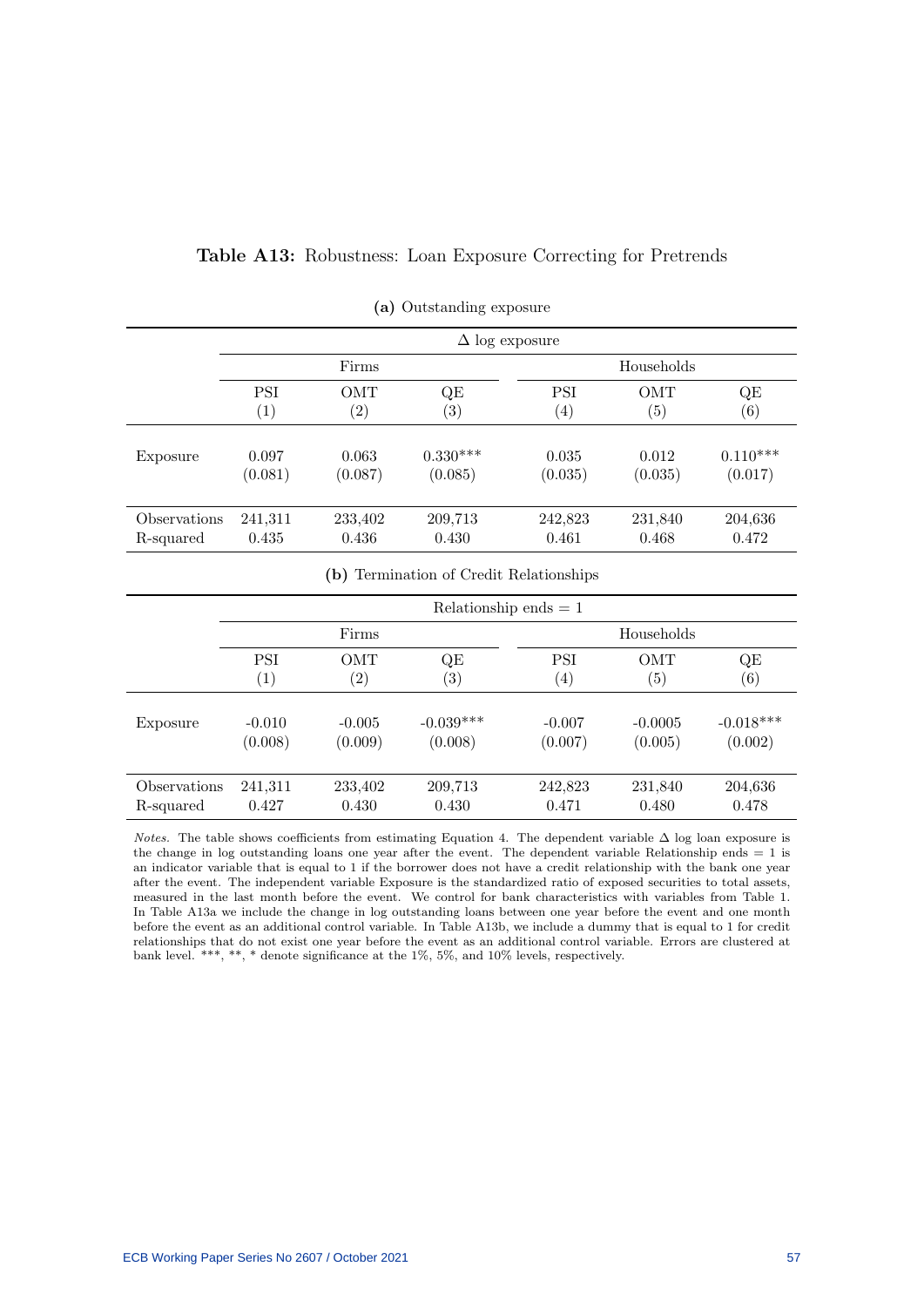## A Effect of PSI on Portuguese bond yields

In this section we measure the effect of the Greek debt restructuring (PSI) on Portuguese government bond yields. We follow a methodology that is similar to the one used by Krishnamurthy et al. (2018) to measure the impact of OMT on yields of government bonds in periphery Euro Area countries.

There was a series of events that signalled an increase in the probability of a successful debt restructuring between February and April 2012. We obtain a list of these events using Factiva. We search for all news between February 2012 and April 2012 that include the terms "Greece" and "PSI". We filter the results to include only news from Reuters. Using this procedure, in Table A14 we obtain a list of news articles that indicate an increase in the probability of a successful Greek debt restructuring.

In Table A15 we estimate the following equation:

$$
\Delta yield_t = \beta \mathbb{1}_t^{PSI} + \epsilon_t \tag{11}
$$

where  $\Delta yield_t$  is the change in yield between day  $t-1$ 's close and day t's close, and  $\mathbb{1}_t^{PSI}$  is an indicator equal to 1 on the day of the news reported in Table A14 and on the subsequent working day. We retrieve yields for the 2-year, 5-year, and 10-year reference Portuguese government bonds from MarketWatch.

On average, Portuguese bond yields fall on days with positive news about the Greek debt restructuring. We compute the cumulative change in yields on days with positive news about PSI. Yields fall by about 420 bps at the 2-year maturity, 230 bps at the 5-year maturity, and 160 bps at the 10-year maturity. These yield drops are larger than the ones reported by Krishnamurthy et al. (2018) for the OMT event (74 bps for the 2-year bond, 152 for the 5-year bond, 118 bps for the 10-year bond).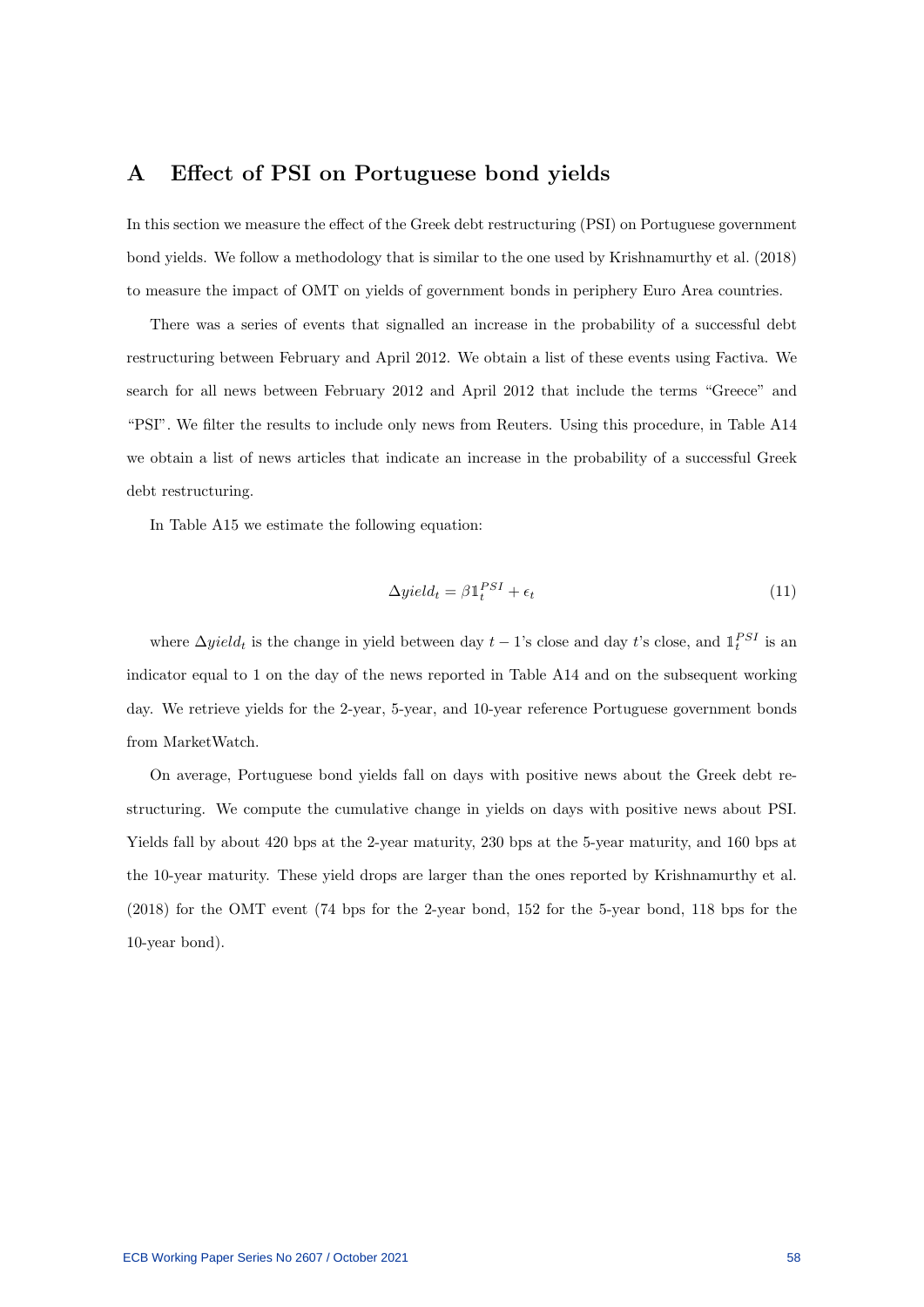| Date      | Title                                                            | Summary                                                                                                                   |  |
|-----------|------------------------------------------------------------------|---------------------------------------------------------------------------------------------------------------------------|--|
| 4/25/2012 | Greece says final participation<br>rate in bond swap is 96.9 pct | Greek bond swap completed with 96.9% par-<br>ticipation rate                                                              |  |
| 3/9/2012  | Gilts dip as Greek deal con-<br>firmed, eye UK data              | A sufficient number of private creditors agreed<br>on PSI conditions for a successful deal $(86\%$<br>participation rate) |  |
| 3/8/2012  | EURO GOVT-Italian, Span-<br>ish yields fall on Greek hopes       | Yields of periphery countries went down with<br>increased optimism of a successful Greek debt<br>swap                     |  |
| 2/21/2012 | ANNOUNCEMENT-Greece<br>launches debt swap plan (PSI)             | Greece announced the final terms of the debt<br>swap program                                                              |  |
| 2/20/2012 | Deal near to lower Greek debt-<br>Greek finmin source            | European countries appeared to agree on<br>credit conditions to finance the Greek debt<br>swap                            |  |
| 2/13/2012 | Greek<br>bond<br>swap<br>seen<br>wrapped up in March-govt        | The Greek government announced that the<br>Greek debt swap would be completed in<br>March 2012                            |  |
| 2/7/2012  | EURO GOVT-Bunds slide as<br>markets anticipate Greek deal        | Yields of periphery countries went down with<br>positive signs of a Greek debt swap deal                                  |  |
| 2/5/2012  | France says Greek PSI talks<br>going "relatively well"           | French finance minister said talks on the<br>Greek debt swap were moving relatively well                                  |  |

## Table A14: List of PSI News

Notes. The table lists news between February and April 2012 that were associated with an increase in the probability of a successful Greek debt restructuring. We obtain this list using the procedure described in Appendix A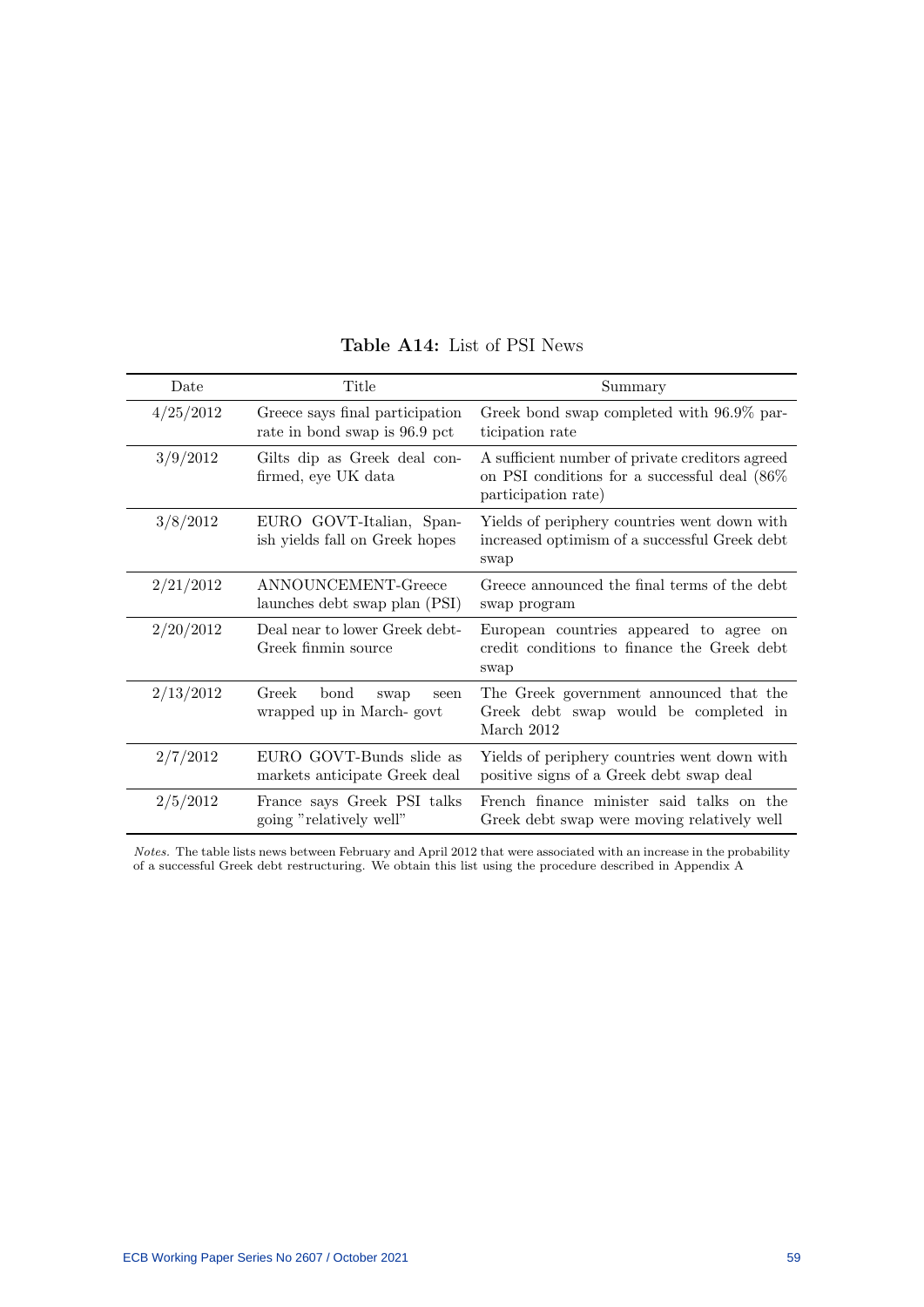| Variable                | (1)          | $\Delta$ yield (bps)<br>$\left( 2\right)$ | $\left( 3\right)$ |
|-------------------------|--------------|-------------------------------------------|-------------------|
| $PSI event = 1$         | $-34.625***$ | $-19.267**$                               | $-13.108**$       |
|                         | (11.163)     | (8.001)                                   | (5.384)           |
| Cumulative effect (bps) | $-415.500$   | $-231.204$                                | $-157.296$        |
| N                       | 269          | 269                                       | 269               |
| R-squared               | 0.026        | 0.009                                     | 0.014             |

Table A15: Regression: Effect of PSI News on Yield Changes

Notes. The table shows coefficients from estimating Equation 11 using yields of the reference 2-year, 5-year, and 10-year Portuguese government bonds. We retrieve yields measured at each day's close from MarketWatch for all days with available data in 2012. Cumulative effect (bps) measures the sum of daily yield changes for all days in which the indicator variable associated with the PSI event is equal to 1. We display heteroskedasticity-robust standard errors in parentheses. \*\*\*, \*\*, \* denote significance at the 1%, 5%, and 10% levels, respectively.